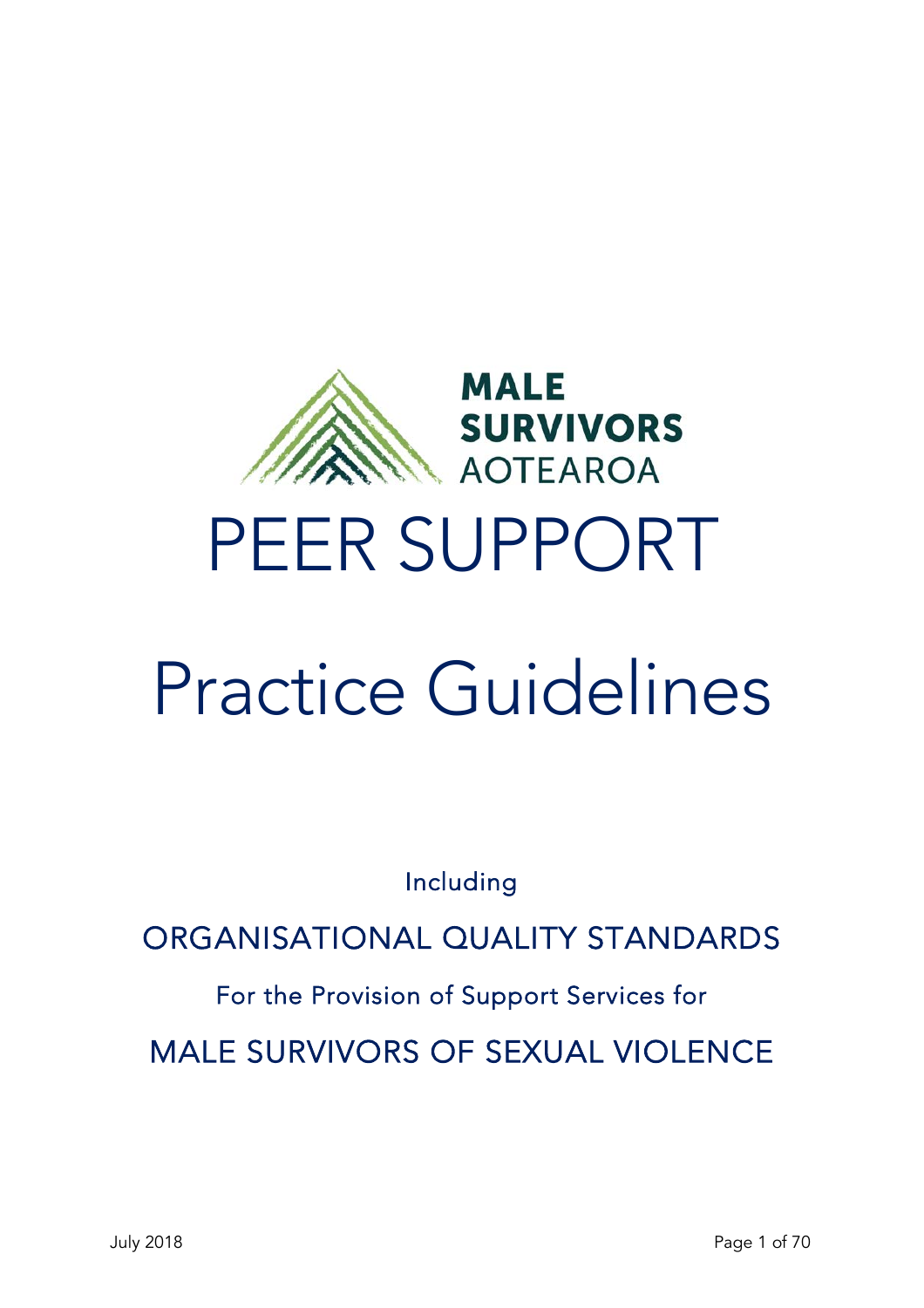# **CONTENTS**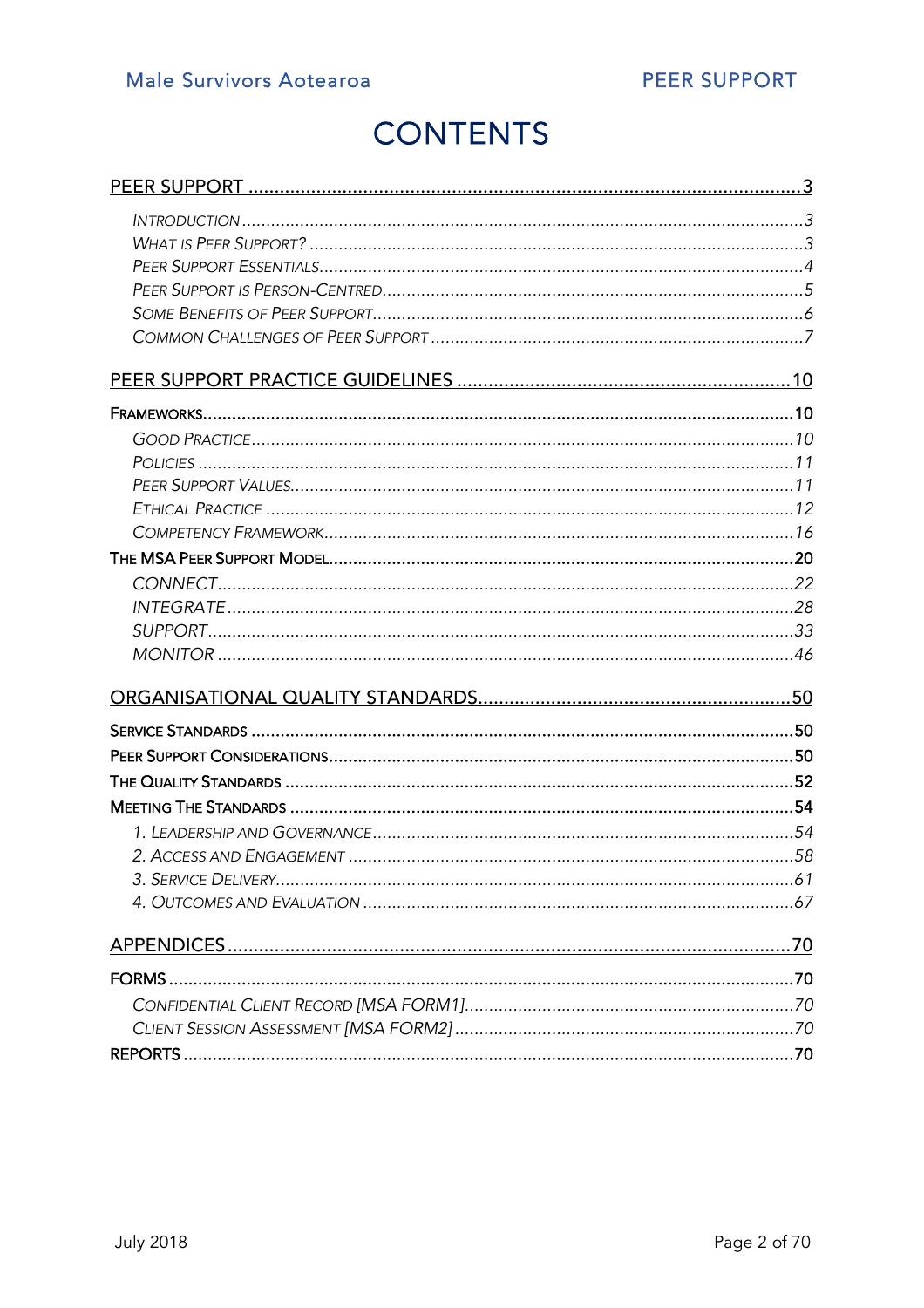

# Peer Support

#### Introduction

*"We are all social beings by nature – connectedness and community are necessary if not vital to our wellbeing. The very existence of positive social relationships can be a source of healing for many psychological wounds. Because sexual abuse and sexual assault occurs in relative secrecy – in a state of disconnection between people – reconnecting and building trust are often at the core of healing from sexual violence. Some survivors turn to peersupport initiatives to build connection and heal"*<sup>1</sup>

As a result of suffering sexual harm, many survivors face relationship challenges with friends, family/whanau and workmates and experience great difficulty interacting with support service providers. These relationship and interaction difficulties can also contribute to their isolation and often make them more vulnerable to addiction, re-victimisation and further abuse. This is why effective peer support hinges on building a trust-based relationship between the survivor and their peer-support-worker (sometimes called a facilitator) and ensuring the physical and emotional safety of the survivor in that relationship. It is this safe and trusted relationship that can provide a real opportunity for the growth and recovery of the survivor...and also for their peer-support-worker.

Peer support initiatives, which were initially applied to help people suffering from addiction and mental health issues, are now applied more widely to assist trauma recovery, disability support, coping with grief, weight loss and mentorship programs, to name but a few common applications. In all of these areas it is the lived experience of the peer-supportworker, their first-hand understanding of their survivor's experience, that is the essential ingredient for establishing a successful (hope, growth and recovery focussed) peer support relationship.

#### What is Peer Support?

*"Peer support is person-centred and underpinned by strength-based philosophies. The life experience of the peer-support-worker creates common ground from which the trust*  relationship with the person is formed. Empowerment, empathy, hope and choice along *with mutuality are the main drivers in purposeful peer support work. There is a great deal of strength gained from knowing someone who has walked where you are walking and now has a life of their choosing. In this way it is different from support work, it comes from a profoundly different philosophical base."*<sup>2</sup>

*"Peer support is based on the belief that people who have faced, endured and overcome adversity can offer useful support, encouragement, hope and perhaps mentorship to others facing similar situations"3*

1

*<sup>1</sup> Rick Goodwin & Mark Patton – Survivors Helping Survivors*

*<sup>2</sup> Te Pou, 2009* 

*<sup>3</sup> Davidson, Chinman, Sells & Rowe, 2006*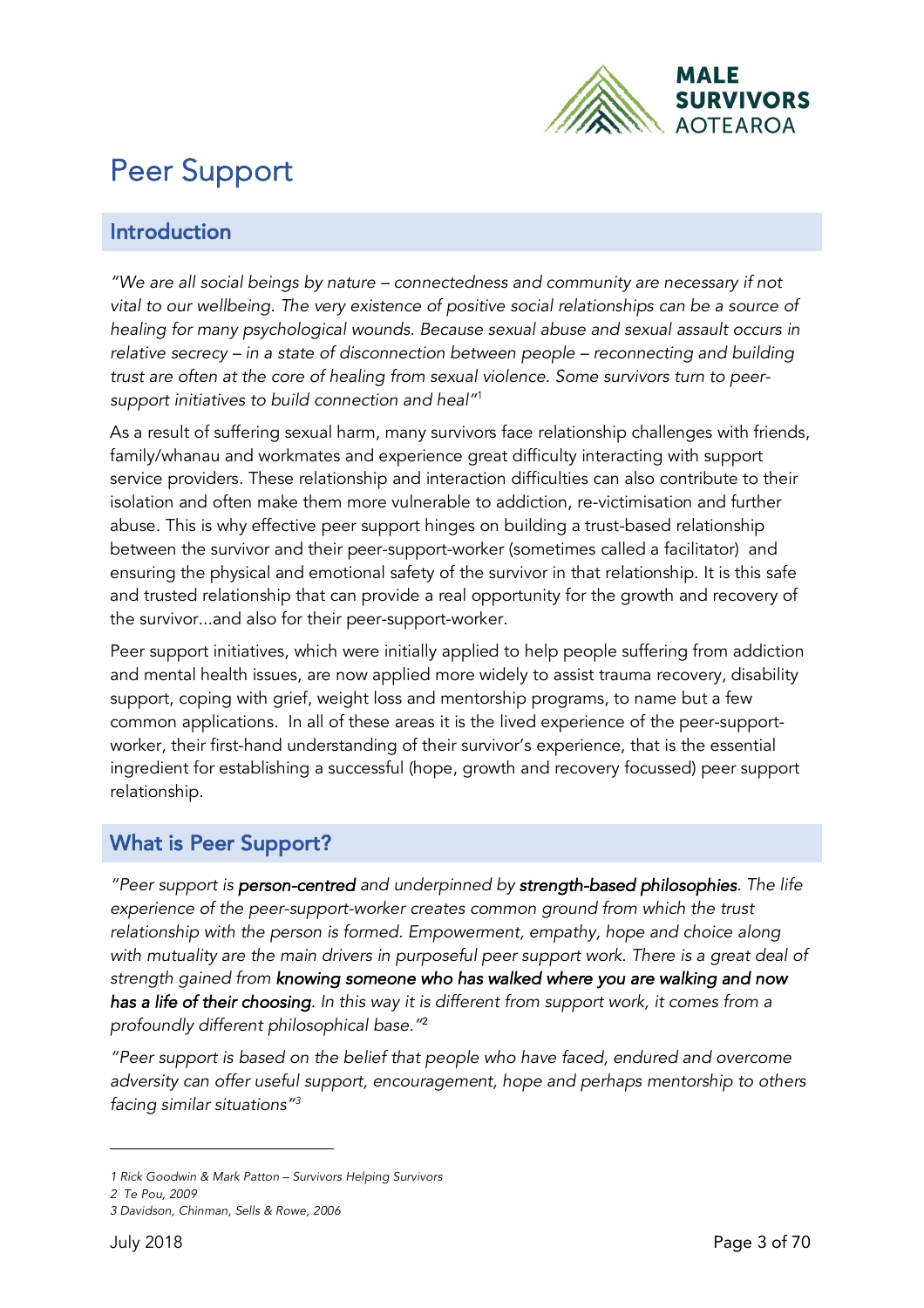Typical characteristics of peer support include the following"

- It is usually facilitated by a trained peer-support-worker not a professional therapist although counsellors and social workers may have some involvement with the agreement of the survivor;
- People engage with each other and others for support that is based on mutual learning from their shared (lived) experience;
- The support may include a mix of self-help, mutual (one-on-one) support, group support and mentoring initiatives.

#### Peer Support Essentials

*"Peer support:*

- *Is grounded in the belief that people are their own greatest resource and that adverse life experiences can be sources of resilience and knowledge;*
- *Draws on a shared understanding of recovery;*
- *Focuses on what will sustain recovery – for example, employment, reconnection with family/wh*ā*nau, achievement and purposeful activities, as well as being included in communities:*
- *Instils hope by being with someone who has been there and 'through it'; and*
- *Is not about 'fixing things' but building on strengths."4*

These essential characteristics are evident in the six core values that underpin the Male Survivors Aotearoa (MSA) approach to peer support:

| <b>Mutuality</b>          | Peer support relies on authentic two-way relationships between people<br>through 'the kinship of common experience' - trust-based relationships<br>that enable peers to share their experience in a way that is mutually<br>beneficial. |
|---------------------------|-----------------------------------------------------------------------------------------------------------------------------------------------------------------------------------------------------------------------------------------|
| Recovery and<br>hope      | Peer support is sustained by the belief that there is always hope and that<br>resiliency and meaningful recovery is possible for everyone.                                                                                              |
| Experiential<br>knowledge | Peer support provides access to the essential learning, knowledge and<br>wisdom that comes from sharing personal lived experience of sexual harm<br>and the recovery process.                                                           |
| Self<br>determination     | Peer support recognises the right for people to make free choices about<br>their life and to be free from coercion on the basis of their mental distress<br>or victimisation.                                                           |
| Participation             | Peer support recognises that people are often their own best resources<br>and acknowledges the right of survivors to choose and lead their own<br>recovery process.                                                                     |

*<sup>4</sup> Power of Peer Support – NZ Mental Health Commission*

1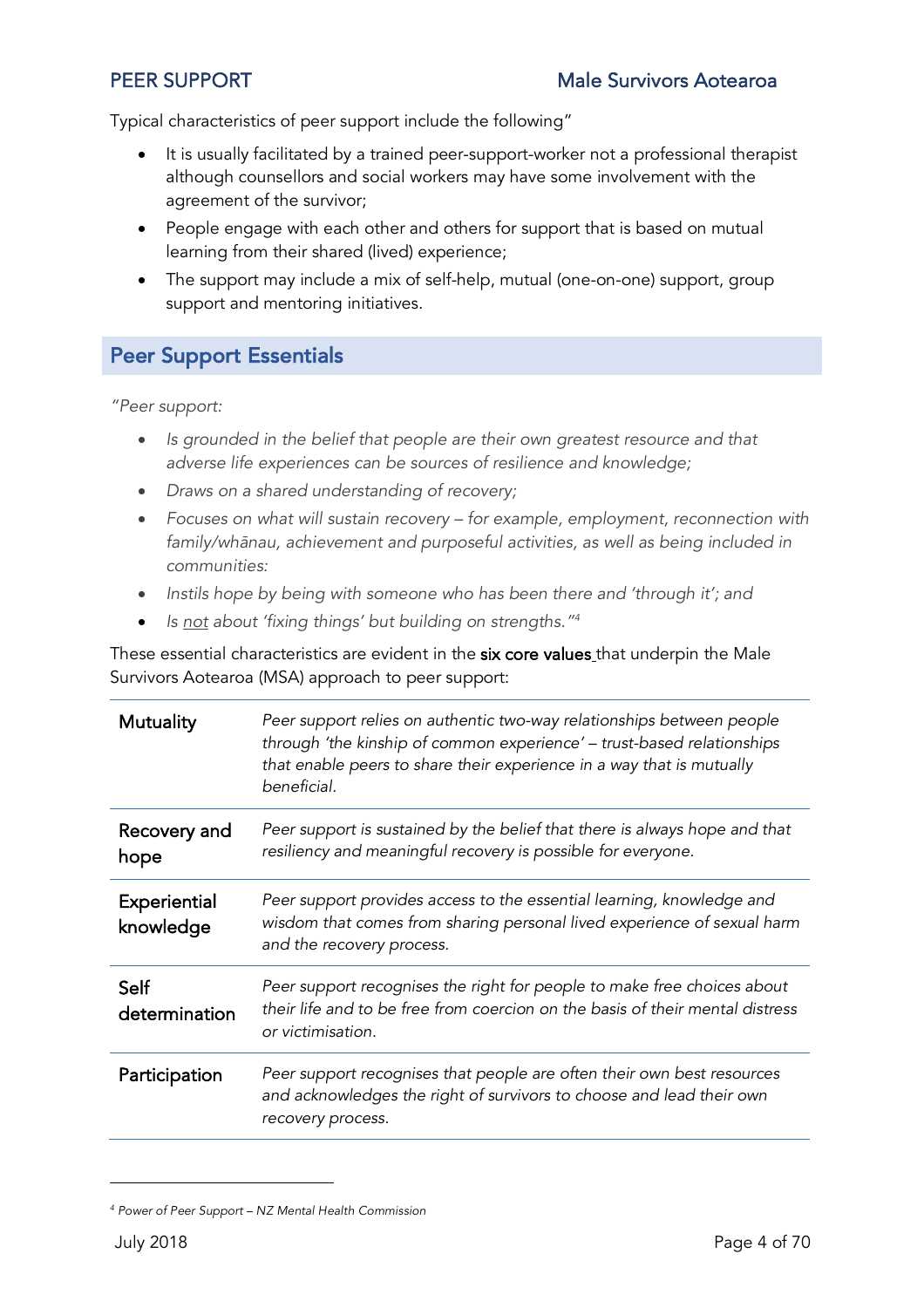Equality *Peer support asserts the fundamental right of people who experience sexual harm to have equal opportunities to other citizens and to be free of discrimination.*

### Peer Support is Person-Centred

The differences between some therapeutic programmes that tend to be 'illness-centred' (often a deficit-based approach) and the 'person-centred' (strengths-based approach) of peer-support can be summarised as follows<sup>5</sup>:

| Illness-centred approachthe<br>Person centred approachthe<br>diagnosis is the foundation<br>relationship is the foundation                |                                                                                                    |
|-------------------------------------------------------------------------------------------------------------------------------------------|----------------------------------------------------------------------------------------------------|
| Begins with an illness assessment<br>↓                                                                                                    | $\uparrow$ Begins with welcoming - outreach<br>and engagement                                      |
| $\downarrow$<br>Services are based on diagnosis and<br>treatment needed                                                                   | $\uparrow$ Support is based on the persons<br>experience and the support they<br>request           |
| $\downarrow$ Services work towards illness-reduction<br>goals                                                                             | Support works towards quality-of-<br>↑<br>life goals                                               |
| $\sqrt{ }$ Treatments is symptom driven and<br>rehabilitation (recovery) is disability<br>driven                                          | Support is focussed on hope and<br>个<br>recovery and is aspirational -<br>moving towards wellbeing |
| $\downarrow$<br>Recovery from the illness sometimes<br>results after the illness, and then the<br>disability is taken care of             | Personal recovery is central from<br>↑<br>beginning to end                                         |
| $\sqrt{\ }$ Track illness progress towards<br>symptoms reduction and cure                                                                 | Track personal progress towards<br>↑<br>recovery                                                   |
| $\downarrow$ Use techniques that promote illness<br>control and reduction of risk damage<br>from the illness                              | ↑ Use methods that promote personal<br>growth and self-responsibility                              |
| $\overline{\mathsf{V}}$ Service ends when the illness is cured                                                                            | ↑ Peer support is voluntary; people<br>engage or disengage as they<br>choose                       |
| $\downarrow$ The relationship only exists to treat the<br>illness and must be carefully restricted<br>throughout, keeping it professional | ↑ The relationship may change and<br>grow throughout and continue even<br>after support ends       |

l

*<sup>5</sup> Informed by 'Guidelines for the Practice and Training of Peer Support' published by the Mental Health Commission of Canada.*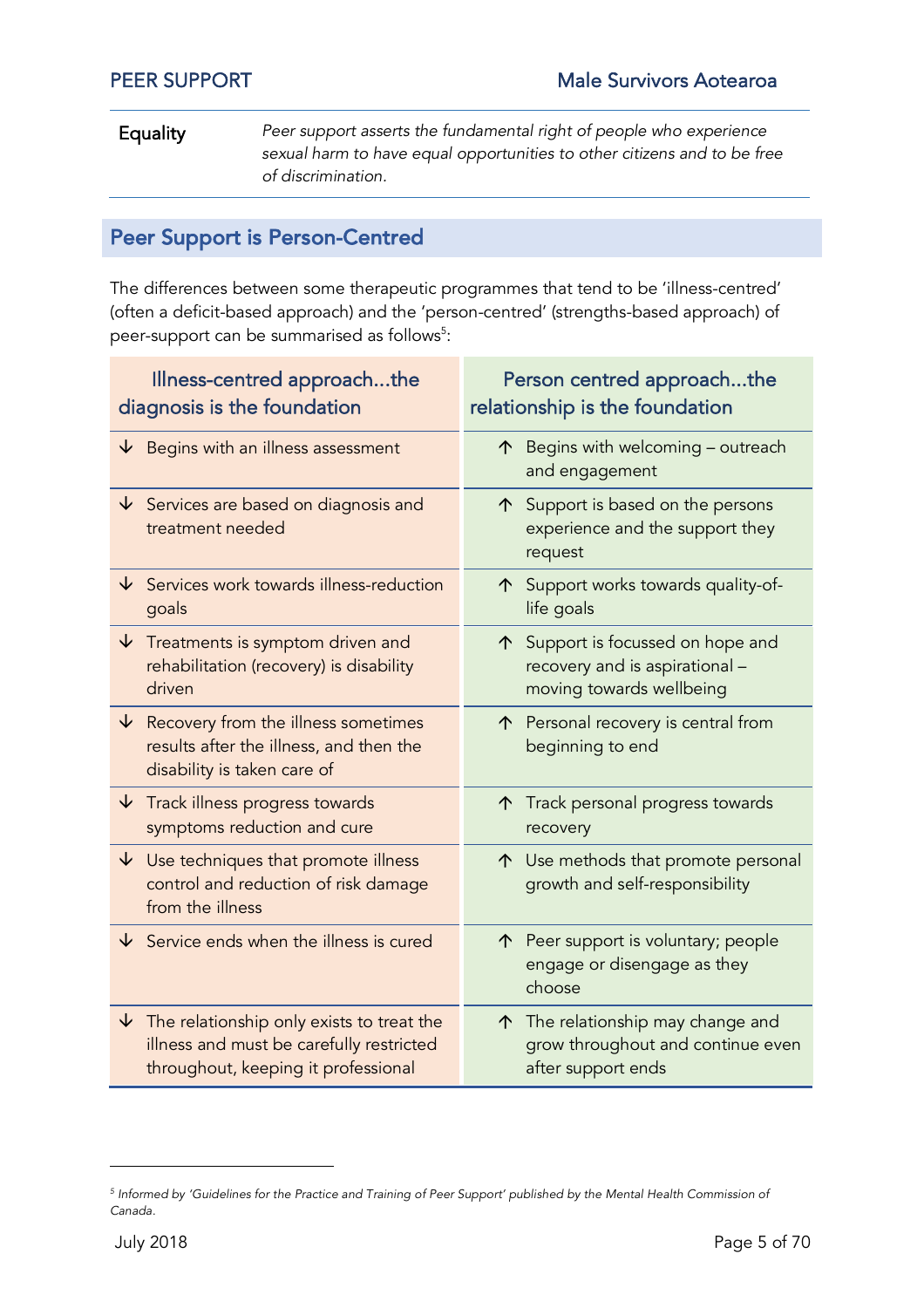#### Some Benefits of Peer Support

#### The Experience

#### Meeting with people who speak your language

When you are in a peer support relationship (one-to one or in a peer group), it's common to share your experience and talk about what you've been through and what you've done things that relate to why you are there and why you are seeking support. It's helpful to know that you are in conversation with a person, or speaking to a group of people, who understand what you are talking about.

#### Learning with people who have been where you are

You will meet people who started out where you are, have had similar experiences and have moved forward to a place of recovery. This provides an opportunity to develop coping skills as you learn how others have navigated their life challenges. And it provides you with a regular reminder that healing and hope are real possibilities.

#### No judgment

No matter what you've been through, what you say or how you say it, your peers have likely been through it, seen it before, or heard it from someone else. There is no need to fear the judgment of your peer support person or the group when you are doing nothing more than sharing your own experience.

#### Focussed on hope and recovery

Peer support is not about what is bad, wrong or doesn't work but rather about what is possible and what can be achieved together. You will work with people wo are not focussed on problem solving or fixing weaknesses but rather concerned with building on your strengths to co-create something new for the future.

#### The Outcomes

Some of the benefits commonly reported by people who participate in effective peer support activities are:

- Increased self-esteem and self-confidence
- A sense of purpose
- Increases motivation to implement life changes
- Increased involvement in meaningful activities
- Increases in the quality and number of relationships greater social support network
- Increased resilience and quality of life
- A greater sense of wellbeing and increased ability to cope
- Longer periods of wellbeing
- Increased ability to communicate with and deal with other support services
- Positive outcomes where other services have failed.
- An opportunity to 'give-back' by helping others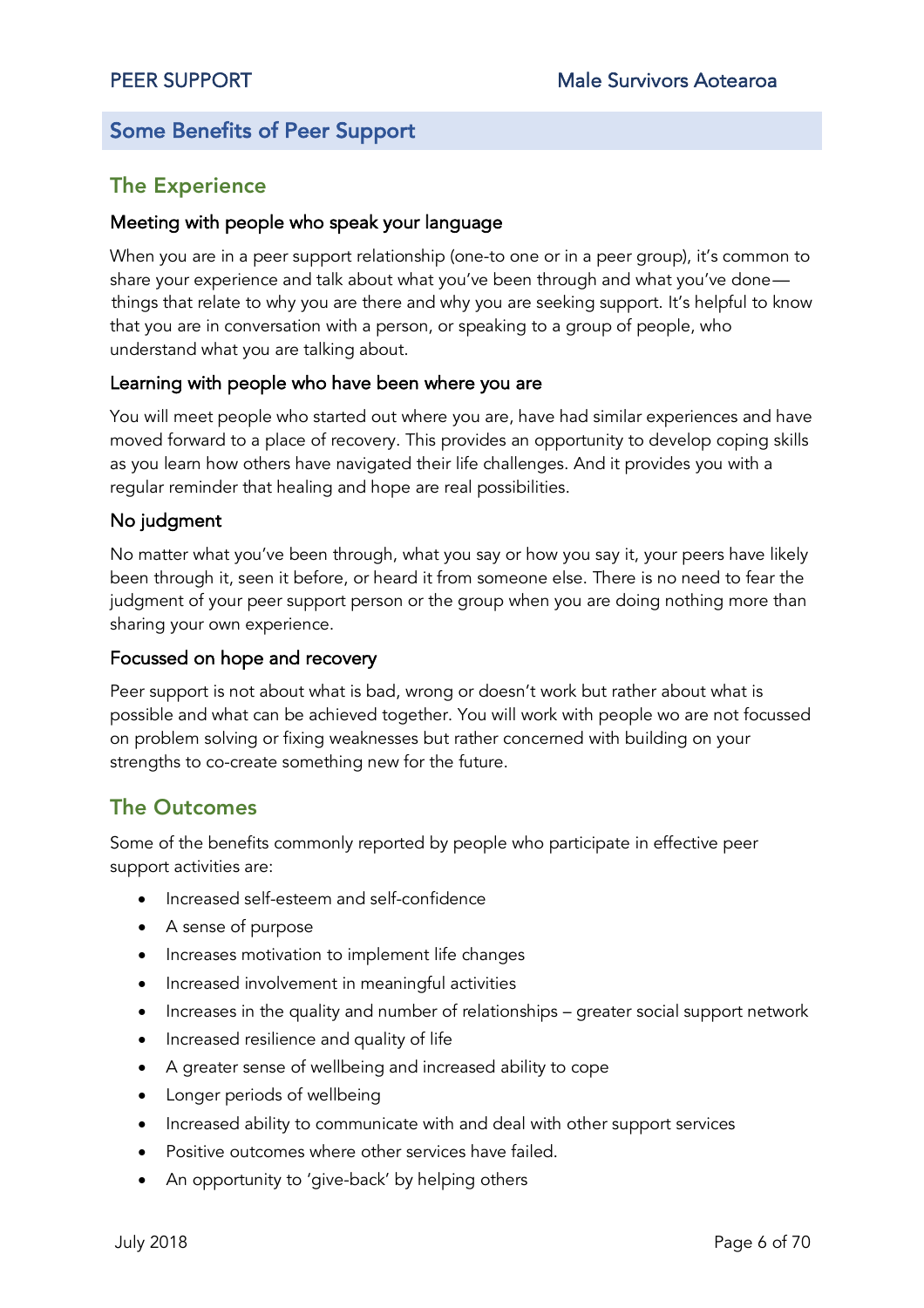#### Common Challenges of Peer Support

#### Keeping it safe and comfortable:

#### Informed consent

It is important that people entering into a peer-support relationship are fully informed about how the relationship is intended to work; the outcomes it may achieve; and what other alternative support options are available to them. It should always be their own decision to enter, sustain or leave the relationship and to be their own judge of what is best for them. This includes acknowledging the risks in the relationship and agreeing how their safety will be maintained.

#### Privacy and confidentiality

For people to feel 'safe and comfortable' in a peer support relationship they must be assured about the confidentiality of the information they share. They are entitled to know from the outset what personal or private information will be kept, how it will be protected and to be assured that this information will not be shared with others without their permission except as required by the law or in circumstances necessary to ensure their safety or wellbeing or the safety of others.

There are two commonly accepted exceptions to confidentiality which should be discussed with the participants:

- If there is reason to believe that a child or youth needs protection; and
- If someone states they have plans to harm themselves or someone else

#### Observing boundaries

It is also important that the boundaries or limits of a peer support relationship are understood and respected by both parties. The information and experiences that are shared in confidence within the relationship create mutual obligations to ensure that this shared knowledge is not used inappropriately in other social or work situations that occur outside the relationship. It is also important for participants to negotiate their personal boundaries that protect their personal space and other relationships. Respecting these boundaries is essential to create a safe environment and to preserve the mutual trust that enables the peer support relationship to be effective.

### Enabling effective participation

#### Assuring ethical behaviour

For people to participate fully (openly and with confidence) in a peer support relationship they will need assurance that the person facilitating the relationship (the peer-support worker) will operate in an ethical manner – i.e. will operate in a way that:

- acknowledges their intrinsic human value and uniqueness;
- is focussed on achieving positive outcomes;
- builds a trust-based relationship
- respects their privacy and the confidentiality of their information;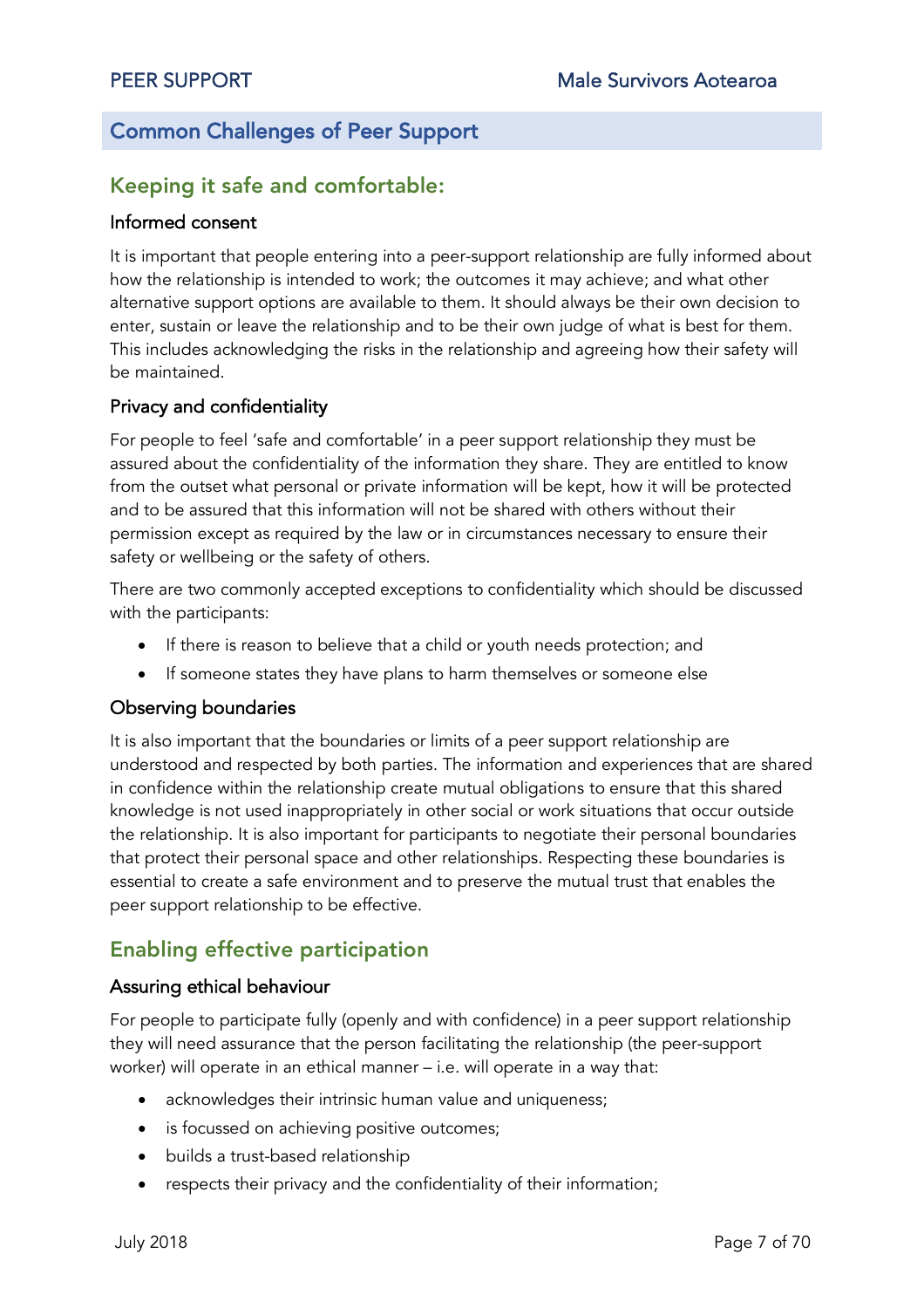- respects their autonomy right to full information and decision making;
- demonstrates honesty and integrity communicates openly frankly and sincerely;
- is always fair even handed and impartial;
- reflects best practice peer support;
- is always professional; and
- has a responsive and positive regard for cultural diversity and difference

#### Managing unhelpful group behaviours

For people engaged in peer-support groups, the expression of intense emotions or negativity can be both helpful and problematic. Being part of a peer-support group can help people talk about and sooth painful or scary feelings. On the other hand, the expression of intense emotions or negativity can result in people leaving the group or causing a lot of strain on the group's ability to provide support to its members.

It is important that the peer support group members have agreed to a set of guidelines (sometimes called rules) that prescribe how the group will deal with unhelpful or disruptive behaviours. Effective peer-support group guidelines would normally include statements that establish a 'group etiquette' such as:

- Listening without interrupting
- Avoiding personal or side conversations during the meeting
- Acceptance of differences (including social, cultural, linguistic differences or where an individual is in their recovery journey)
- Respecting each other's opinions
- Refraining from judging people
- Using first-person language ("I" statements)
- Sharing the group's time so that everyone has an opportunity to participate

#### Managing group membership

While there are benefits in having peer support groups with members at different stages of recovery, members who have worked a lot on their healing may experience frustration with others who may seem "unaware" or "raw." Furthermore, group members who are relatively new in their recovery may be triggered by group members who can talk with ease about the details of their victimization.

This can be a challenge for groups as well as a risk for individuals themselves - e.g., "I don't belong" or "my needs are insignificant."

Also, given that connectedness is a key benefit of peer-support, it is important that participants who are new, or from a minority group are welcomed and do not feel like outsiders or left out.

The risk is that participants who feel isolated and do not feel their needs have been adequately met will feel let down and feel like they do not fit in, which may well reinforce a negative view of themselves or negative feelings for others.

It is important that there are clear guidelines, including a careful vetting process, for welcoming and retiring group members and that these guidelines are endorsed by the group.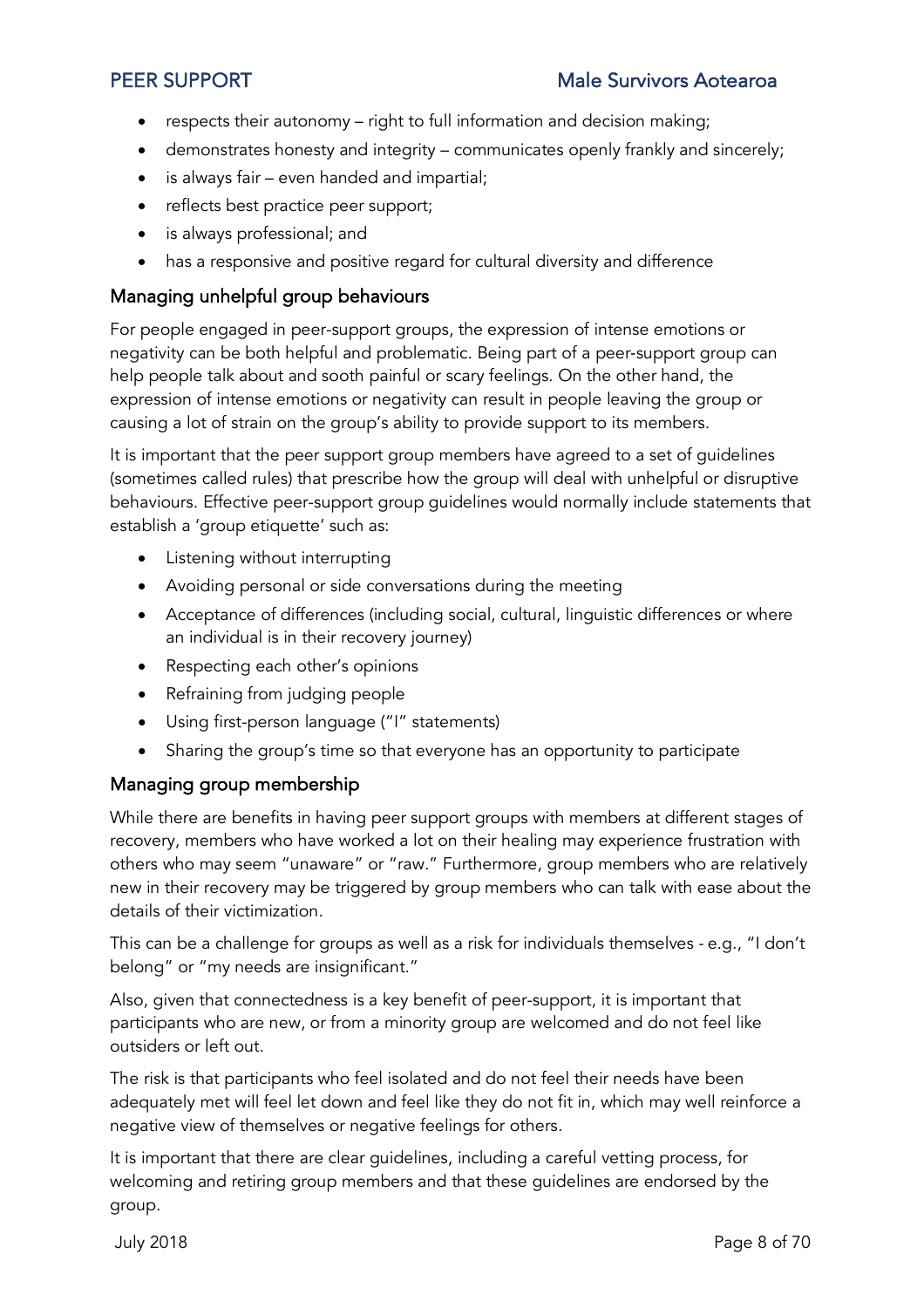It is also important to be able to provide other support options for people who are ejected from a group or decide to leave a group where they no longer feel safe or are unable to participate effectively.

#### Sharing misguided or inaccurate information

While sharing information between members of a peer support group is intended to be positive, there is a risk that the information shared may impede or disrupt the recovery journey of another member.

The information, though provided in good faith in sharing recovery experiences, may be inaccurate or possibly harmful and unduly influence or misguide a group member's decisions relating to their medications, treatment options, situational behaviours etc.

It is important for both peer-support-workers and group members to remember that 'what works for one person may not work for another', and to be ever mindful that the group may not have the expertise or experience to properly advise members who seek to copy or emulate another member's recovery decisions.

#### Providing competent and expert support

There is always a risk that the reticence of many survivors to participate in therapy-based recovery pathways, due to unhelpful personal experience or simply a reluctance to admit they may need therapeutic help, may result in survivors seeing peer support, either oneone-one or within groups, as their only recovery solution.

It is important to remember that peer-support is not intended to be a 'fix-all' solution for survivors of sexual abuse. Depending on a survivor's circumstances, peer support may only be one element within a more complex recovery program that involves other professional services such as counselling or social work support.

Peer-support-workers should be appropriately trained to appreciate the potential of peer support; to understand the ethics and standards that should apply to the provision of peersupport services; and to recognise and appreciate situations where it is appropriate to refer a survivor to another support option to advance their recovery.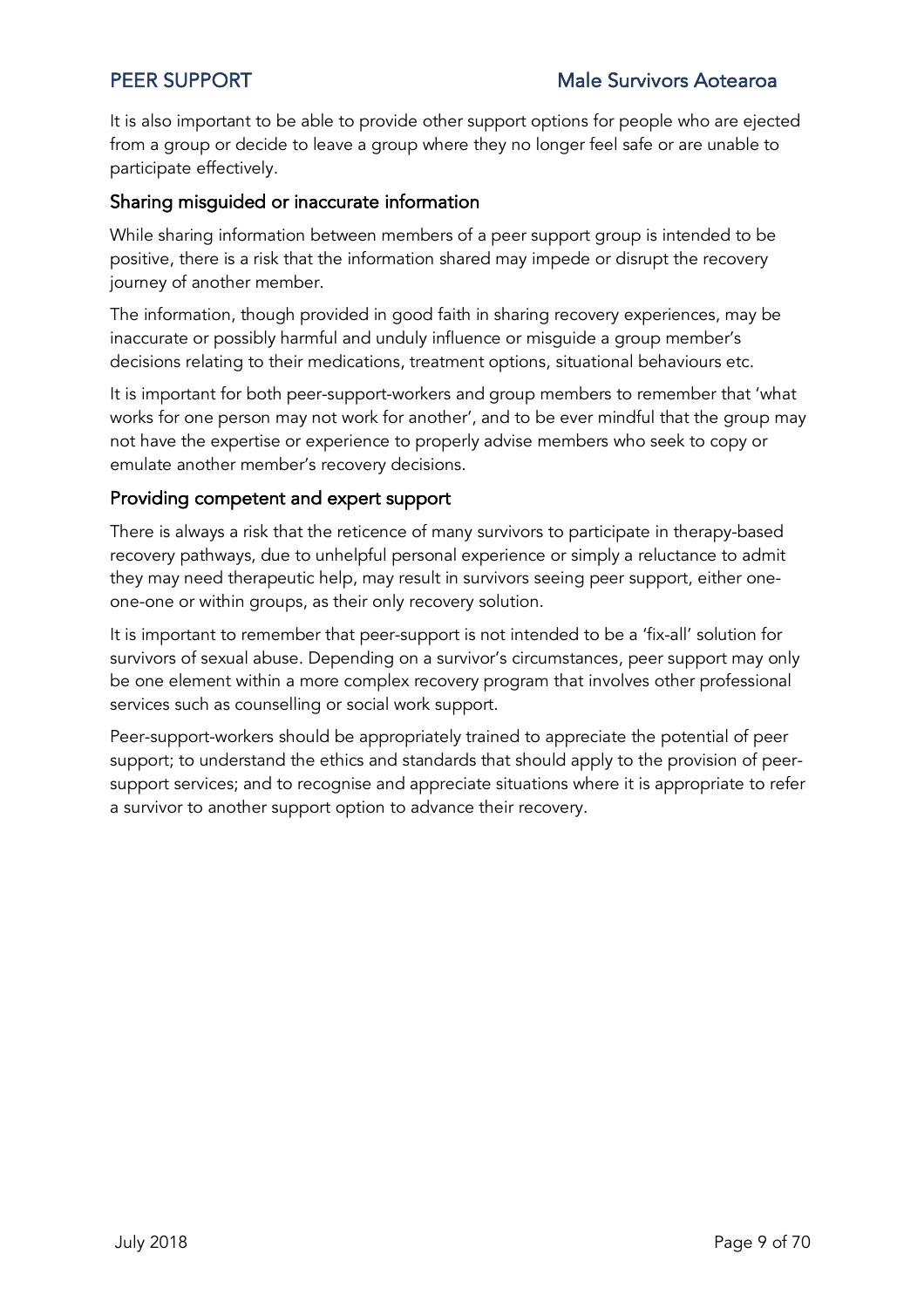

# Peer Support Practice Guidelines

## **Frameworks**

The MSA Peer Support Framework outlines a holistic approach to peer support that positions the delivery of peer support to male survivors within a contextual setting that includes all of the individuals, groups and communities that may be engaged by a peersupport-worker in working with survivors to address their recovery and wellbeing needs.



This framework shows how the MSA peer support values and policies *(refer Policy Framework below)* are intended to provide a set of quality standards that wrap around the delivery of peer-support to male survivors. These values and policies also inform and guide the MSA peer-support competencies that are essential to assure the integrity and professionalism of the role that peer-support-workers play in facilitating (or navigating) effective peer-support for male survivors

#### Good Practice

These MSA Peer Support Practice Guidelines (the PSP Guidelines) aspire to reflect best practice in the provision of peer support services for the male survivor community in Aotearoa, New Zealand. As published, they represent an emerging code of practice that is sufficiently framed to qualify as 'good practice', acknowledging that there is currently a shortage of evidence-based research to fully inform the PSP Guidelines.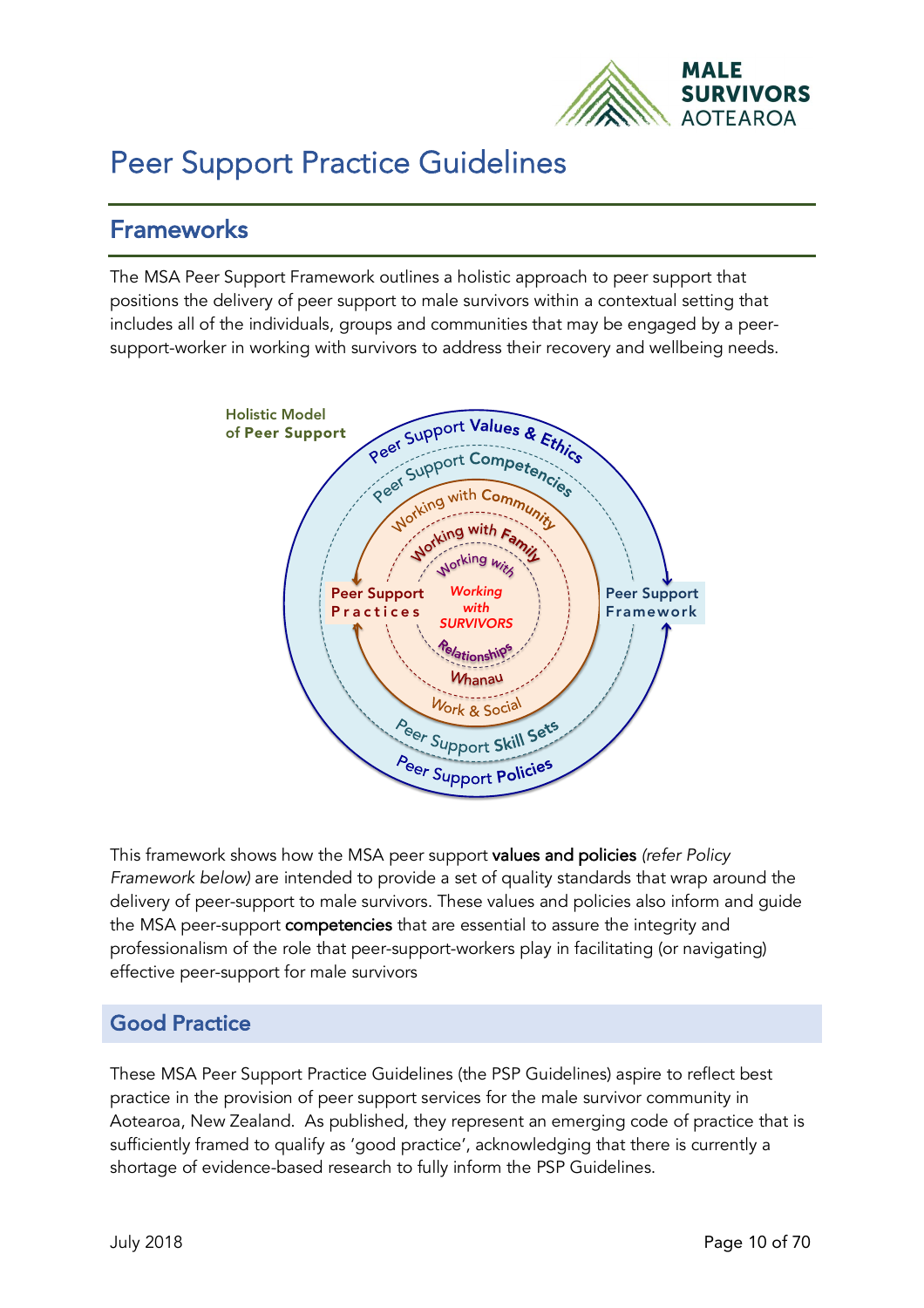However these guidelines are well informed by internationally accepted and 'practiceinformed' peer support principles and practices and are also informed by the Intentional Peer Support approach, which has been embraced by MSA and provides the foundational basis for MSA's peer-support-worker education and training programmes $^6$ .

MSA is also developing quality standards for organisations who offer peer-support for male survivors. These standards will assure funders and the male survivor community that the organisation is appropriately equipped to offer peer-support.

#### **Policies**

The MSA PSP Guidelines are framed by the following set of operational polices, published on our website [https://malesurvivor.nz/resources/], which are intended to inform and guide the provision of on-one-one and peer support group services to the male survivor community.

- *Code of Ethics;*
- *Code of Conduct;*
- *Child Protection Policy;*
- *Supervision Policy;*
- *Confidentiality Policy;*
- *Working with Maori;*
- *Working with Offenders.*

Member organisations of MSA, and those other organisations that elect to conform to these PSP Guidelines, should be familiar with the above policy framework and expected to adhere to these policies, or similar policies, in the provision of good-practice peer-support to male survivors.

#### Peer Support Values

The following six core values underpin the MSA approach to peer support:

| Value                | <b>Explanation</b>                                                                                                                                                                                                                      |
|----------------------|-----------------------------------------------------------------------------------------------------------------------------------------------------------------------------------------------------------------------------------------|
| Mutuality            | Peer-support relies on authentic two-way relationships between people<br>through 'the kinship of common experience' - trust-based relationships<br>that enable peers to share their experience in a way that is mutually<br>beneficial. |
| Recovery and<br>hope | Peer-support is sustained by the belief that there is always hope and<br>that resiliency and meaningful recovery is possible for everyone.                                                                                              |

*<sup>6</sup> these guidelines are informed by The Peer Support Toolkit published by the DBHIDS, City of Philadelphia, modified to embrace Intentional Peer Support principles and MSA policies.*

1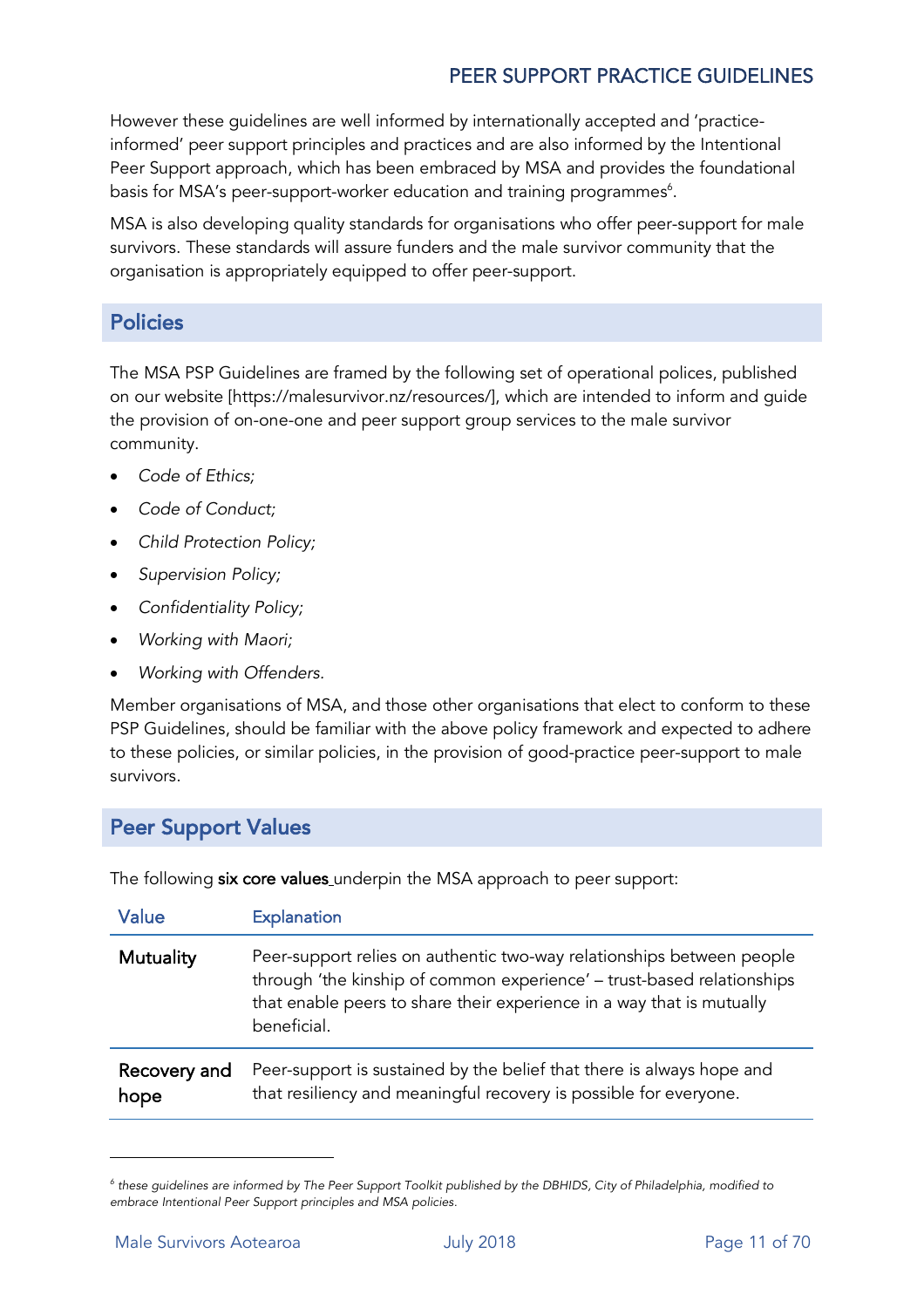| Value                     | <b>Explanation</b>                                                                                                                                                            |
|---------------------------|-------------------------------------------------------------------------------------------------------------------------------------------------------------------------------|
| Experiential<br>knowledge | Peer-support provides access to the essential learning, knowledge and<br>wisdom that comes from sharing personal lived experience of sexual<br>harm and the recovery process. |
| Self<br>determination     | Peer-support recognises the right for people to make free choices about<br>their life and to be free from coercion on the basis of their mental<br>distress or victimisation. |
| Participation             | Peer-support recognises that people are often their own best resources<br>and acknowledges the right of survivors to choose and lead their own<br>recovery process.           |
| Equality                  | Peer-support asserts the fundamental right of people who experience<br>sexual harm to have equal opportunities to other citizens and to be free<br>of discrimination.         |
|                           |                                                                                                                                                                               |

### Ethical Practice

Peer-support-workers who offer peer-support as an employee, volunteer or affiliate of an MSA member organisation are required to comply with MSA's Code of Ethics [https://malesurvivor.nz/resources/].

The following Ethical Practice Guidelines demonstrate how these ethical standards are intended to translate into 'good peer-support practice'. They not only provide a good practice guide for peer-support-workers, they also set the benchmark for the quality of support that participating male survivors should expect to receive.

| <b>Ethical Standards</b>                                                                                                                    | <b>Practice Guidelines</b>                                                                                                                                                                                                                                                                                                                                                                                                             |
|---------------------------------------------------------------------------------------------------------------------------------------------|----------------------------------------------------------------------------------------------------------------------------------------------------------------------------------------------------------------------------------------------------------------------------------------------------------------------------------------------------------------------------------------------------------------------------------------|
| 1. Respect for the<br>dignity of others:<br>Every individual is treated<br>with respect for his<br>intrinsic human value and<br>uniqueness. | Always maintain the dignity, welfare and rights of the<br>survivor (individuals, whanau, families, groups, community);<br>Carefully consider each survivor's belief system in sufficient<br>$\bullet$<br>detail to ensure an appropriate support response; and<br>Do not compromise survivor support by conflicts of interest<br>relating to dual or multiple relationships - such conflicts<br>should be resolved promptly and openly |
| 2. Beneficence (to do<br>good) and non-<br>maleficence (to do no<br>harm)                                                                   | Make sure survivors are fully aware of the overall aim and<br>$\bullet$<br>scope of the support that will be offered including services<br>to their family/whanau or any other nominated support<br>person/s;<br>Always foster a high degree of give and take and<br>compromise when exploring the aim and scope of the<br>support to be offered;                                                                                      |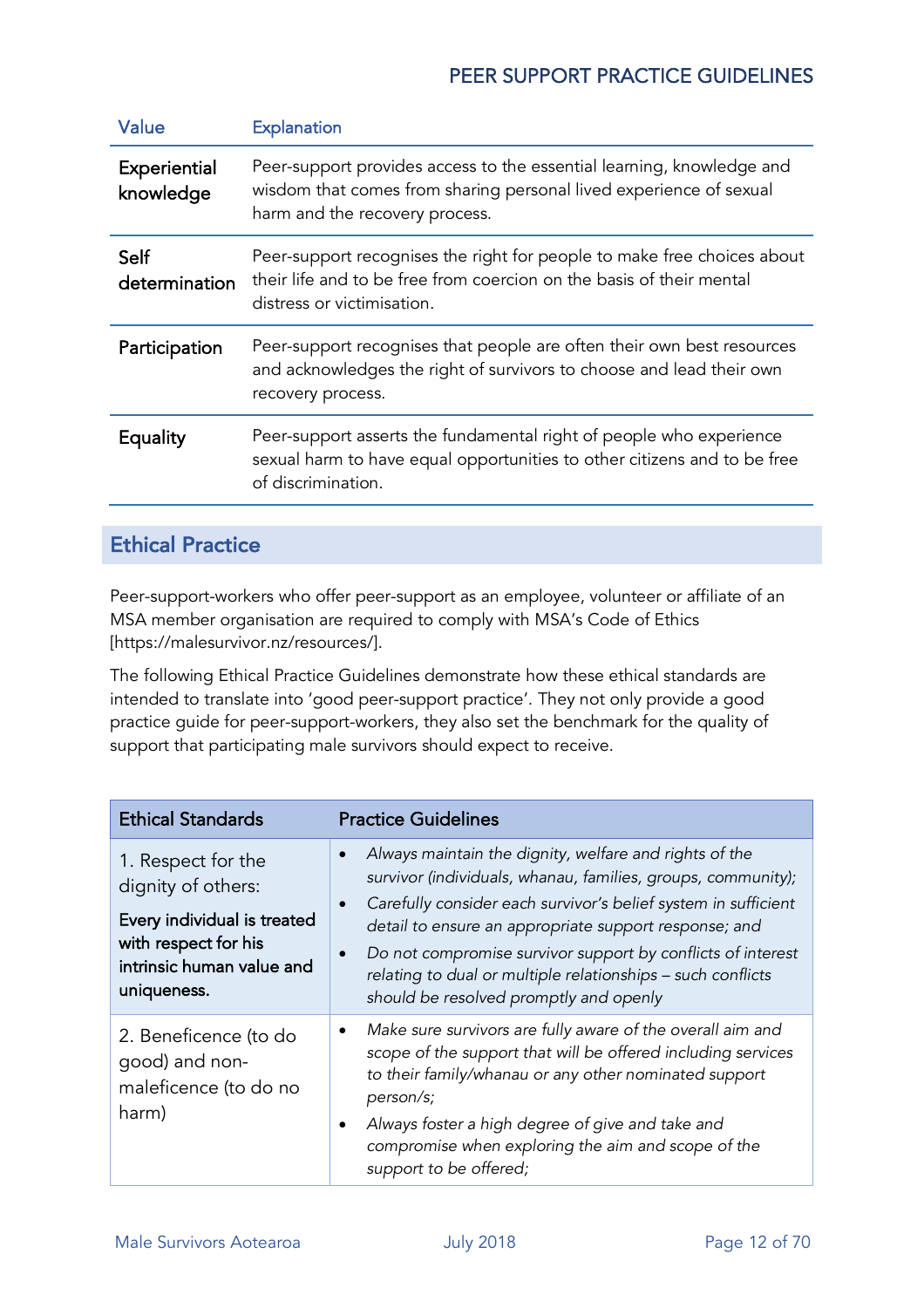| <b>Ethical Standards</b>                                                                                                                                                                                                     | <b>Practice Guidelines</b>                                                                                                                                                                                                                                                                                                                                                                                                                                                                                                                                                                                                                                                                                                                                                                                                                                                                                               |
|------------------------------------------------------------------------------------------------------------------------------------------------------------------------------------------------------------------------------|--------------------------------------------------------------------------------------------------------------------------------------------------------------------------------------------------------------------------------------------------------------------------------------------------------------------------------------------------------------------------------------------------------------------------------------------------------------------------------------------------------------------------------------------------------------------------------------------------------------------------------------------------------------------------------------------------------------------------------------------------------------------------------------------------------------------------------------------------------------------------------------------------------------------------|
| The intention is to<br>enhance the wellbeing of<br>the survivor, his whanau/<br>family, community and the<br>public.                                                                                                         | Examine all possible avenues with the survivor for the<br>$\bullet$<br>minimisation of harm and the promotion of good outcomes;<br>and<br>Be prepared to take appropriate action to safeguard<br>$\bullet$                                                                                                                                                                                                                                                                                                                                                                                                                                                                                                                                                                                                                                                                                                               |
|                                                                                                                                                                                                                              | survivors when a co-worker or any other person endangers<br>their recovery.                                                                                                                                                                                                                                                                                                                                                                                                                                                                                                                                                                                                                                                                                                                                                                                                                                              |
| 3. Trust<br>Trust is of paramount<br>importance in any<br>relationship between the<br>survivor and the peer-<br>support-worker                                                                                               | Avoid or try to stop any practices that may be seen as<br>$\bullet$<br>taking advantage of survivors;<br>Never abuse a survivor's trust by seeking any special<br>$\bullet$<br>benefits or financial or personal gain;<br>Never engage in or encourage sexual intimacy with a<br>$\bullet$<br>survivor at any time during the support relationship or for at<br>least two years following its termination; and<br>Avoid or quickly resolve conflict of interest situations so that<br>$\bullet$<br>survivor interests are not compromised.                                                                                                                                                                                                                                                                                                                                                                               |
| 4. Confidentiality and<br>privacy<br><b>Confidentiality signifies</b><br>loyalty towards a survivor<br>and his family/whanau<br>when entrusted with<br>information that should<br>normally remain private.                   | Ensure privacy during consultations, the safe storage of<br>$\bullet$<br>information, and constant vigilance concerning the<br>disclosure of any survivor details;<br>Maintain confidentiality from first contact until after the<br>$\bullet$<br>professional relationship has ended.<br>Advise family/whanau about their responsibilities for the<br>٠<br>protection of each other's confidentiality and the primacy of<br>the survivor's confidentiality;<br>Explain to survivors the limitations to confidentiality - no<br>٠<br>disclosure without informed consent except for survivor or<br>public safety, diminished capacity or legal requirement;<br>Allow survivors to check the accuracy of all documentation<br>about them except for information that is confidential to<br>others; and<br>Never share a survivor's personal information with other<br>peer-workers without the agreement of the survivor. |
| 5. Promotion of survivor<br>autonomy<br>Autonomy indicates an<br>understanding that the<br>support offered is<br>voluntary and the survivor<br>will be entitled to choose<br>his own support within the<br>realms of safety. | Provide survivors with enough information and support<br>$\bullet$<br>options, including the right to refuse, to enable them to<br>make a fully informed choice about how to engage with any<br>support offered;<br>Provide survivors with all rights information as required by<br>NZ legislation, and all relevant information about support<br>options and processes;<br>Use clear, understandable and appropriate language to<br>$\bullet$<br>convey to survivors the purpose of the support offered; and                                                                                                                                                                                                                                                                                                                                                                                                            |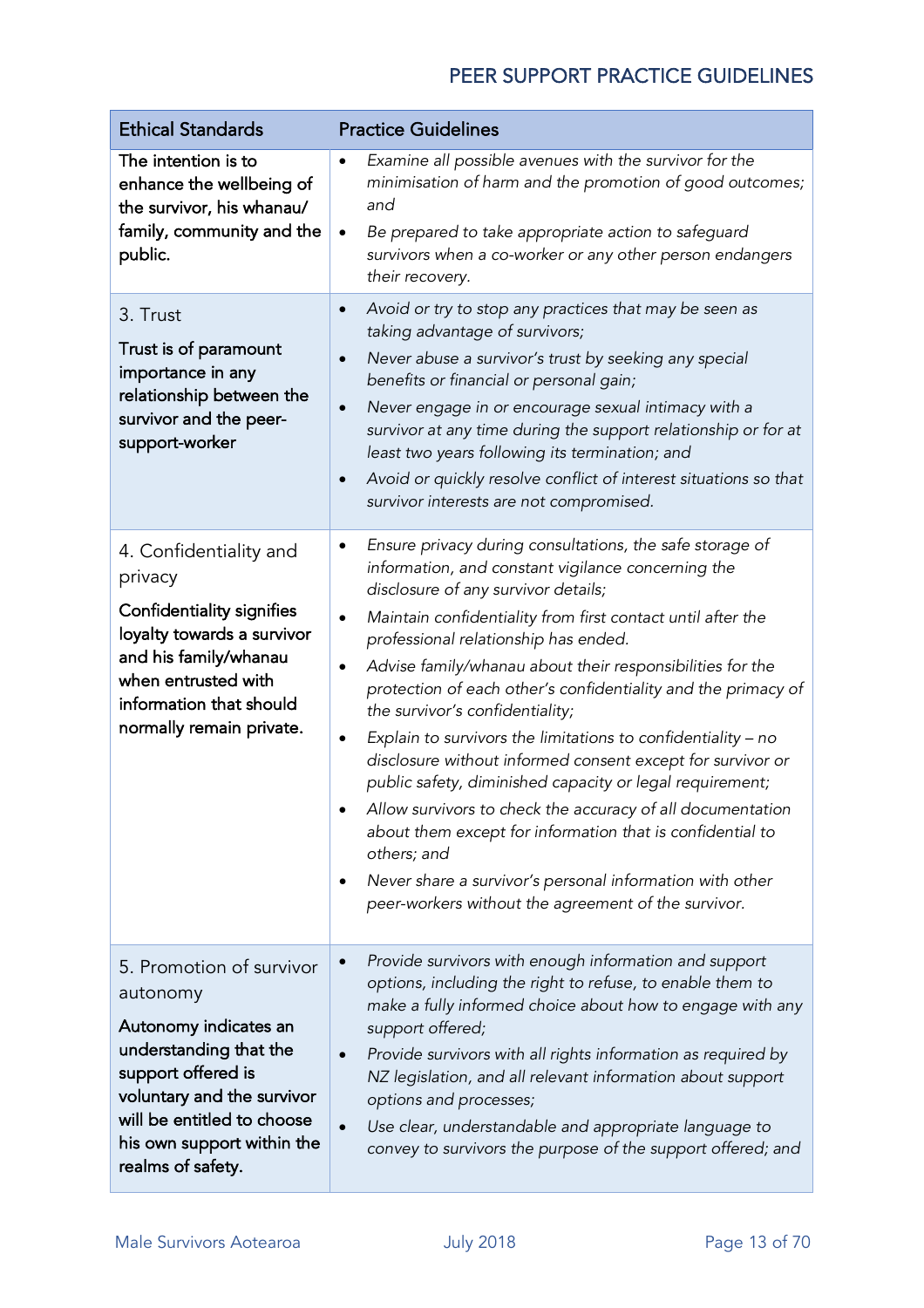| <b>Ethical Standards</b>                                                                                                                                                                   | <b>Practice Guidelines</b>                                                                                                                                                                                                                                                                                                                                                                                                                                                                                                                                                                                                                                                                                                                                                                                                       |
|--------------------------------------------------------------------------------------------------------------------------------------------------------------------------------------------|----------------------------------------------------------------------------------------------------------------------------------------------------------------------------------------------------------------------------------------------------------------------------------------------------------------------------------------------------------------------------------------------------------------------------------------------------------------------------------------------------------------------------------------------------------------------------------------------------------------------------------------------------------------------------------------------------------------------------------------------------------------------------------------------------------------------------------|
|                                                                                                                                                                                            | Inform the support on offer by obtaining as much<br>information as possible from survivors to inform and if<br>necessary to assure their welfare, consider obtaining<br>relevant information from members of the whanau, and/or<br>significant others.                                                                                                                                                                                                                                                                                                                                                                                                                                                                                                                                                                           |
| 6. Honesty & Integrity<br>Honesty requires that<br>peer-support-workers use<br>complete openness,<br>frankness and sincerity<br>(and plain speech) when<br>communicating with<br>survivors | Ensure that peer-workers:<br>Maintain their competence in the declared area(s) of<br>competence, as well as in their current area(s) of<br>activity;<br>Accurately represent their own and their colleagues'<br>activities, functions, contributions, and likely or<br>actual outcomes of support activities;<br>Acknowledge the limitations of their own and their<br>colleagues' knowledge, and of support available;<br>and<br>Make every effort to fully inform the survivor of the<br>peer-worker's status;<br>Never treat any survivor in an insincere or cavalier fashion,<br>or show any distaste, dislike or disregard for a survivor's<br>chosen way of expression or being; and<br>Always act promptly to resolve situations where personal<br>issues prevent the peer-worker from acting in a professional<br>manner |
| 7. Fairness<br>Fairness requires that<br>peer-support-workers<br>operate within a spirit of<br>even-handedness and<br>impartiality with all<br>survivors                                   | Although peer-workers might specialise and direct their<br>activities to particular populations, or might decline to<br>engage in activities based on the limits of their competence<br>or acknowledgment of problems in some relationships, they<br>must not exclude persons on a whimsical or unjustly<br>discriminatory basis;<br>Always treat survivors in ways that reflect a willingness to<br>meet their needs without favouritism or bias. However,<br>peer-workers are entitled to protect themselves from<br>serious violations of their own moral rights (e.g., privacy,<br>personal liberty) in carrying out their work; and<br>Ensure all survivors are informed, where appropriate, of the<br>$\bullet$<br>availability of other relevant support options.                                                         |
| 8. Skilfulness<br>Skilfulness involves the<br>peer-support-worker in<br>striving for best practice in<br>all dealings with survivors.                                                      | Always work within the limits of one's competence and<br>$\bullet$<br>qualifications, and be prepared to hand over support if and<br>when the peer-worker's expertise is no longer adequate;<br>Accept personal responsibility and accountability for one's<br>$\bullet$<br>practice, and for maintaining competence by continual<br>learning;                                                                                                                                                                                                                                                                                                                                                                                                                                                                                   |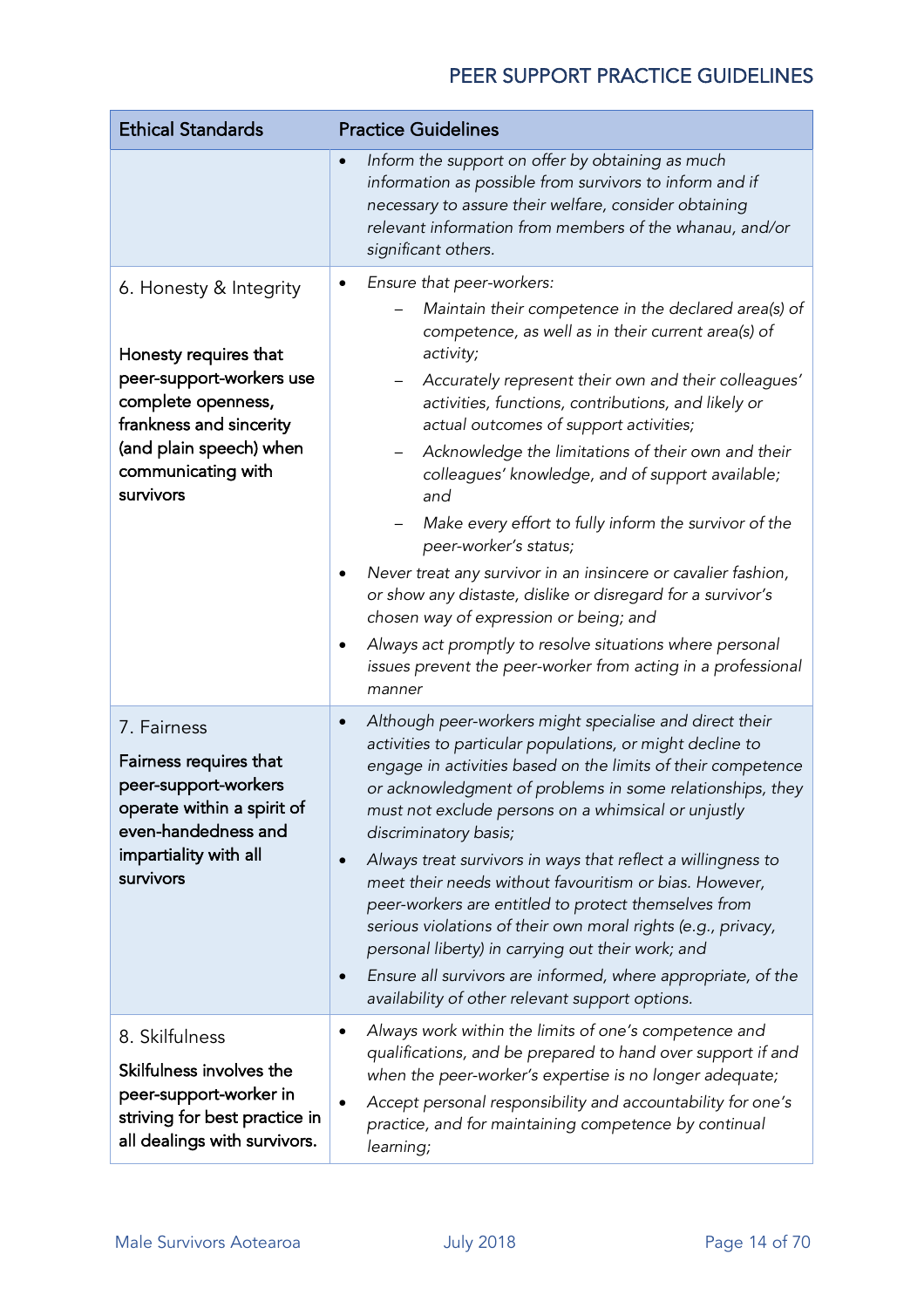| <b>Ethical Standards</b>                                                                                                                                                                                                                                                 | <b>Practice Guidelines</b>                                                                                                                                                                                                                                                                                                                                                                                                                                                                                                                                                                                                                                                                                                                                                                                                                                                                                                                                                                                                                              |
|--------------------------------------------------------------------------------------------------------------------------------------------------------------------------------------------------------------------------------------------------------------------------|---------------------------------------------------------------------------------------------------------------------------------------------------------------------------------------------------------------------------------------------------------------------------------------------------------------------------------------------------------------------------------------------------------------------------------------------------------------------------------------------------------------------------------------------------------------------------------------------------------------------------------------------------------------------------------------------------------------------------------------------------------------------------------------------------------------------------------------------------------------------------------------------------------------------------------------------------------------------------------------------------------------------------------------------------------|
|                                                                                                                                                                                                                                                                          | Ensure competency gained in one field of activity is not be<br>٠<br>used to improperly imply competency in another;<br>Engage in self-reflection regarding how one's own values,<br>attitudes, experiences, and social context influence one's<br>actions, interpretations, choices, and recommendations;<br>and<br>Engage in professional development in cultural<br>٠<br>competence, recognise any limitations, and work within<br>legislation, policy and in partnership with the cultural<br>community.                                                                                                                                                                                                                                                                                                                                                                                                                                                                                                                                             |
| 9. Professional conduct<br>Professional conduct<br>implies that peer-support-<br>workers will always act in a<br>responsible, proficient<br>and skilful manner                                                                                                           | Only engage in those activities in which they have<br>competence or for which they are receiving supervision;<br>At all times maintain standards of personal conduct that<br>$\bullet$<br>reflects well on the peer-support-worker community and<br>enhance public confidence;<br>Only engage in activities that will benefit and not harm the<br>$\bullet$<br>survivors, their families, and communities;<br>Keep up to date, reading suitable research and journal<br>$\bullet$<br>articles, attending and contributing to conferences, etc; and<br>Participate in ongoing professional development,<br>continuing in and contributing to male survivor knowledge<br>and education, and liaising with colleagues and other<br>professional associations relevant to one's field.                                                                                                                                                                                                                                                                      |
| 10. Cultural sensitivity<br>Have a responsive and<br>positive regard for cultural<br>diversity that refuses to<br>allow any individual to feel<br>unappreciated, ignored or<br>even insecure because of<br>their real or even<br>presumed cultural beliefs<br>and values | Uphold and protect the survivor's cultural identity by acting<br>٠<br>only in a manner that is supportive of the survivor's mana or<br>cultural wellbeing;<br>Recognise that survivors have a cultural background that is<br>of relevance to them. In cases involving Maori survivors, that<br>background is often related to place, mana and<br>relationships in a fashion that is sometimes significantly<br>different from non-Maori. In other cases, such as non-Maori,<br>the need for cultural recognition and respect is often<br>important to them in a variety of different ways depending<br>on their chosen cultural mores;<br>Be familiar with any appropriate legislation, agreements,<br>٠<br>policies or documents that aim to enhance the rights of all<br>cultural affiliations in New Zealand;<br>Be informed about the meaning and implementation of the<br>principles within the Treaty of Waitangi and seek advice and<br>training in the appropriate way to show respect for the<br>dignity and needs of Maori in their practice. |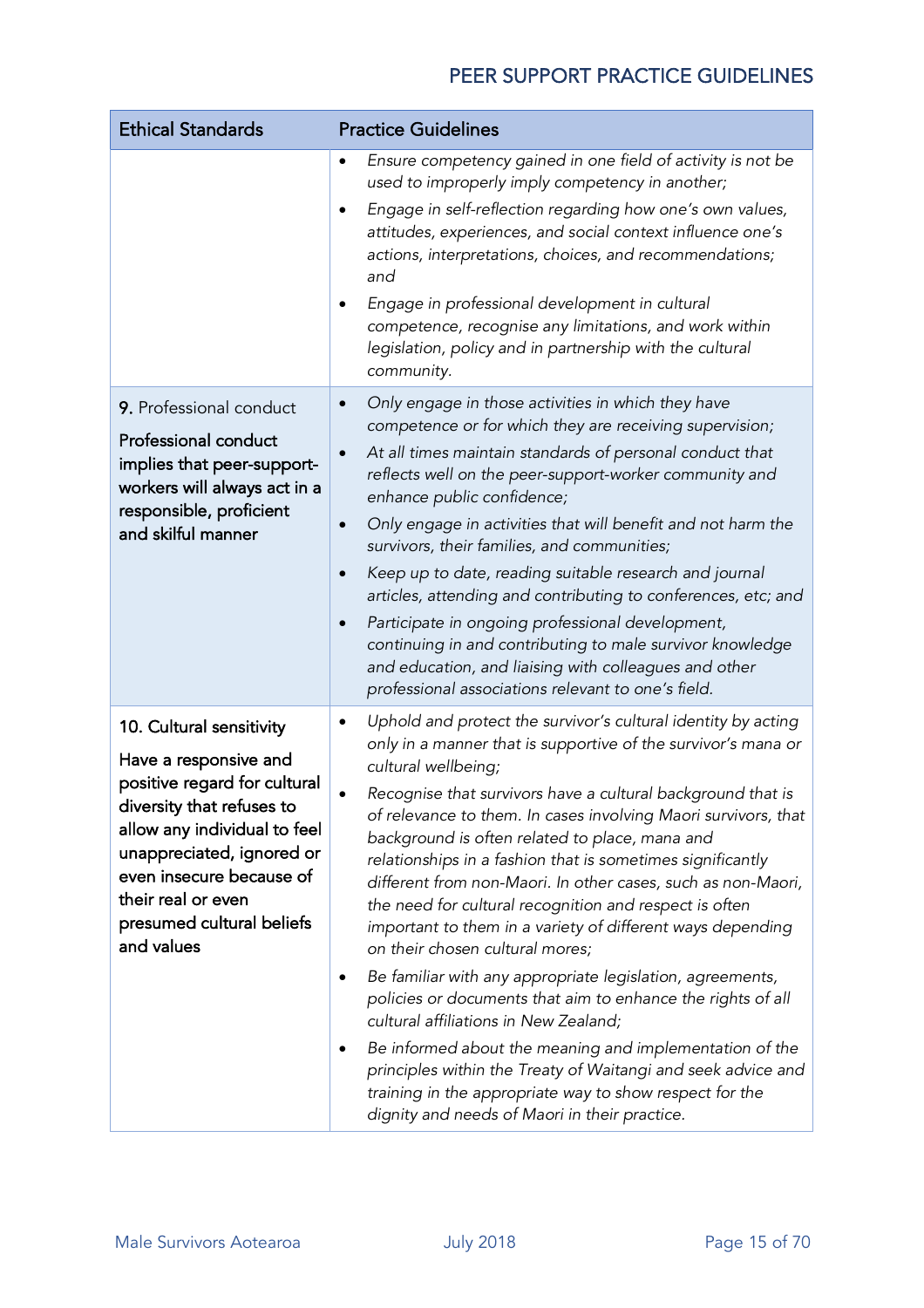#### Competency Framework

MSA have adopted the Intentional Peer Support (IPS) approach, which informs the following competencies that embody the attitudinal behaviours and practices which are required to successfully embrace that methodology and deliver effective peer support.

The MSA competency framework includes a self-assessment tool, which allows peersupport-workers and their managers to identify areas of practice where additional training and/or support may be required.

To assure the competent delivery of peer support, all peer-support-workers should be appropriately trained in the delivery of IPS or an equivalent strengths-based methodology.

It is highly desirable that peer-support-managers who assure peer-support quality and monitor peer-support outcomes should have completed the advanced IPS training, or an equivalent advanced course, and hold a higher (NZQA or graduate degree) qualification in peer support or a related health and wellbeing discipline.

| <b>COMPETENCY</b>                                                             | Description                                                                                                                                                                                                                                                                                                                                                                                                                                           |
|-------------------------------------------------------------------------------|-------------------------------------------------------------------------------------------------------------------------------------------------------------------------------------------------------------------------------------------------------------------------------------------------------------------------------------------------------------------------------------------------------------------------------------------------------|
| Connection:<br>Nurtures and<br>cultivates<br>connection with<br>others        | Demonstrates warmth, openness, curiosity and interest in others'<br>٠<br>experiences, stories and perspectives<br>Practices empathetic listening to encourage openness and<br>$\blacksquare$<br>understanding<br>Pays attention to where we connect and what we have in<br>common, versus getting side-tracked by differences or dislikes.<br>Is aware of disconnection<br>$\blacksquare$<br>Reconnects with authenticity, owning one's own part<br>٠ |
| Co-Learning:<br>Shifting the focus<br>from Helping to<br>Learning<br>Together | Sees others as capable co-learners and responsible adults; does<br>٠<br>not take an advising or problem-solving role<br>Approaches relationship with curiosity and interest (vs. set ideas,<br>assumptions and predictions)<br>Hears what can be learned from someone else's way of looking at<br>$\blacksquare$<br>things rather than imposing own viewpoint<br>Is open to new ideas and ways of seeing things<br>٠                                  |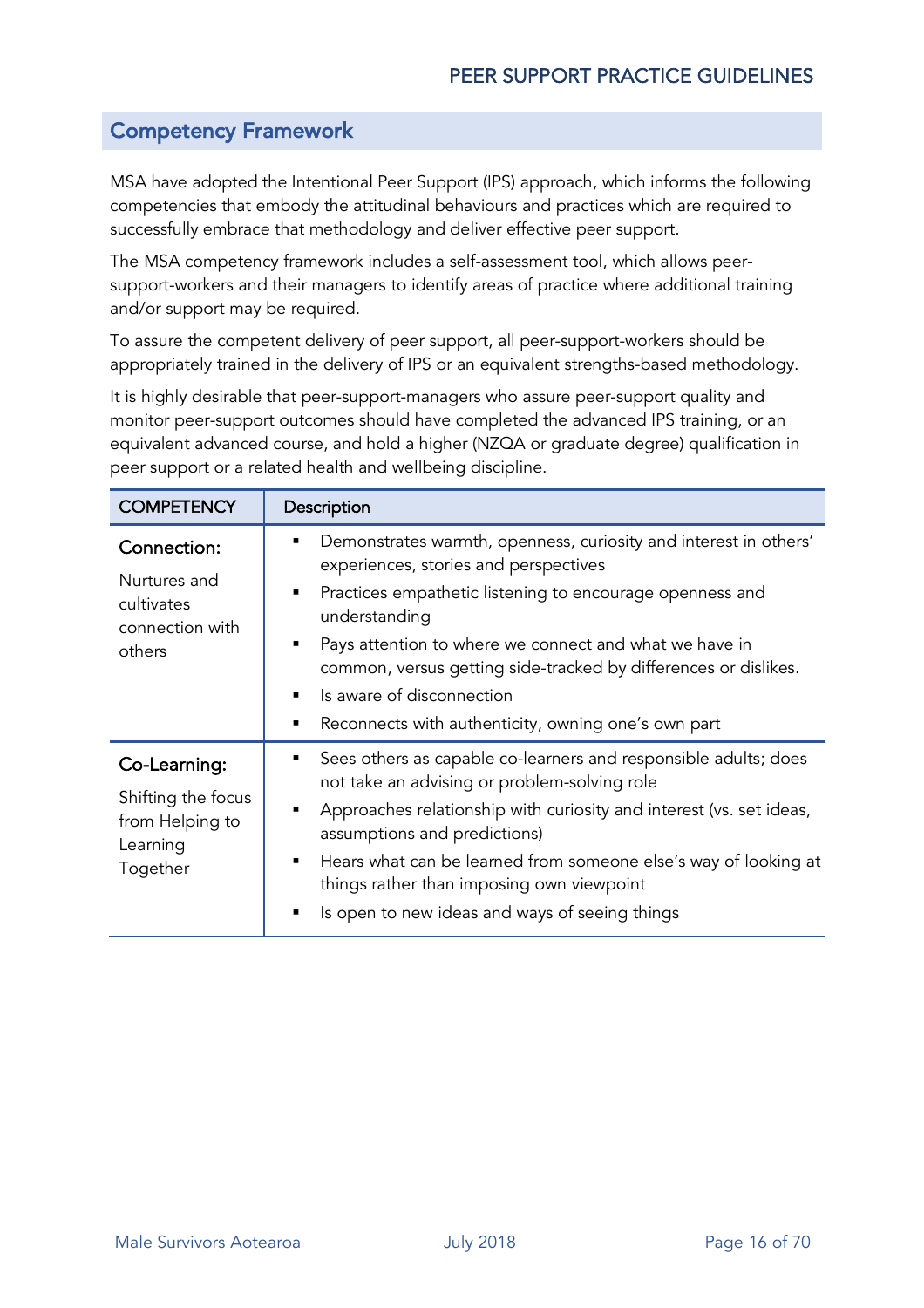| <b>COMPETENCY</b>                                                                    | Description                                                                                                                                                                                                                                                                                                                                                                                                                                                                                                                                                                                                                                                                                       |  |
|--------------------------------------------------------------------------------------|---------------------------------------------------------------------------------------------------------------------------------------------------------------------------------------------------------------------------------------------------------------------------------------------------------------------------------------------------------------------------------------------------------------------------------------------------------------------------------------------------------------------------------------------------------------------------------------------------------------------------------------------------------------------------------------------------|--|
| <b>Worldview:</b><br>Awareness of<br>Own and Other's<br>Worldview                    | Understands that "worldview" is the way we see the world based<br>٠<br>on our own experiences<br>Is aware of own worldview and readily explores own assumptions<br>٠<br>Is aware of responsibilities in relation to the Treaty of Waitangi<br>٠<br>when working with Maori and their whanua<br>Is comfortable with exploring and affirming others' worldview,<br>٠<br>listening with curiosity for the untold story<br>Understands that trauma-awareness means listening for "what<br>$\blacksquare$<br>happened" rather than for "what's wrong"<br>Uses language that explores meaning rather than diagnosis or<br>٠<br>symptom language                                                         |  |
| Relationship:<br>Shifting the focus<br>from the<br>Individual to the<br>Relationship | Works to co-create relationships that work well for all concerned<br>٠<br>Understands the importance of authenticity and confidentiality in<br>٠<br>building open, trust-based relationships<br>Demonstrates cultural sensitivity in dealing with people of<br>٠<br>different ethnicity and/or from different cultural backgrounds<br>Understands the role of family, whanua and community in<br>$\blacksquare$<br>people's lives and works actively to include them<br>Notices disconnections, and is prepared to explore assumptions,<br>٠<br>patterns, power/privilege, and meaning<br>Invites and encourages feedback about how the relationship is<br>٠<br>working for all parties concerned |  |
| <b>Mutuality</b>                                                                     | Actively invites and makes space for everyone's perspectives<br>٠<br>without either ignoring others or imposing<br>Negotiates relational needs and interests in ways that work<br>٠<br>everyone (self as well as others)<br>Seeks to negotiate power and privilege in ways that work for<br>٠<br>everyone<br>Is aware of and able to own power and privilege held by self and<br>٠<br>others<br>Invites mutual exploration of impact on relationship<br>٠<br>Sets appropriate limits (boundaries) to ensure the safety of self<br>٠<br>and others and to nurture and protect the relationship<br>Works to share risk and responsibility rather than taking control<br>٠                           |  |
| Hope:<br>Shifting the focus<br>from fear to hope<br>and possibility                  | Forms hope-based relationships, focused on:<br>п<br>What is possible<br>$\circ$<br>Where we are going<br>O<br>How we can co-create something new<br>O                                                                                                                                                                                                                                                                                                                                                                                                                                                                                                                                             |  |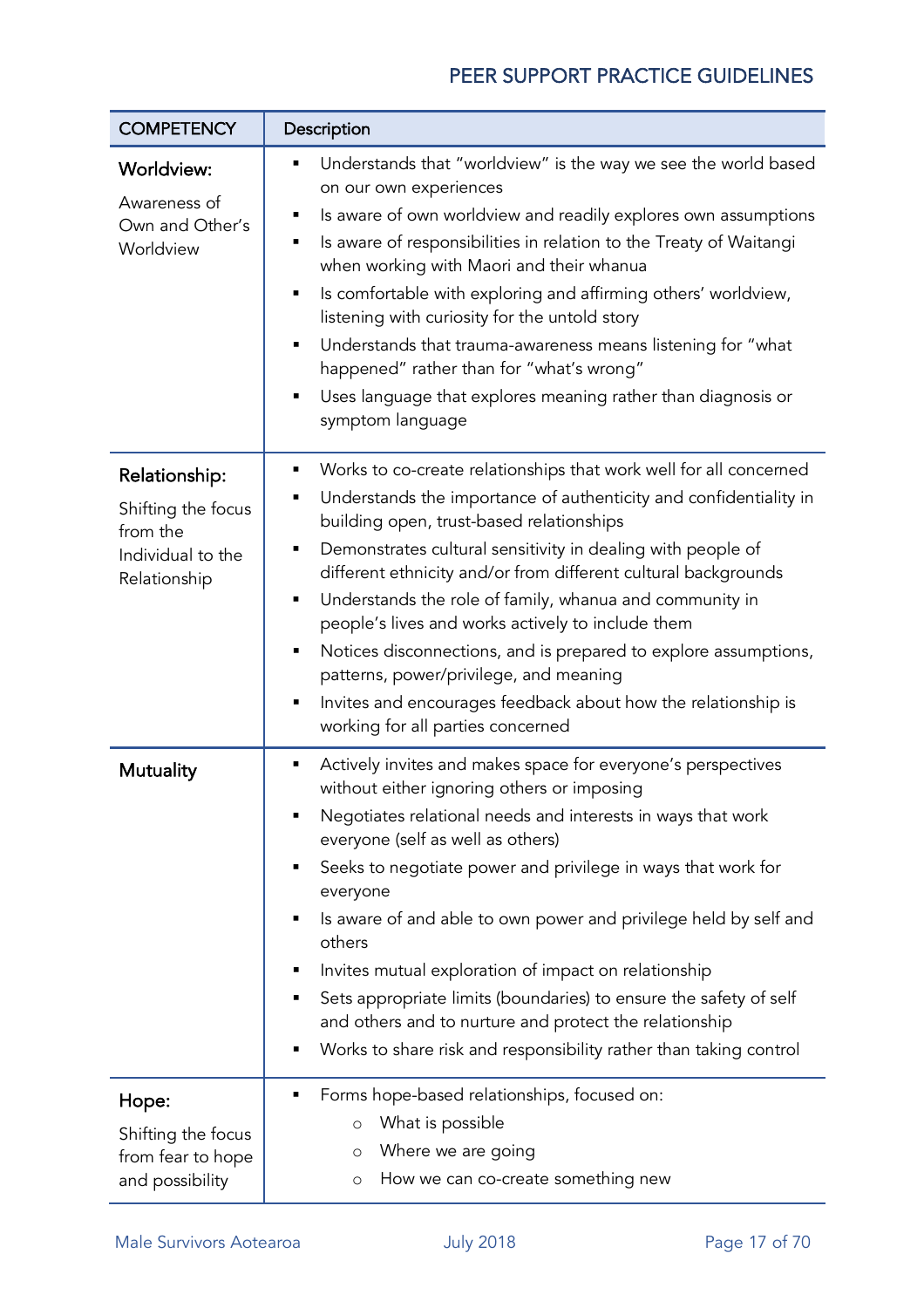| <b>COMPETENCY</b>                                            | Description                                                                                                                                                                                                                                                                                                                                                                                                                                                                                                                                                                                                                                                                                                                                                                                                                                                                                                                                                              |  |
|--------------------------------------------------------------|--------------------------------------------------------------------------------------------------------------------------------------------------------------------------------------------------------------------------------------------------------------------------------------------------------------------------------------------------------------------------------------------------------------------------------------------------------------------------------------------------------------------------------------------------------------------------------------------------------------------------------------------------------------------------------------------------------------------------------------------------------------------------------------------------------------------------------------------------------------------------------------------------------------------------------------------------------------------------|--|
| Co-creation:<br>Moving Towards<br>versus Moving<br>Away From | Invites mutual sharing around values, hopes, dreams, possibilities<br>Ξ<br>and aspirations for living<br>Focuses on what is possible rather than what is bad, wrong, or<br>٠<br>isn't wanted<br>Co-creating the future together rather than focusing on goals or<br>problem-solving<br>Focuses on strengths, offers optional recovery pathways,<br>empowers self-choice and encourages self-determination.                                                                                                                                                                                                                                                                                                                                                                                                                                                                                                                                                               |  |
| Self-Reflection                                              | Actively reflects on the experience of self in relationship – able to<br>٠<br>'own one's own part'<br>Is aware of own worldview and how it developed, including<br>Е<br>personal feelings, thoughts, attitudes, assumptions, judgments,<br>agendas, power, privilege, defaults and patterns<br>Welcomes differences in experiences/ perspectives/ beliefs/<br>٠<br>judgments as opportunities to learn and grow<br>Resists the tendency to blame others for uncomfortable feelings<br>Uses relational differences or discomfort proactively to notice and<br>٠<br>examine personal agendas, patterns, default responses and<br>worldview assumptions<br>Asks and explores with curiosity and interest: "What is my part?<br>Invites and encourages others to share alternate perspectives and<br>experiences that challenge personal agendas and worldview<br>assumptions<br>Uses self-awareness to build connection by being transparent,<br>approachable and authentic |  |
| Feedback:<br>Able to Give and<br>Receive<br>Feedback         | Ensures connection<br>٠<br>Acknowledges and appreciates others' positive contributions<br>Looks at the situation through the lens of the other person's life<br>Ξ<br>experience, in addition to one's own<br>Considers whether own worldview is a reflection of privilege or<br>bias<br>Frames feedback around observation rather than judgment<br>Keeps the focus on moving towards what is wanted for the<br>٠<br>relationship (closeness, connection, trust), rather than away from<br>what isn't wanted (dishonesty, dirty dishes)<br>Invites and gives honest responses<br>п<br>Validates other's response and demonstrates willingness to learn<br>٠<br>and be changed by what they have                                                                                                                                                                                                                                                                           |  |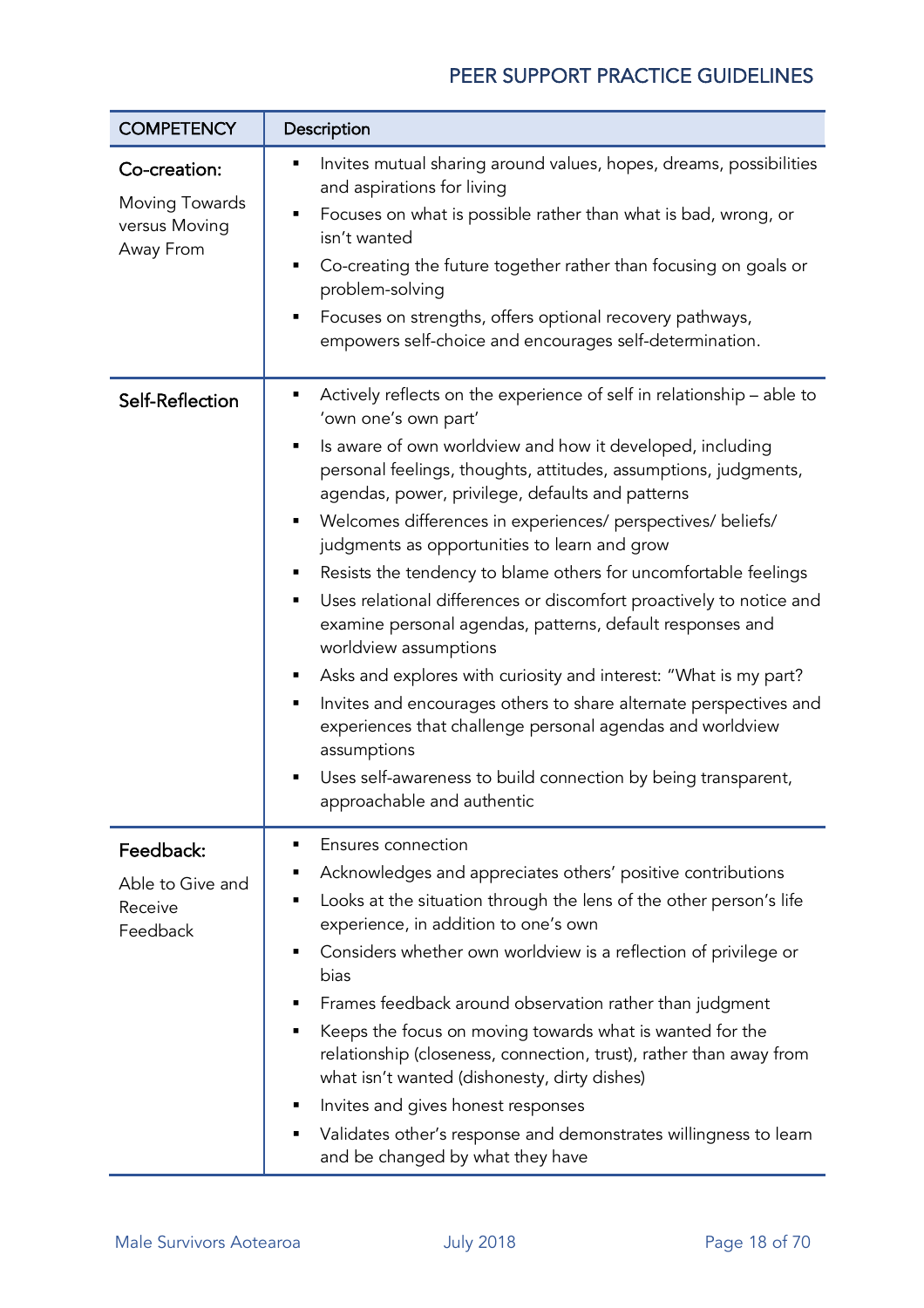| <b>COMPETENCY</b>        | Description                                                                                                                                                                                                                                                                                                                                                                                                                                                                                                                                                                                                                                                                                                                                                                                                                                                                                                                                                                                                                                                                                                                                                                                                                                                                                                                                                                                                                                                                                                                                                                                                                                |
|--------------------------|--------------------------------------------------------------------------------------------------------------------------------------------------------------------------------------------------------------------------------------------------------------------------------------------------------------------------------------------------------------------------------------------------------------------------------------------------------------------------------------------------------------------------------------------------------------------------------------------------------------------------------------------------------------------------------------------------------------------------------------------------------------------------------------------------------------------------------------------------------------------------------------------------------------------------------------------------------------------------------------------------------------------------------------------------------------------------------------------------------------------------------------------------------------------------------------------------------------------------------------------------------------------------------------------------------------------------------------------------------------------------------------------------------------------------------------------------------------------------------------------------------------------------------------------------------------------------------------------------------------------------------------------|
| Co-Reflection            | Attends co-supervision regularly<br>Е<br>Shows up prepared and on time<br>٠<br>Readily identifies areas for personal learning and growth<br>Е<br>Expresses curiosity about others' intentions and aspirations for co-<br>learning<br>Maintains connection, mutuality and actively cares for<br>Е<br>relationships with co-participants<br>Listens for worldview and explores power and privilege and their<br>٠<br>impact<br>Maintains attitudes of hope, possibility, co-learning, co-creation<br>Ξ<br>and moving toward during co-reflection period                                                                                                                                                                                                                                                                                                                                                                                                                                                                                                                                                                                                                                                                                                                                                                                                                                                                                                                                                                                                                                                                                      |
| Capability &<br>Capacity | Understands what peer-support is, develops and maintains peer<br>٠<br>support competencies and uses appropriate tools and practices in<br>their work<br>Embraces a human rights approach to peer- support, work<br>٠<br>actively to eliminate discrimination, honour and protect survivors'<br>human rights including equitable access to advocacy and<br>promotes social justice<br>Understands the importance of the Treaty of Waitangi in working<br>٠<br>with Maori, embraces difference and diversity and values people<br>of different ethnicity and/or with different cultural values<br>Confidently shares their lived experience to inform their work, and<br>٠<br>uses the peer-support values to guide their peer-support practice<br>Understands the concepts of connection, worldview, mutuality<br>٠<br>and learning together (moving towards) and the importance of<br>using them to build effective peer-support relationships<br>Actively practices self-care strategies and use self-reflection, co-<br>reflection and feedback to inform and assure their peer-support<br>competencies and practices<br>Understands recovery and resilience practices, embraces a<br>strengths-based hope and possibility approach to co-creating<br>recovery pathways<br>Appreciates the facilitative nature of the peer-support-worker role<br>and encourages engagement with other people and expertise as<br>appropriate to enable and support an effective recovery pathway<br>Understands the relevant legislation, policies, standards and<br>protocols they operate within and works to align their peer-<br>support activities |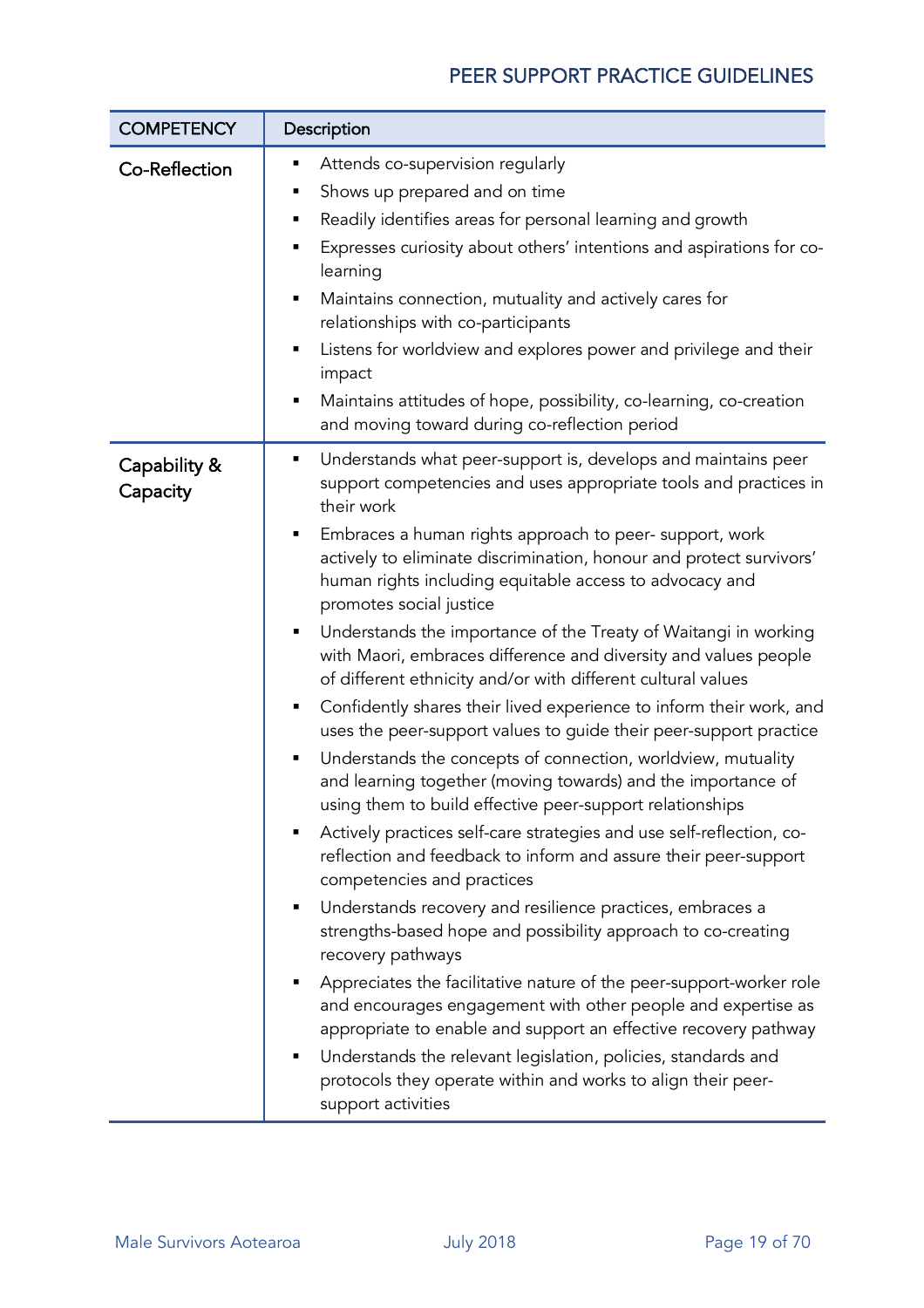# The MSA Peer Support Model

The following diagram outlines the typical pattern of encounter (connection, integration and support) for a male survivor seeking peer-support from an MSA member organisation

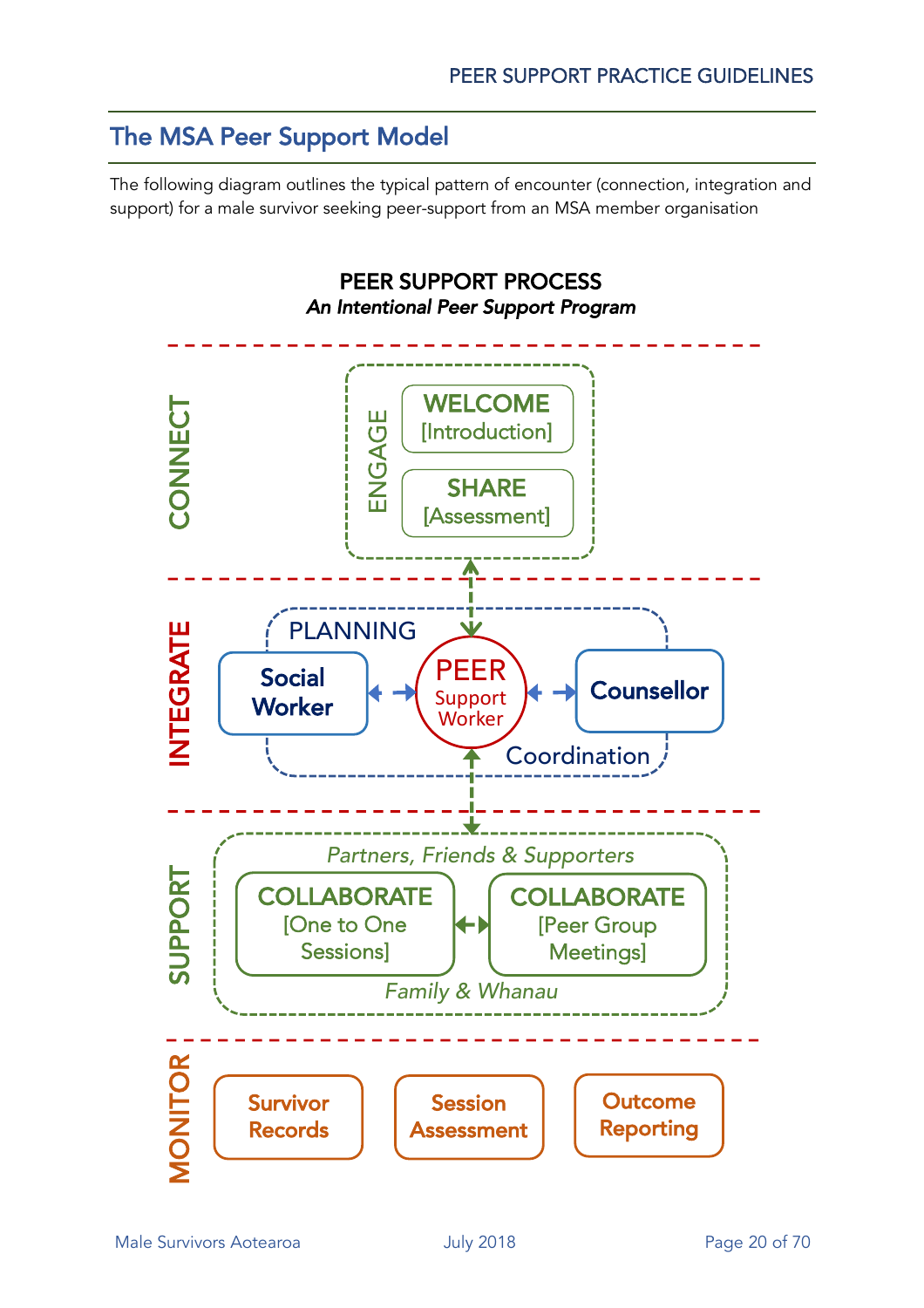The MSA peer-support model has three distinct support engagement phases (connectintegrate-support) and one quality assurance phase (monitor):

- Connect: Making the initial survivor connection and encouraging engagement may require several informal interactions before it is appropriate to initiate a support relationship, which typically is a two-step process:
	- $\checkmark$  Welcome Introducing the survivor to an appropriately experienced peersupport-worker; explaining how peer support works; and building their confidence in the potential for a helpful and supportive relationship;
	- $\checkmark$  Share Understanding the survivor's context; sharing lived experiences and appreciating current challenges and aspirations to build trust and confidence in the relationship; and together assessing the options for building a relevant and appropriate recovery pathway.
- Integrate: Working openly and honestly with the survivor to determine their preferred recovery pathway; choosing the most relevant and appropriate support provider(s); and enabling and supporting their decision to access a preferred or appropriate mix of support including:
	- $\checkmark$  Peer support enabling access to one-on-one or peer group support including facilitating supportive inclusion of whanau/family, life partners and 'significant friends' as appropriate;
	- $\checkmark$  Counselling and/or social service assistance enabling and supporting access to trusted professionals to provide relevant therapeutic and/or social service support for their recovery journey; and
	- $\checkmark$  Other support enabling and supporting access to other relevant support providers that offer potential to help survivors navigate particular challenges and assist their recovery.
- **Support:** Enabling the peer support options; collaborating with survivors to co-create and evolve a peer-supported recovery pathway;
	- $\checkmark$  One-on-One providing one-on-one support including engaging with whanau/family, life partners and important friends as appropriate;
	- $\checkmark$  Peer Group facilitating positive participation in a peer-support group; helping survivors to work with peers to emerge and sustain an appropriate recovery pathway; and
	- $\checkmark$  Workshops supporting and enabling survivors by facilitating workshops that educate, instill hope and build confidence in recovery by learning from and with peers and other professionals.
- **Monitor:** Identifying opportunities to improve support outcomes and ensuring that survivors can access a sustainable network of experienced peer-support-workers:
	- $\checkmark$  Survivor Records confidential and consented personal records, including key session outcomes, that enables effective planning, coordination and integration of support activities;
	- $\checkmark$  Session Assessments confidential and periodic assessments completed by survivors that 'rate' the quality and effectiveness of their peer-support relationship; and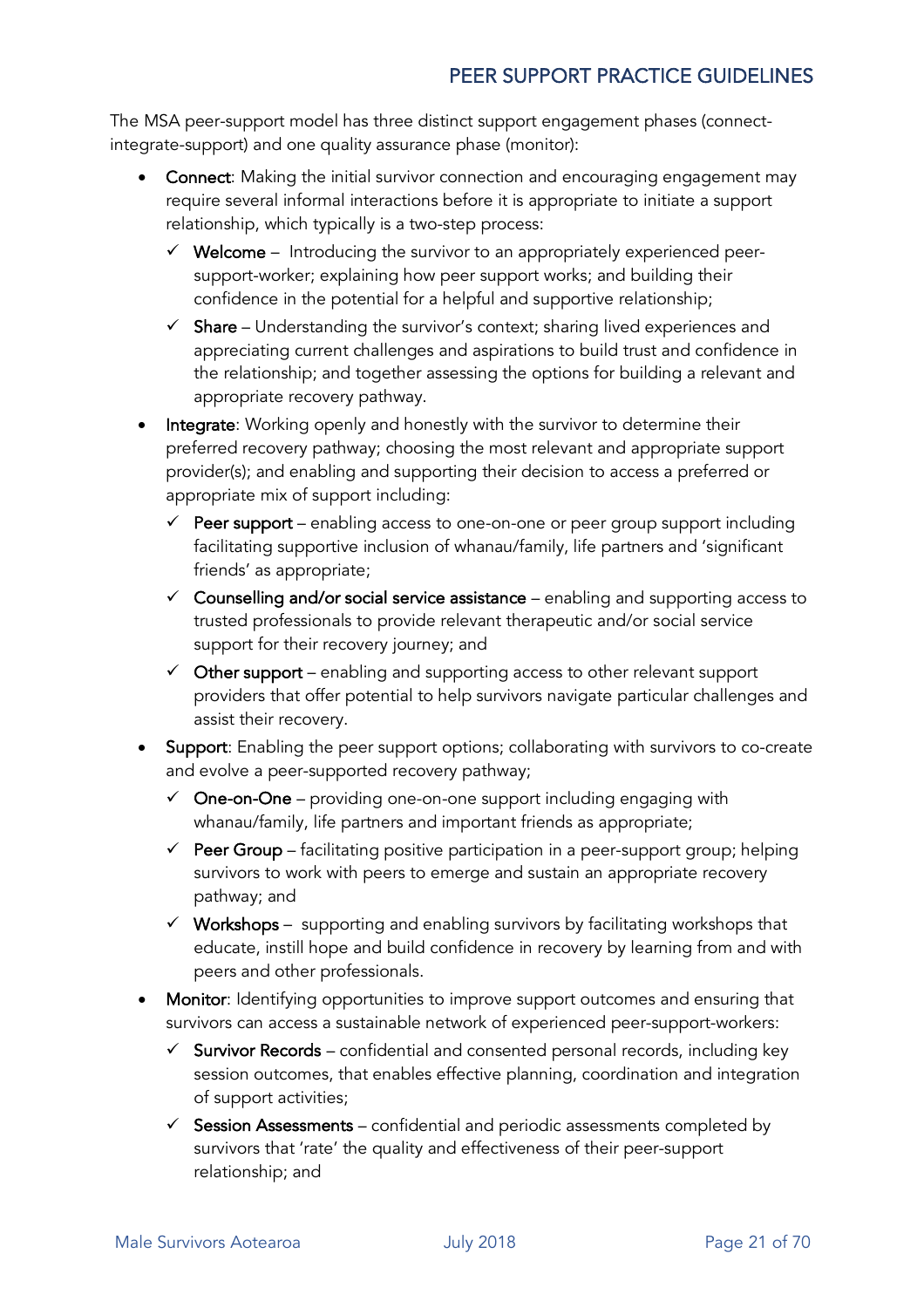$\checkmark$  Outcome Reporting – quarterly national summary analysis of peer-support activities, overall outcomes and improvement initiatives that inform national peer-support strategies, policies and funding arrangements. Consistent with MSA Confidentiality Policy, these reports do not include any individual survivor information.

#### **CONNECT**

*Making a meaningful connection with survivors requires opening the door to a welcoming and safe environment and encouraging their participation in a peersupported journey towards recovery – a journey full of hope and possibility and not focused on the past and what is wrong or needs to be fixed, but on discovering the potential for a different future.* 

*Approaching connection – policies that matter Raising awareness – opening the door: Making a connection – welcoming engagement Promoting hope, building rapport and establishing trust Creating safety Demonstrating the value of a peer-support relationship* 

#### Approaching connection – policies that matter

While there are a range of MSA policies (refer Policy Frameworks listed on Page 11) that matter in guiding the development of peer-support relationships, there are two policies that have particular relevance in connecting with survivors in Aotearoa – Working with Māori (connecting with the Tangata Whenua) and Working with Offenders (connecting with perpetrators).

#### Working with Māori

MSA recognises the Treaty of Waitangi and honours the special bi-cultural relationship with the indigenous people of New Zealand, the Tangata Whenua (refer MSA policy Working with Māori)

This policy has three core elements' that together reflect MSA;'s approach to working with Māori:

#### Being effective for Māori by:

o Seeking to deliver services that are responsive to the needs and perspectives of Māori in a culturally appropriate manner; and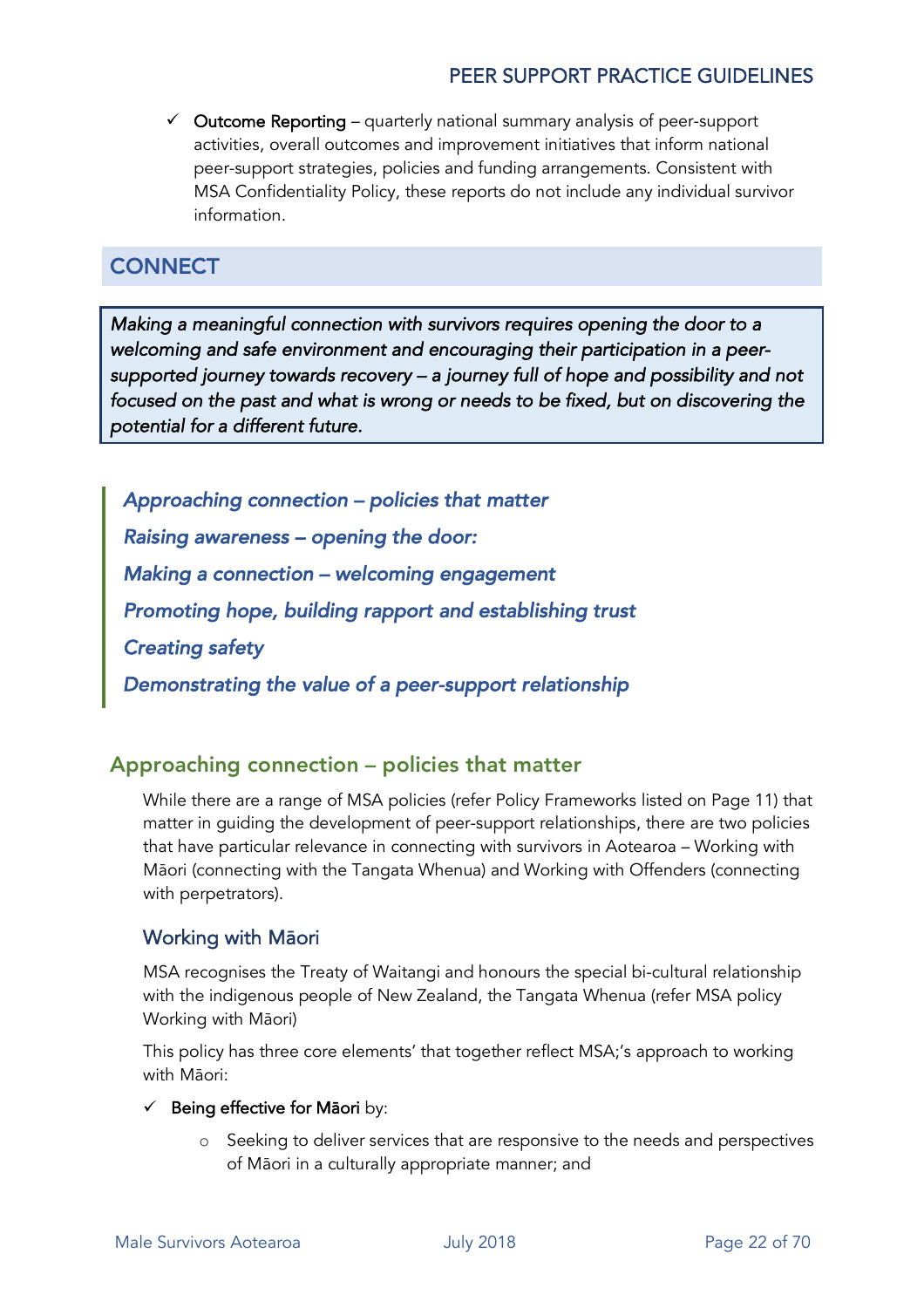- o Creating and maintaining a service that is responsive and respectful to the needs and perspectives of, and is culturally safe for Māori.
- $\checkmark$  Being responsive for Māori by:
	- o Growing the capability and capacity of our people through appropriate training and development for all staff to enable them to deliver services that respect Māori values and support Māori processes.
	- o Incorporating Māori values and perspectives in our policies, practices, processes and culture.
	- o Seeking relationships with ropu Māori that are strategic and mutually beneficial.
	- o Recognising that partnerships with Māori organisations are vital to the provision of effective and responsive services for Māori, and viewing partnership as a continually evolving relationship that balances the duties and obligations of kawanatanga and the aspirations of rangatiratanga.
- $\checkmark$  Ensuring participation by Māori by:
	- o Providing opportunities to involve Māori in decision-making, planning, development and delivery of all services.

#### Working with offenders (perpetrators)

Males affected by sexual abuse include perpetrators as well as survivors (victims) and sometimes those affected may have been both survivors and perpetrators and in need of recovery support for either or both experiences. While MSA member organisations may elect to refer perpetrators to other organisations that specialise in helping them, MSA policy (Working with Offenders) enables member-organisations to work with survivors who have also been perpetrators.

The core elements of that policy, which is essentially designed to assure the safety of survivors, are as follows:

- MSA member-organisations are survivor focussed i.e. they provide peer support for male survivors of sexual abuse;
- Male survivors who present with overlapping offender issues (offenders) must be properly assessed before providing peer-support services;
- Male survivors with overlapping offender issues (offenders) should not be included in survivor peer-support group activities;
- Where the capacity or skill level of the peer-support-worker cannot meet the offender's needs, referral to appropriate services will be engaged;
- Where working with offenders increases the risks of a loss of service integrity or negative reputational impacts appropriate mitigation action must be initiated;
- Where working with offenders presents issues that threaten the safety of children and young people and/or other male survivors then immediate mitigation action must be initiated.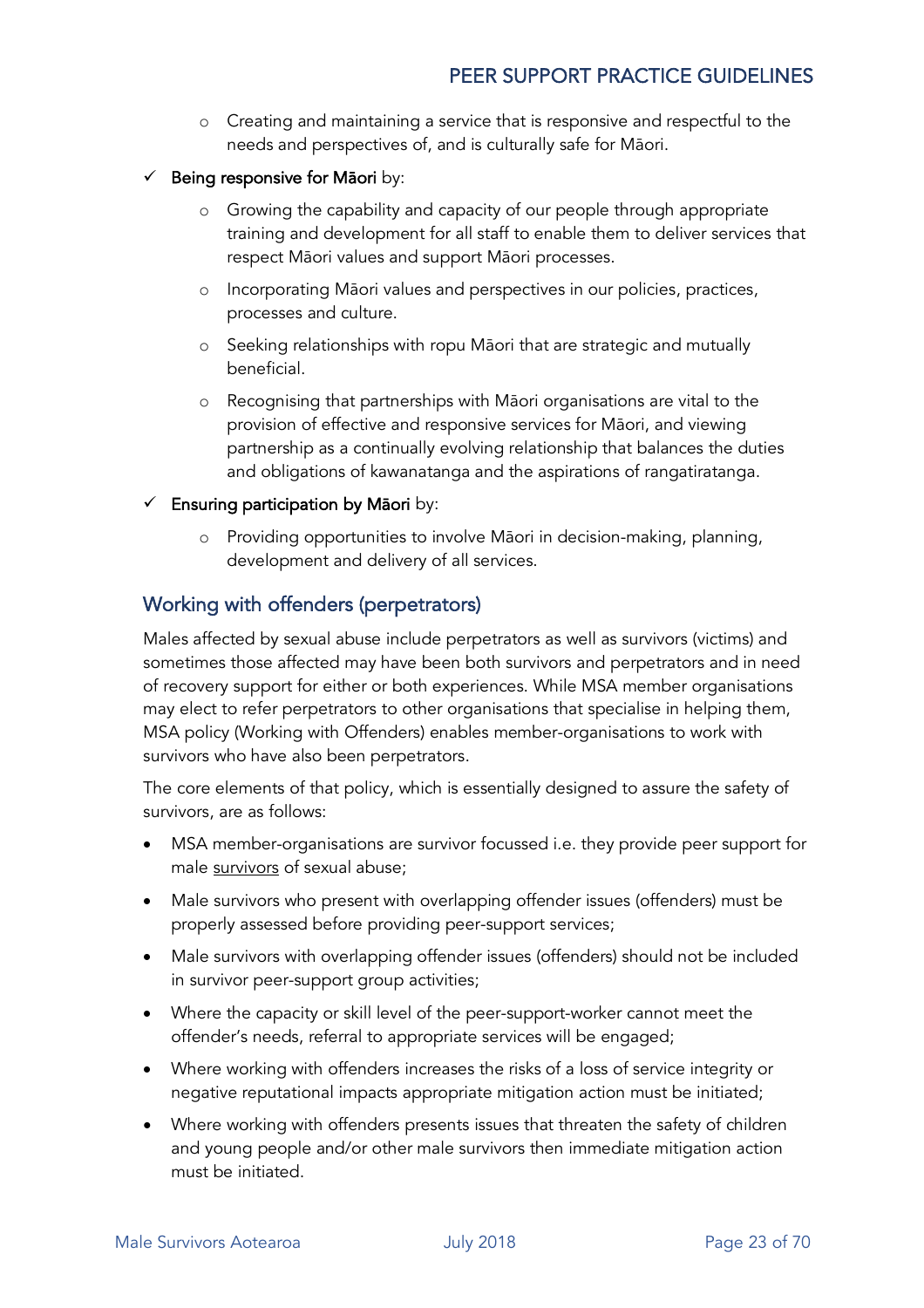#### Raising awareness – opening the door:

Peer-support-workers have a role to play in raising community awareness of the male survivor community; providing a connection opportunity for other male survivors; promoting viable support and recovery options; and encouraging engagement with an appropriate peer support organisation. Potential outreach activities could include:

- $\checkmark$  Providing community education and social marketing programmes to raise awareness, promote the hope and reality of recovery and reduce the fear of disclosure;
- $\checkmark$  Participating in relevant forums, meetings, workshops and conferences to ensure the inclusion of a male survivor perspective and raise critical awareness of male survivor issues, incidence and victimisation to balance unhelpful public profiling;
- $\checkmark$  Engaging with Government and community organisations working within the sexual violence (harm) sector to increase awareness of male survivors victimisation, promote peer-support and recovery options and encourage the identification and referral of male survivors to organisations offering peer-support; and
- $\checkmark$  Encouraging partnership with organisations working within the health sector generally, and the family and sexual harm sector in particular, to include a peersupport offer (internal or referral) for male survivors;

#### Making a connection – welcoming engagement

The nature of the initial encounter between the peer-support-worker and a survivor can be a critical point in enabling the opportunity for both parties to connect. A survivor's call for recovery support can take many forms – referral from another survivor or a supporter or via another support professional or organisation; directly approaching a peer-support-worker or a peer-support service centre; or presenting in another environment (e.g. prison) or in a different crisis scenario (e.g. family violence, addiction).

Ideally, peer-support-workers should have the opportunity to connect with survivors in a welcoming environment (a relaxed confidential meeting place) for a pre-arranged conversation. However, the initial connection may come from a chance social meeting, a workplace encounter or a situation where the environment is less than ideal. And sometimes the call for support will require the peer-support-worker to meet with the survivor in a neutral space or a place where they both feel safe.

Whatever the circumstances of the initial encounter, it is important that the survivor feels welcome and safe to talk at whatever level they choose to engage.

Making the initial connection count requires the peer-support-worker to be ever mindful of the six peer-support values *(mutuality, recovery and hope, experiential knowledge, self-determination, participation and equality)* and to have a primary focus on building the relationship by:

- $\checkmark$  Being purposeful always coming from a selfless, survivor-centric position of '*enabling the wellbeing of all survivors'*
- $\checkmark$  Listening empathetically and without judgement to understand their situation;
- $\checkmark$  Being culturally sensitive, appreciating and valuing their world view;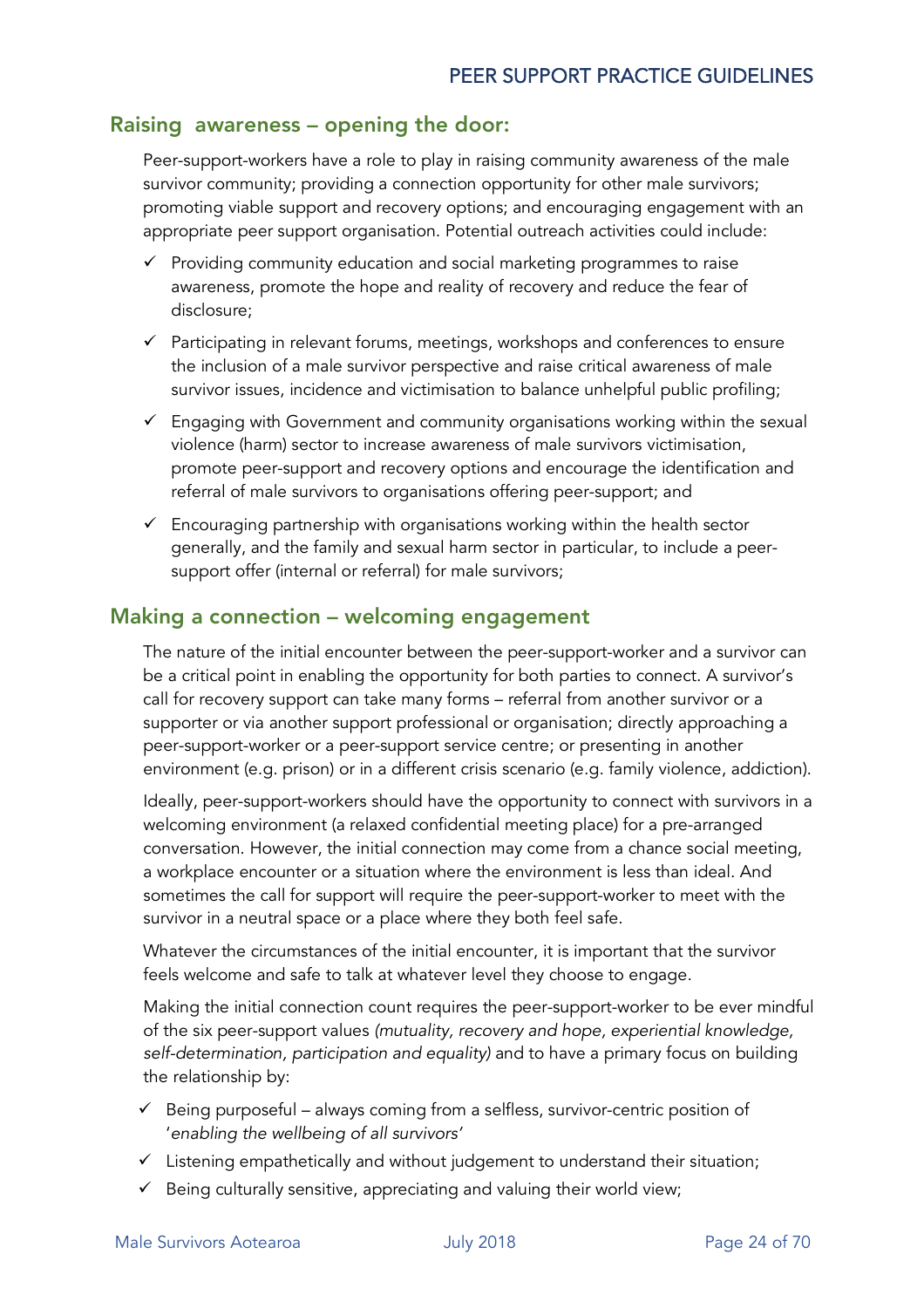- $\checkmark$  Assuring confidentiality;
- $\checkmark$  Establishing credibility by explaining 'who you are and what you do'; and if appropriate sharing of relevant 'lived experience';
- $\checkmark$  Offering help and support; and if appropriate,
- $\checkmark$  Presenting the peer-support option as co-creating a hope and recovery journey rather than a problem-solving experience; and
- $\checkmark$  Making a genuine offer to connect.

#### Promoting hope, building rapport and establishing trust

For many survivors the hope of leading a fulfilling life within their community is often obscured by experiences and circumstances that present significant barriers to change and recovery. The role of the peer-support-worker is to shift the conversation from problems to possibilities; to engender hope by encouraging survivors to envision and move toward a different future for themselves.

#### Exploring strengths

To shift the conversation away from problems (what is wrong) towards what is possible, and to build the self-confidence of survivors to embrace a different future, requires the survivor to believe in their potential for change. This can be encouraged by focusing on their strengths and showing how these positive capacities can underpin their wellbeing journey.

Some questions that may helpful in working with survivors to uncover their capacity for change:

- ? Have you experienced a time when you have been able to sustain your recovery or enjoyed a sense of wellbeing for more than a day? What do you think helped to make this possible?
- ? What are you good at? What have you been good at in the past?
- ? Suppose you woke up tomorrow feeling well and in control of your life. What would be some of the things you would notice that would tell you had suddenly gotten better?
- ? How have you survived the things that have happened in your life? What strengths have kept you going?
- ? How could I help to support your recovery? In what way could I support you that would be different from the support you have received so far?

#### Sharing your recovery journey

Peer-support-workers can promote a hope and possibility focus by sharing their own 'lived experience' – using their recovery journey to show what is possible.

If this sharing is done in a manner that embraces the peer-support-values and the core competencies of hope, co-learning, mutuality, worldview and co-creation, then it can dissolve stigma, shame and isolation and open the way to a productive peer-support relationship.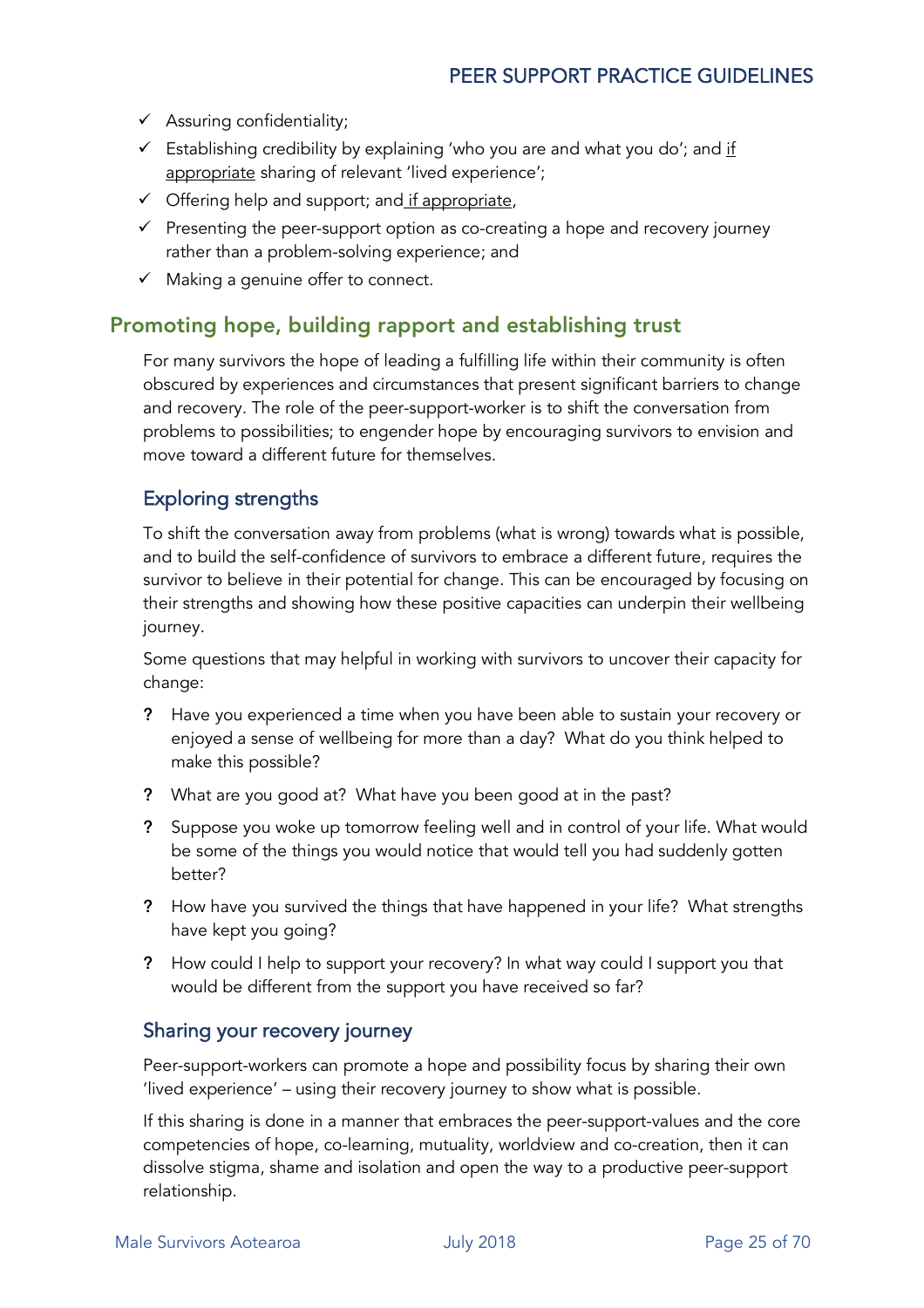To be effective in sharing their recovery journeys peer-support-workers should be:

- $\checkmark$  Responsive and offer to share and not presume to share;
- $\checkmark$  Clear about why they are sharing their lived experience;
- $\checkmark$  Skilled at highlighting elements of their story that could be particularly relevant to the survivor;
- $\checkmark$  Conscious that all lived experiences are different and not glorifying their own recovery journey;
- $\checkmark$  Able to tell their story in a caring and responsive way that does not overwhelm the listener on an emotional level;
- $\checkmark$  Able to demonstrate that a personal practice of recovery can change a person's life

#### Creating safety

#### Co-creating a safe environment

It is important that peer-support-workers are ever mindful that the survivors they work with, however 'together' they may seem, may be experiencing the ongoing effects of trauma, often complicated by stress related to health, economic, social or environmental factors (e.g. chronic illness, addiction, social isolation, unemployment etc.). Denial, resistance, non-compliance, manipulation and the overuse of alcohol and drugs and other addictive behaviours are some of the ways survivors may try to cope and to tolerate the pain they are experiencing.

Peer-support workers need to understand each survivor's presenting behaviours within the context of their individual experience and to work with the survivor to understand how those behaviours may affect their safety and wellbeing or the safety and wellbeing of others. When survivors feel safe, and have the skills for ongoing self-protection, they will be better able to let go of unhelpful behaviours and 'move towards' recovery.

To create and sustain a safe environment for survivors engaged in peer-support activities, peer-support-workers should:

- Listen with empathy and without judgement to understand and acknowledge the survivor's current situation;
- Be careful to avoid saying or doing anything that could trigger symptoms of a preexiting trauma or retraumatise the survivor;
- Understand how to use grounding techniques to help survivors who have been triggered to return to the 'here and now';
- Recognise situations where survivors may need to be referred to other people for support or professional advice;
- Ensure that they practice their own self-care and maintain appropriate limits (boundaries) with the survivors they are supporting; and
- Understand the safety risks that present within the survivor's current situation (for the survivor and other people) and work with the survivor to develop and implement appropriate risk management strategies (a safety plan)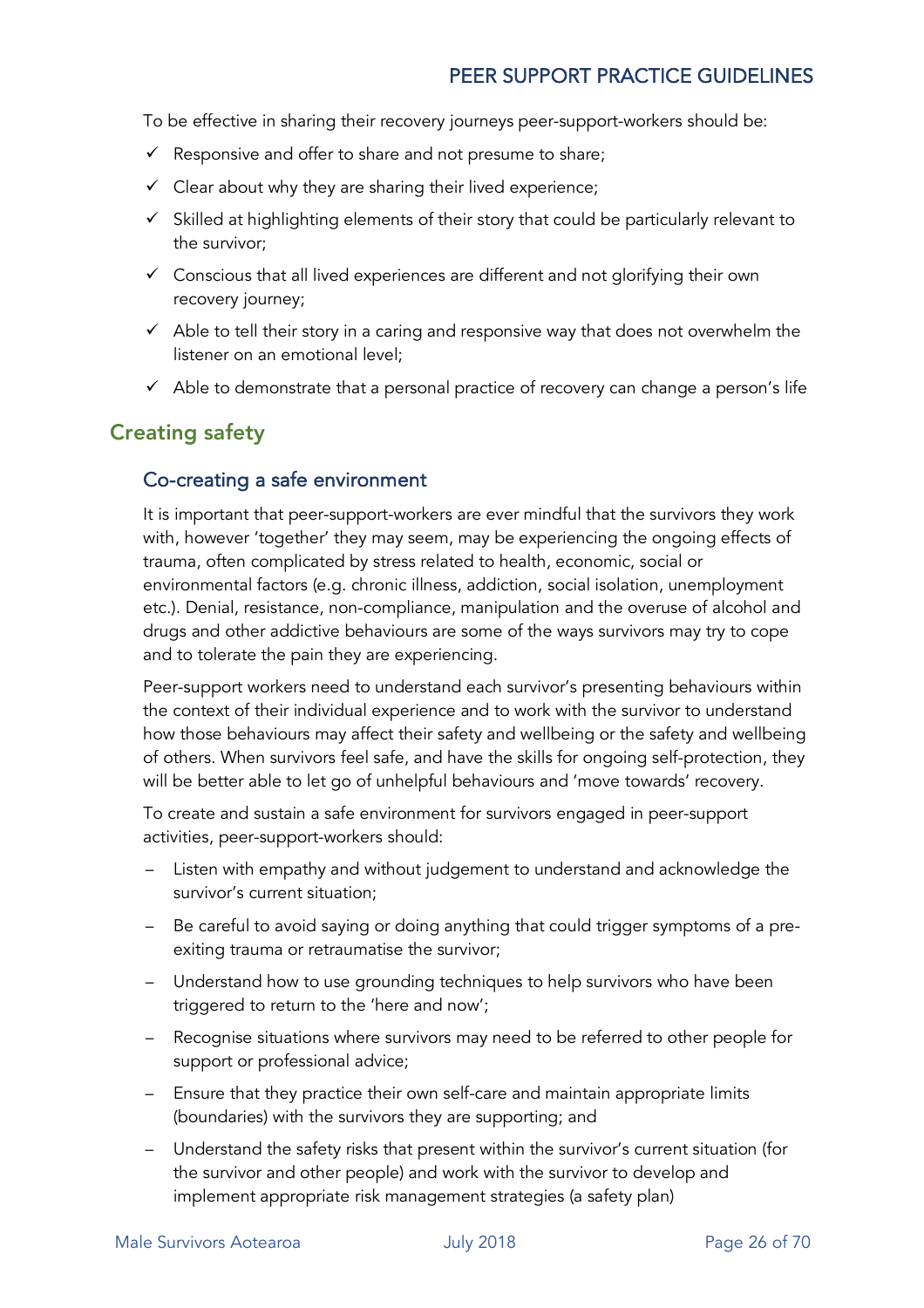#### Maintaining your wellbeing

Peer-support-workers who engage in a peer-support relationship are embarking on a co-learning journey with a survivor, a journey that recognises the differing worldviews and situations of both participants. While the intention is that both the peer-supportworker and the survivor work together as equals to maintain a safe relationship space for each other, it is important to recognise and acknowledge the special facilitationnavigation role of the peer-support-worker.

Effective peer-support-workers are typically people who have either totally recovered from their traumatic lived experience or learned how to successfully manage the residual impacts of that trauma. However, as survivors, many remain susceptible to situational triggers that can resurface old behaviours and disrupt their peer-supportrelationships. This is why it is imperative that peer-support-workers mitigate the risks of failing to manage or recover from situational trigger-incidents by participating in regular (at least monthly) supervision (co-reflection) meetings (refer to MSA Supervision Policy).

In simple terms, if the peer-support-worker can maintain their wellbeing they not only bring a sustaining strength to the peer-support relationship, they also demonstrate what is possible to the survivor they are working with.

#### Demonstrating the value of a peer-support relationship

It is important that survivors who are sceptical or cautious about engaging in a recovery journey do not confuse peer-support with therapeutic interventions offered by counsellors, psychologists and psychiatrists. Peer-support-workers have a critical role in helping survivors to see the potential of a peer-support relationship and to understand how it can be different from a clinically-based recovery therapy.

Demonstrating the value of peer-support is best achieved by the peer-support-worker practicing what it means from the first encounter, observing the peer-support values and applying the competencies to focus on the survivor and collaborate with them to establish what support they need – what has happened to them, how they would like things to be different and what they think would enable them to move forward.

Simply identifying what is wrong with them, what problems they have and how they can be fixed runs the risk of retraumatising them or reminding them of unhelpful experiences with a deficit-based therapeutic approach. More importantly, this approach will obscure the real potential of engaging in a the strengths-based and future focused peer-support relationship.

Depending on how the conversation unfolds, the peer-support-worker may have the opportunity to share their lived experience and show how peer-support relationships have 'changed their lives' – demonstrating what is possible (fostering hope) – but in a way that doesn't 'glorify their own recovery journey' and diminish their selfless focus on the survivor's wellbeing.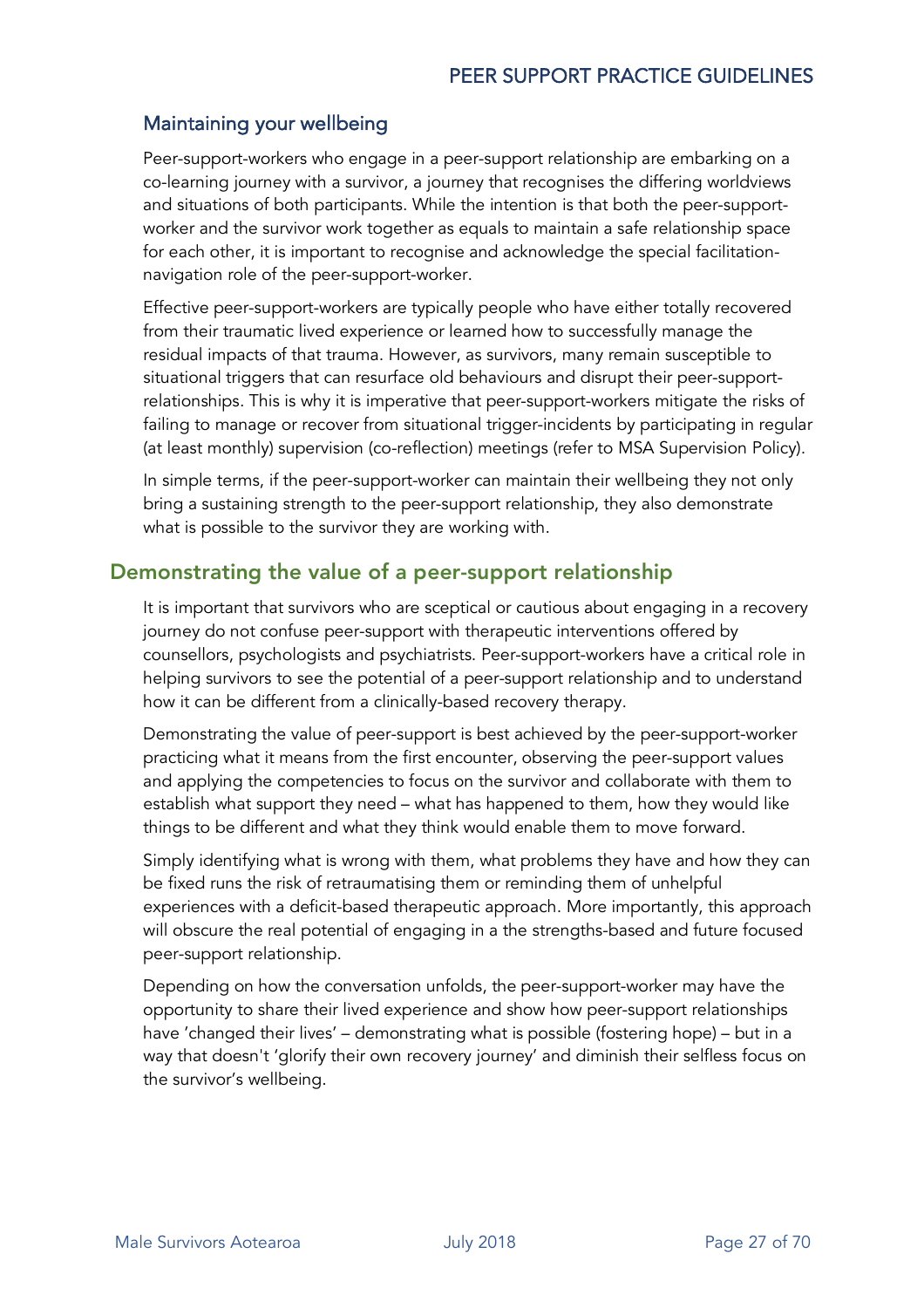#### INTEGRATE

*It is important to remember that it is the survivor who determines what recovery pathway they want to pursue. The role of the peer-support-worker is to enable and support that choice by understanding the survivor's situation and their potential, working with them to build a strengths-based recovery platform, and together moving towards the future that they want for themselves. The mapping of the way forward is sometimes called a recovery plan but it is more appropriately termed a recovery journey for it is focussed on an uncertain aspirational future that will emerge as the survivor's individual potential is released.* 

*Framing a recovery journey* 

*Co-creating a way forward* 

#### Framing a recovery journey

Framing the recovery journey is about integrating what the survivor and the peersupport-worker know about where they are (the current reality), where they need to head (their aspirations for the future), how they intend to 'move towards' that future, and who they need alongside to enable and support the recovery journey.

Some would describe this as developing a Wellness Recovery Action Plan (WRAP) but it is important to recognise the peer-support-relationship as 'holding space' for an emerging recovery journey – a journey that has an intentional direction but not necessarily a project plan with hard goals or milestones.

The concept of 'moving towards' is more like a 'one step at a time' approach, which admits the likelihood of roadblocks and disruption and shifting 'goals' as the most appropriate recovery pathways emerge. For many survivors this journey will always be a work in progress.

#### Being an effective 'guide'

The role of the peer-support-worker in facilitating or navigating a recovery journey with a survivor is concerned with moving the survivor's current reality forward towards their future desired state – working together to close the gap between what is and what could be.

For that journey to be successful it should be:

- $\checkmark$  Oriented towards promoting recovery rather than simply minimising the impacts of what has happened;
- $\checkmark$  Based on a clear understanding of the survivors current situation and their own aspirations for the future;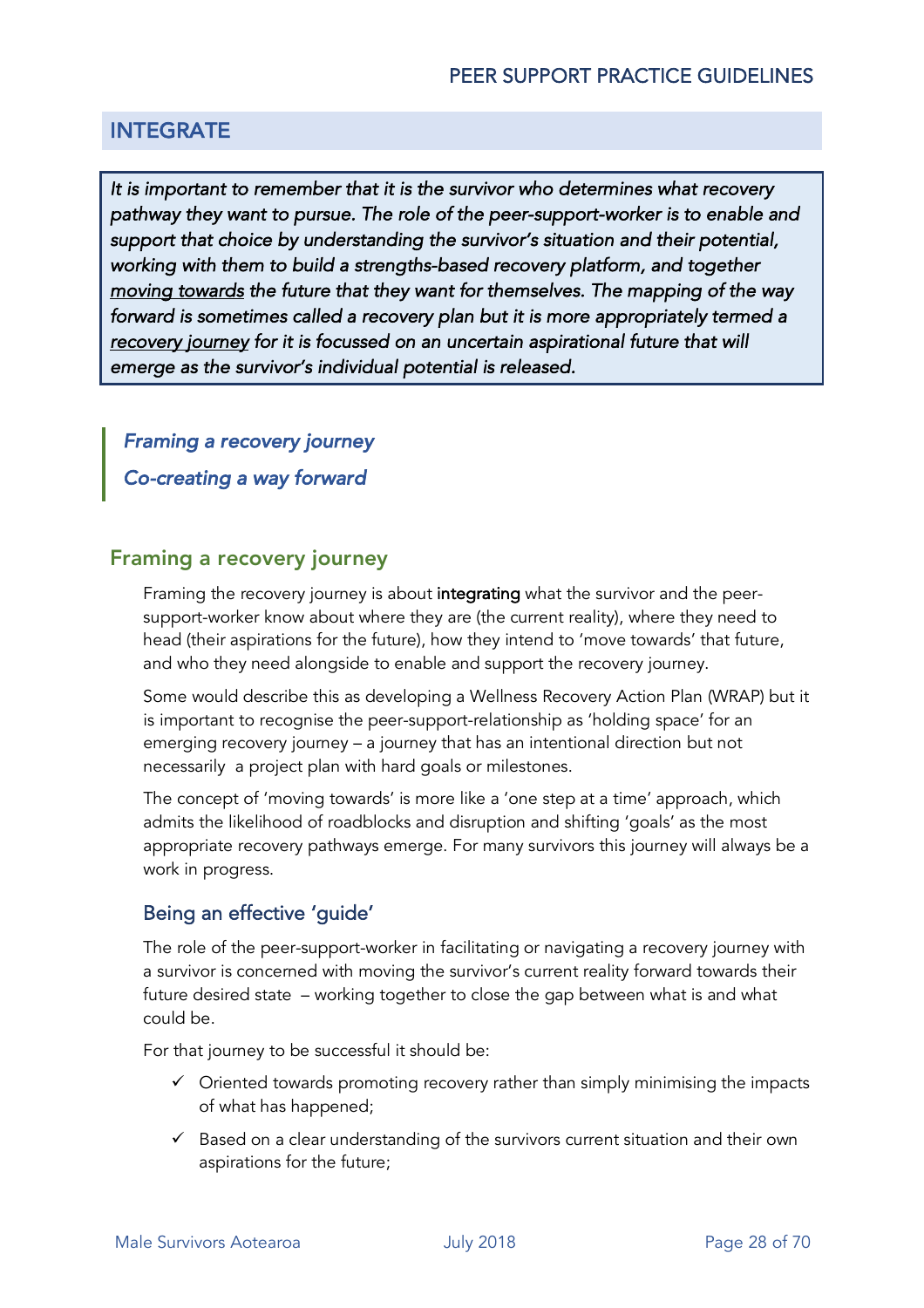- $\checkmark$  Enabled by a shared understanding of the collaborative roles of the peersupport-worker and the survivor;
- $\checkmark$  Focussed on co-creating a way forward that builds on the capacities, strengths and interests of the survivor;
- $\checkmark$  Avoiding formalised 'therapy-type' environmental settings' in favour of working in informal, relaxed community based settings; and
- $\checkmark$  Flexible and forgiving, allowing for uncertainty, setbacks and disconnections as inevitable steps on the path to recovery and self-determination.

#### Appreciating the context

The primary intention of the Connect phase (Engage & Share) is for the peer-supportworker and the survivors to get to know each other and to establish the foundations of a productive and rewarding peer-support relationship.

However, during this phase peer-support-workers also need to discover and understand the current situation (current reality) of the survivor and to form a shared view of what needs to happen to enable a different future.

It is important for the peer-support-worker to appreciate what things the survivor would like to be different (a view of their future hopes and aspirations) and to agree the things that may present roadblocks (a view of their critical presenting issues) including the risks to their personal safety and potentially the safety of others.

#### Taking a holistic view

It is also important for the peer-support-worker to take a holistic view of the survivor's current circumstances, recognising that all of their life domains contribute to their current situation and not just their trauma experience.

General areas of careful enquiry (preferably empathetic co-discovery) could traverse:

- Accommodation, housing and living independence;
- Financial, legal and institutional independence
- Relationships and social and cultural support structures;
- Leisure and recreation
- Education and employment;
- Medical. mental and spiritual wellbeing

Only with a clear understanding of the survivor's situation can the peer-support-worker work effectively with the survivor to consider a way forward together – identifying and agreeing the next steps towards recovery including what needs to be in place to support and sustain a positive and safe recovery environment.

#### Sustaining a hope and recovery focus

One of the key differences between a deficit-based therapy program and a recoverybased peer-support program is that the former is typically focussed on the past and the problems that need fixing, while the latter approach is focused on the future and what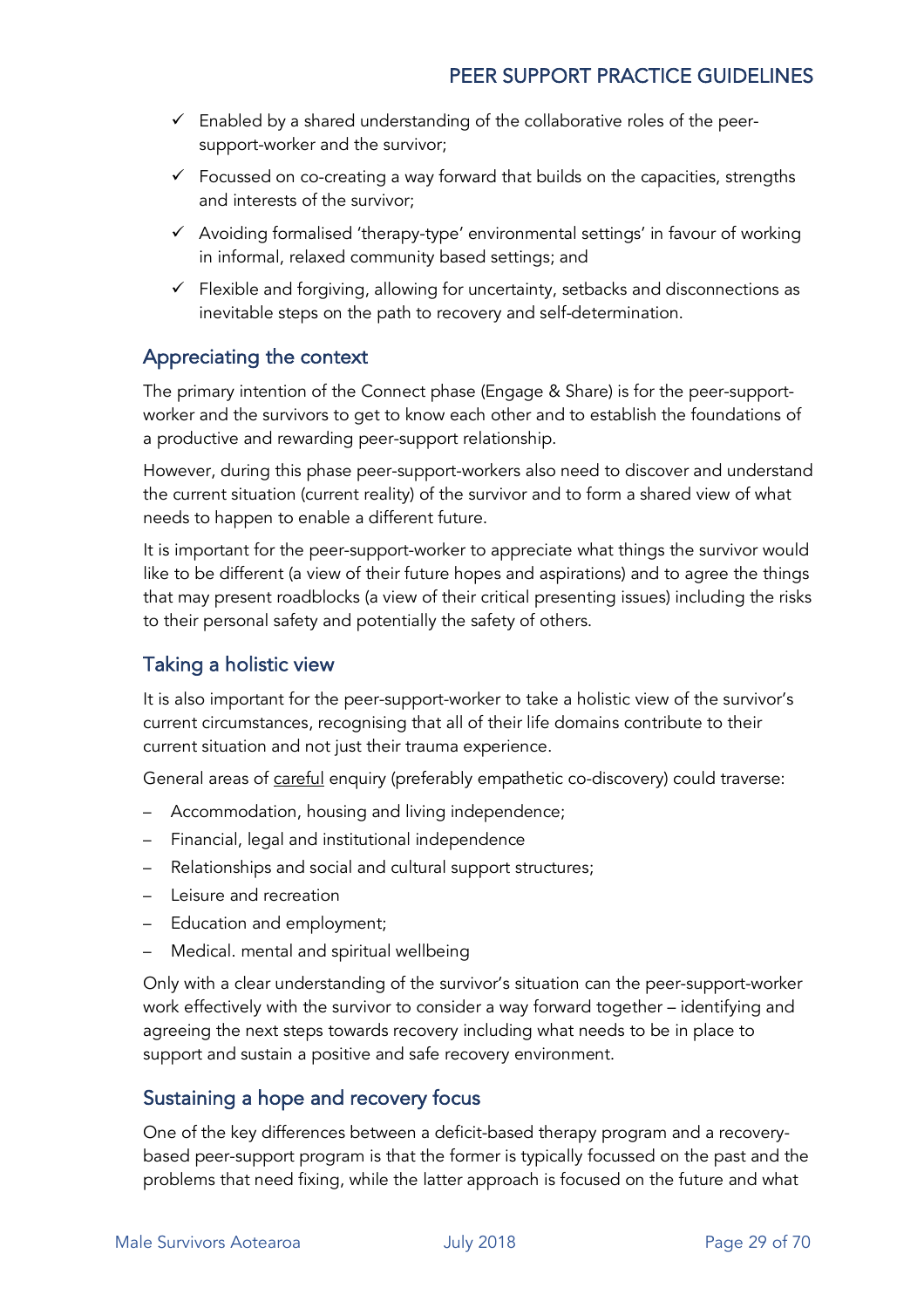is possible – building on strengths that can enable a different future and not focusing on weaknesses that disable that future and need to be overcome.

If the recovery program is concerned with identifying problems or what is wrong, it will reinforce the survivor's connection with the past, resurfacing unhelpful memories and feelings (e.g. shame, guilt, anger etc.) that compromise the possibility of moving forward in a productive peer-support relationship.

If the recovery program is strengths-based it will minimise the focus on 'what's wrong', diverting attention from the past and bolstering hopes for a different future that have previously been diminished by trauma. A focus on strengths and what is possible helps to restores a sense of personal dignity that will enable the self-disclosure and interpersonal trust that is necessary for building an effective peer-support relationship.

#### Co-creating a way forward

#### Focusing on 'moving towards'

Effective peer-support requires careful management of potential 'power and privilege' behaviours that can disrupt and undermine the peer-support relationship. These behaviours, which are inconsistent with essential peer support values (mutuality, equality, co-creation etc.), can emerge whenever a peer-support-worker shifts their focus, albeit unintentionally, from a selfless, survivor-centric and enabling focus to an all-knowing problem-solution focus.

The IPS concept of 'moving towards' recognises the importance of the peer-supportworker working alongside the survivor in an equal partnership, to 'emerge' a recovery pathway together. And so there is a careful balance required to ensure that a 'recovery plan' is essentially a co-created and flexible guide to a potential recovery pathway and not a rigid recovery project plan. It is about agreeing what the peer-support-worker and the survivor need to do together to make a difference now and how they can move forward towards recovery together, and not about the peer-support-worker setting goals and milestones for the survivor that presume a more-certain future.

This approach does not ignore the fact that sometimes peer-support-workers, based on their knowledge and experience, may need to be more assertive in offering advice to survivors, especially where they genuinely believe that the potential for recovery may be seriously compromised or the safety of any person could be jeopardised.

#### Considering support options

A peer-support relationship can provide survivors with an essential source of support as well as a 'safe anchorage' and/or reference point, but it may not be the only form or source of support that is needed to enable and/or sustain the survivor's recovery journey.

It is an essential part of the peer-support-worker's role to understand and appreciate the survivors current support connections, to know what other support options are available, and to be able to articulate the potential benefits of engaging with other support options – always acknowledging that it is the survivors decision to engage additional support.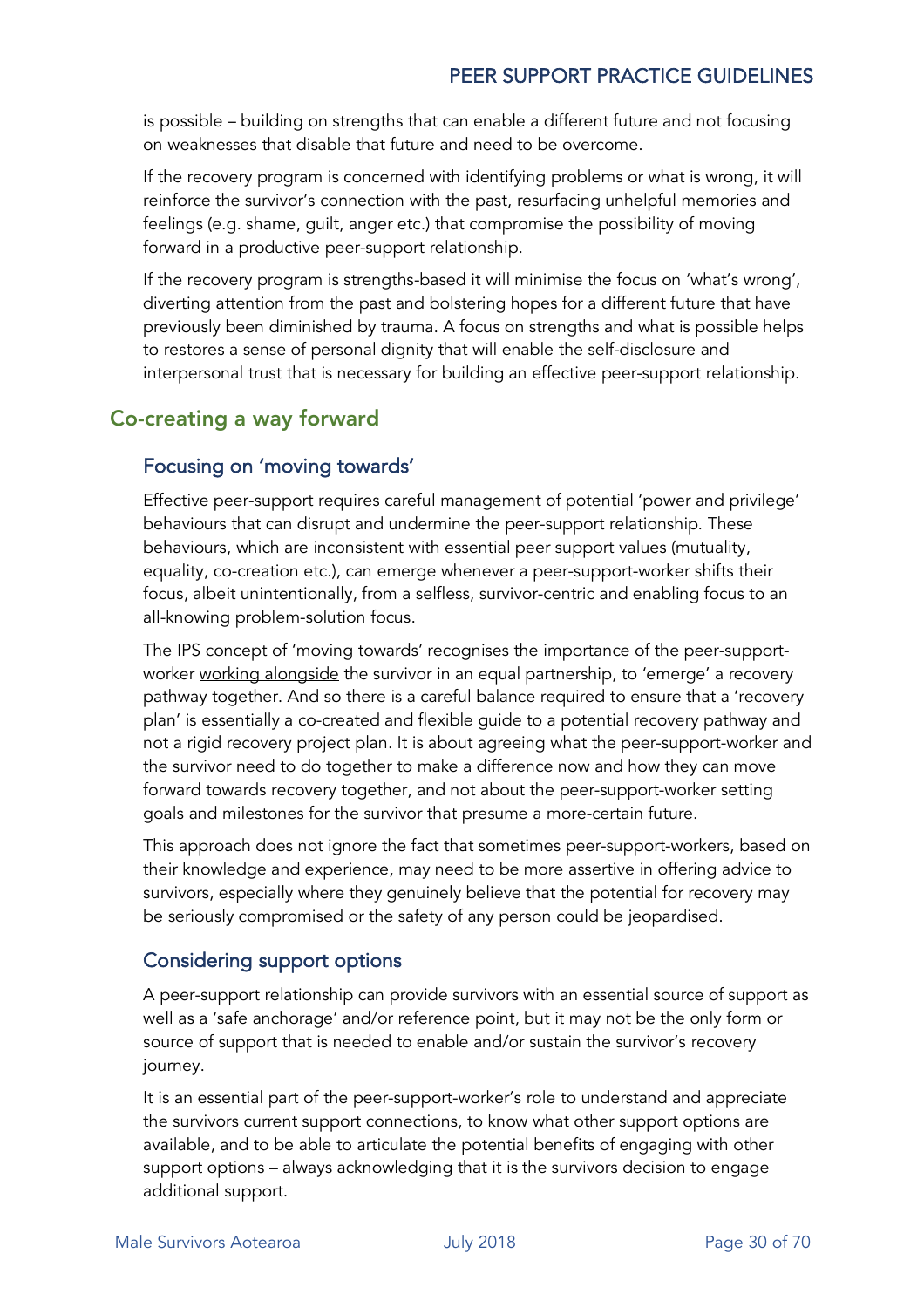It is always helpful if the peer-support-worker has trusted connections with specialist support people (e.g. counsellors, social workers etc) so that they can recommend these support options with confidence and where appropriate help to engage their assistance. However, for some support options, where the knowledge of the peersupport-worker is limited, it may be appropriate to include other people who can provide relevant community or expertise-based support in the recovery conversations – widening the support framework to include other contributors, but always with the agreement of the survivor.

The peer-support-worker can make a valuable contribution by helping the survivor to navigate these other support relationships and by providing a 'safe-place' to retreat and re-energise when the 'going gets tough'.

Some of the other support options that may be relevant and should be accessible to the survivor could include (for example):

- $\checkmark$  Community-based support:
	- o Special relationships partners, close friends and supporters;
	- o Family/Whanau members of the immediate or extended family;
	- o Community-based social, cultural and spiritual organisations;
- $\checkmark$  Expertise-based support;
	- o Counsellors;
	- o Social Workers;
	- o Medical Clinicians;
	- o Crisis support providers;
	- o Addiction support providers; and
	- o Other support specialists or organisations.

#### Working with Whanau, family and special relationships

#### Protecting the relationship

Accepting that any decision to involve family, partners and close friends in a survivor's recovery journey must be made by the survivor, considering the potential of these close relationships to be a positive or negative recovery influence is essential to understanding the survivor's current reality and their opportunities for positive change.

For some survivors these special relationships may well be the origin of, or a contributing factor to, their traumatic experience. Nevertheless, they are often relationships that remain critical anchor points in the survivor's life. Accordingly, peersupport-workers need to carefully explore the relevance of these relationships, appreciate the support-opportunities or roadblocks they may present and work closely with survivors to decide if engagement would be helpful to their recovery journey.

If family, Whanau, partners and or friends (the supporters) are to be engaged to support the survivor's recovery, then the peer-support-worker should help to facilitate a conversation that is: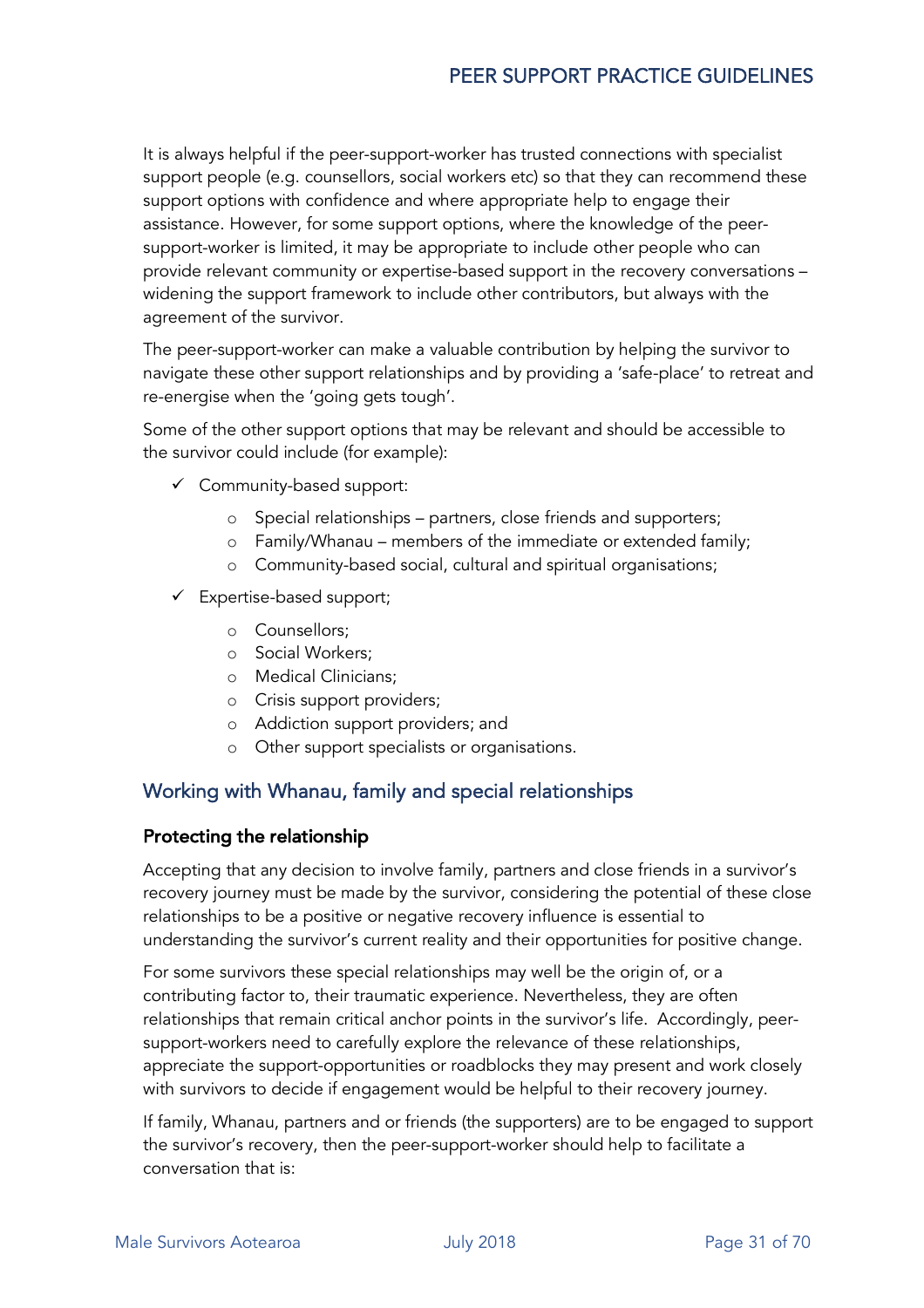- $\checkmark$  Hopeful enables and encourages the supporters to express their hopes and concerns for the wellbeing of the survivor;
- $\checkmark$  Empathetic Invites and supports the survivor to share the challenges they are facing and clarify any misunderstandings of any concerns expressed by their supporters;
- Responsive encourages an open (selfless, survivor-centric) offer of assistance from the supporters that does not presume what is needed but presents the survivor with an opportunity to enlist their support;
- $\checkmark$  Supportive presents an opportunity for the survivor to talk about how these relationships could best support their recovery; and
- $\checkmark$  Open-ended explores the go-forward options and seeks agreement between the survivor and their supporters about what should happen next.

The critical issue with peer-support conversations that are extended to include other supporters is that they remain survivor centric – what the supporters can do for the survivor and not what the survivor needs to do for the supporters. This approach distinguishes the conversation from the addiction and relationship resolution conferences which tend to be problem-based and set resolution expectations (goals) which may include all the parties involved.

This is not to suggest that these conferences cannot make a valuable contribution to resolving specific issues or challenges for a survivor. It is simply to say that this approach can disrupt (disconnect) the peer-support relationship by shifting the focus of this relationship away from the forward-looking recovery journey of the survivor.

Facilitating these expanded conversations can be very challenging and peer-supportworkers who invite other people to contribute within a peer-support relationship setting should ensure that they have the appropriate training and experience to 'hold the relationship space' for the survivor they are supporting.

#### Managing cultural sensitivity

New Zealand hosts a culturally diverse community within which there are differing cultural traditions regarding the engagement of family as participants in the 'recovery journey' of a family member. Usually the survivor will be aware of these traditions and it will of course be their choice as to whether they engage with their family or not. However peer-support-workers have an obligation to be aware of, and to respect, the survivor's family context and the cultural traditions that may apply to any family engagement. In this respect it is expected that peer-support-workers will be familiar with the cultural aspects of 'Working with Maori' (refer to MSA policy) and the protocols relating to engaging with Whanua, and also to have some knowledge of how to engage with the Pasifika families in the community.

Peer-support-workers should recognise situations where, due to cultural traditions or a lack of knowledge or experience, it may not be appropriate for them to facilitate a family engagement or indeed the engagement of partners and close friends. In these situations it is important to enlist the appropriate help and support but to do this in a way that strengthens the peer-support relationship.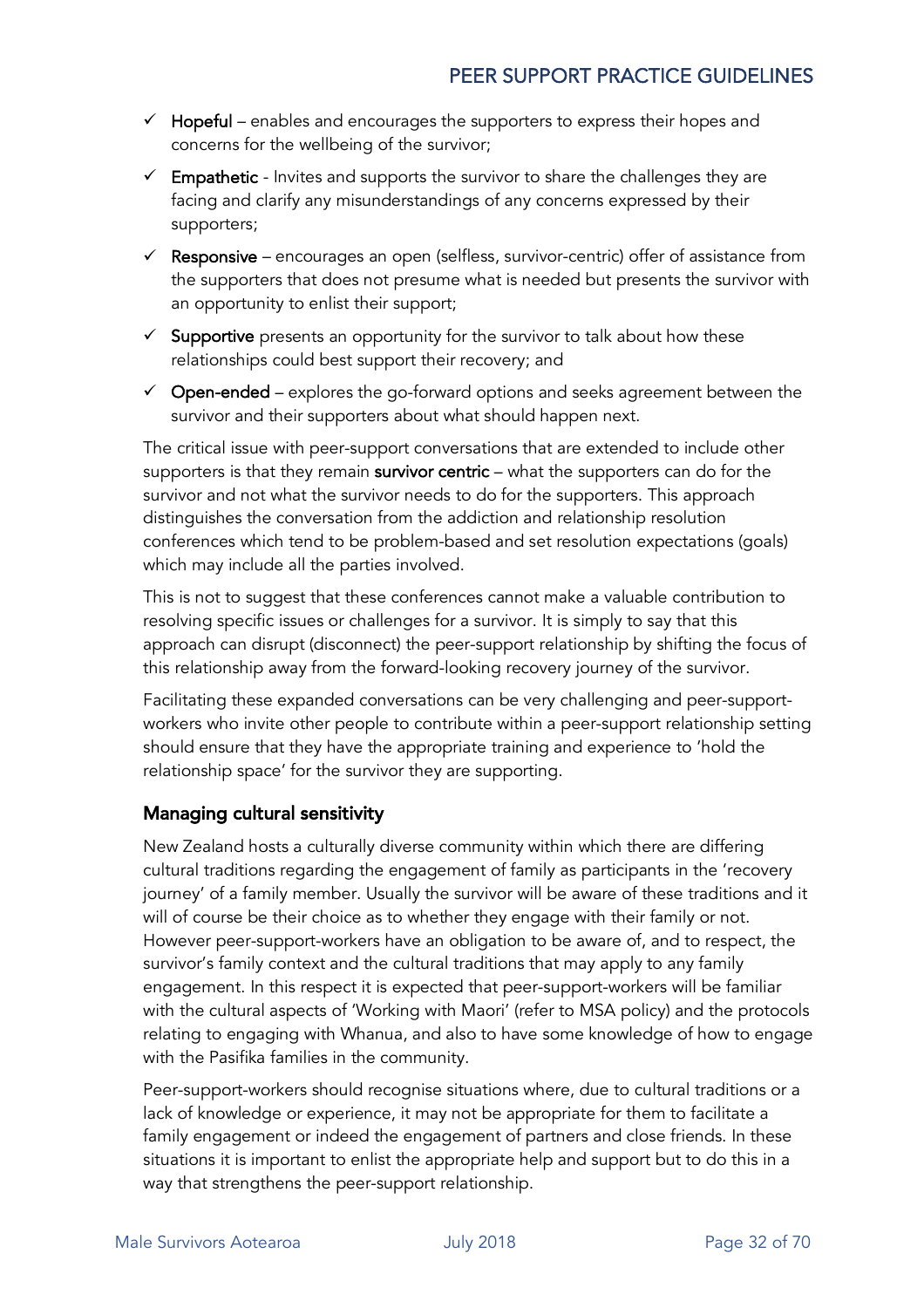#### SUPPORT

For many survivors, peer-support offers a safe place to be with people that have *walked where they have been, a haven within which they can explore with their peers what may be possible for them. But often it is not the only support they need. Effective peer-support not only provides a gateway to other support options but also a safe, non-judgmental and hopeful space for survivors to return to at times when other support options become challenging or seem to be ineffective.* 

*Offering a menu of peer-support options Supporting multiple pathways to recovery Providing short and long-term peer-support options* 

#### Offering a menu of peer-support options

The format of a peer-support relationship should respond to the survivor's individual recovery needs and challenges and their right to determine their own recovery pathway. Options range from individual (one-on-one) support through to peer-group support and participation in expert and peer-led workshops or a combination of all three.

#### One-on-one peer-support

#### Connection

This is the typical entry point to peer-support and for some survivors it may continue to be their preferred engagement. It is usually the first point of contact between the peersupport-worker and the survivor (refer '*Making a connection – welcoming engagement* ' - refer Page 24) and the location and the format of the meeting can vary as it adapts to the survivor's particular circumstances.

There are three interrelated objectives for these initial one-on-one meetings:

- To 'make a connection' in a way that '*promotes hope, builds rapport and establishes trust*' (refer Page 25). In other words to build the basis for an ongoing and effective peer-support relationship:
- To appreciate the survivors current reality to understand the challenges they face and the recovery support they may need;
- To co-create a recovery pathway exploring options and agreeing on an appropriate way forward together, obtaining consents and gathering agreed personal data (*'framing a recovery pathway'* – refer Page 28) and, if appropriate, committing to 'next steps'.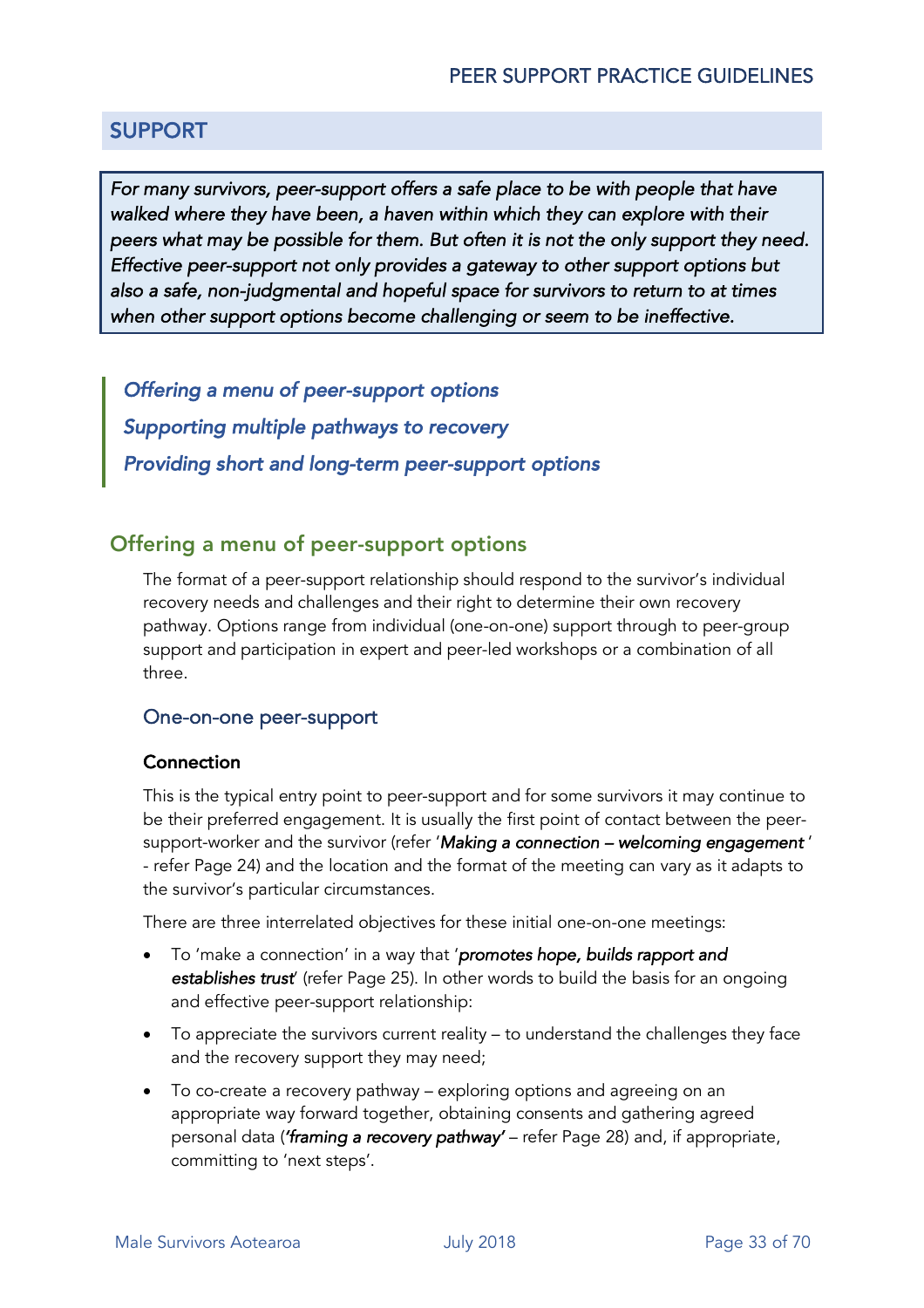#### **Options**

At the conclusion of the initial meeting(s), the **options explored** with the survivor should include:

- Continuing with one-on-one peer support meetings, preferably on a scheduled basis, but respecting the survivors right to determine the 'interventions' in their own recovery journey;
- Referral to a peer-support group via a one-on-one meeting with the group's peersupport-worker to assess compatibility with the group members;
- Considering other support options counselling, social work, addiction services etc. – as stand-alone support or integrated with peer-support options; and
- Engagement with special support relationships.

#### Approach

One-on-one meeting protocols and practices should observe all peer-support policies and embrace the peer-support values but peer-support-workers should also pay special attention to the following principles (the three P's):

- $\checkmark$  Being prepared:
	- o Taking time to re-familiarise themselves with the survivor's current circumstances, recovery journey and recent history;
	- o Making the meeting environment safe and welcoming and being on time for the meeting; and
	- o Being in a positive personal space with a hope and recovery focus.

#### Being person-centred:

- o Committed to 'selfless service' putting the survivor's interests first;
- o Practising empathetic listening always listening to understand;
- o Appreciating and respecting the survivor's worldview being nonjudgemental;
- o Acting honestly and with integrity being open and speaking plainly, carefully sharing what you know to be true for you; and

#### Being possibility-focussed:

- o Encouraging openness, self-discovery and self-determination remembering it is the survivor who makes the choices and decisions in respect of their own recovery journey;
- o Focussing on what's possible and not what's wrong building on strengths and sharing lived experiences in a way that affirms the survivor's potential and hope for recovery.
- o Moving towards the future together emerging a hopeful and flexible recovery pathway (one step at a time) and not pursuing a predetermined goal-directed recovery plan.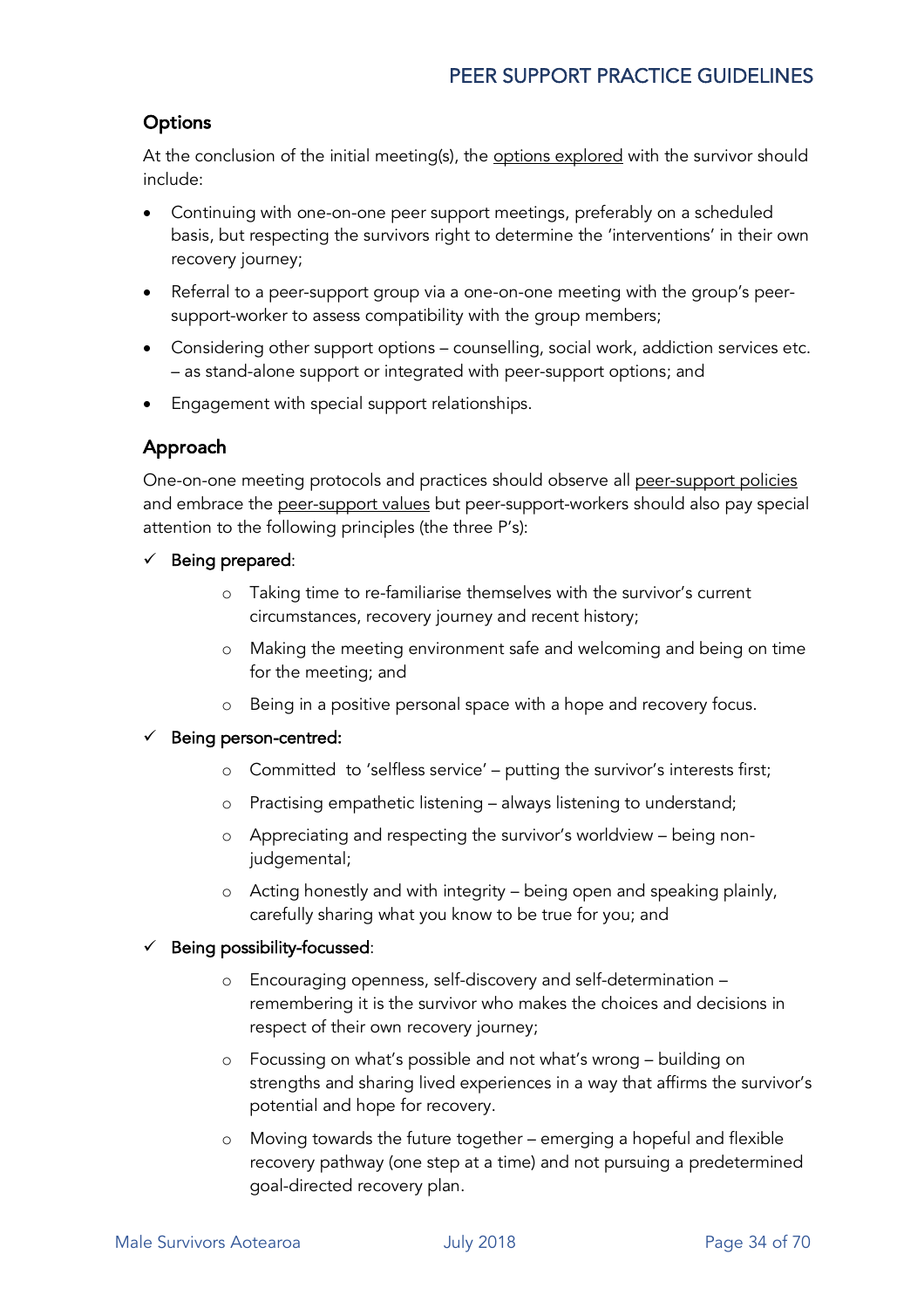#### Peer-group support

#### Peer-support groups

"*Peer support groups are a valuable service and resource that brings together people affected by a similar concern so they can explore solutions to overcome shared challenges and feel supported by others who have had similar experiences and who may better understand each other's situation*<sup>7</sup> ."

MSA peer-support groups are groups of survivors who have agreed to be members of the group and abide by the protocols established by the group. Meetings are facilitated by experienced paid or volunteer peer-support-workers who are typically also survivors.

MSA policies also permit the establishment of special peer-support groups for offenders. However, offenders are not permitted to participate in a survivor peersupport group.

The benefits of group peer support are wide-ranging and can include:

- $\checkmark$  the provision of a safe environment to freely express and share emotions and thoughts about one's current situation and challenges;
- $\checkmark$  sharing of information and experiences and learning from others in similar situations that can help provide ideas and solutions to overcome challenges that group members are facing;
- $\checkmark$  the opportunity to build new relationships and strengthen social support networks which helps to reduce isolation and feelings of loneliness;
- $\checkmark$  sharing of knowledge about available community resources and practical support to help group members access resources and support, for example, helping others complete administrative procedures to access social and disability benefits, employment programs and so on.

#### Setting up peer-support groups

#### The peer-support-worker's<sup>8</sup> role

Peer-support-workers lead and facilitate discussions in a group and take responsibility for the development and functioning of the group.

They organise meetings, show up on time, open the meeting, provide guidance and listen to group members and arrange for a substitute peer-support-worker if they are not able to attend.

It is preferable that peer-support-workers have lived experience, but they are not expected to have answers to all the questions that come up during group meetings.

l

<sup>7</sup> *This section has been informed by the publication: Creating peer support groups in mental health and related areas – World Health Organization*

*<sup>8</sup> This role is often referred to as the 'facilitator' role. These guidelines prefer the term peer-support-worker to underline the particular peer-support nature of the facilitation role.*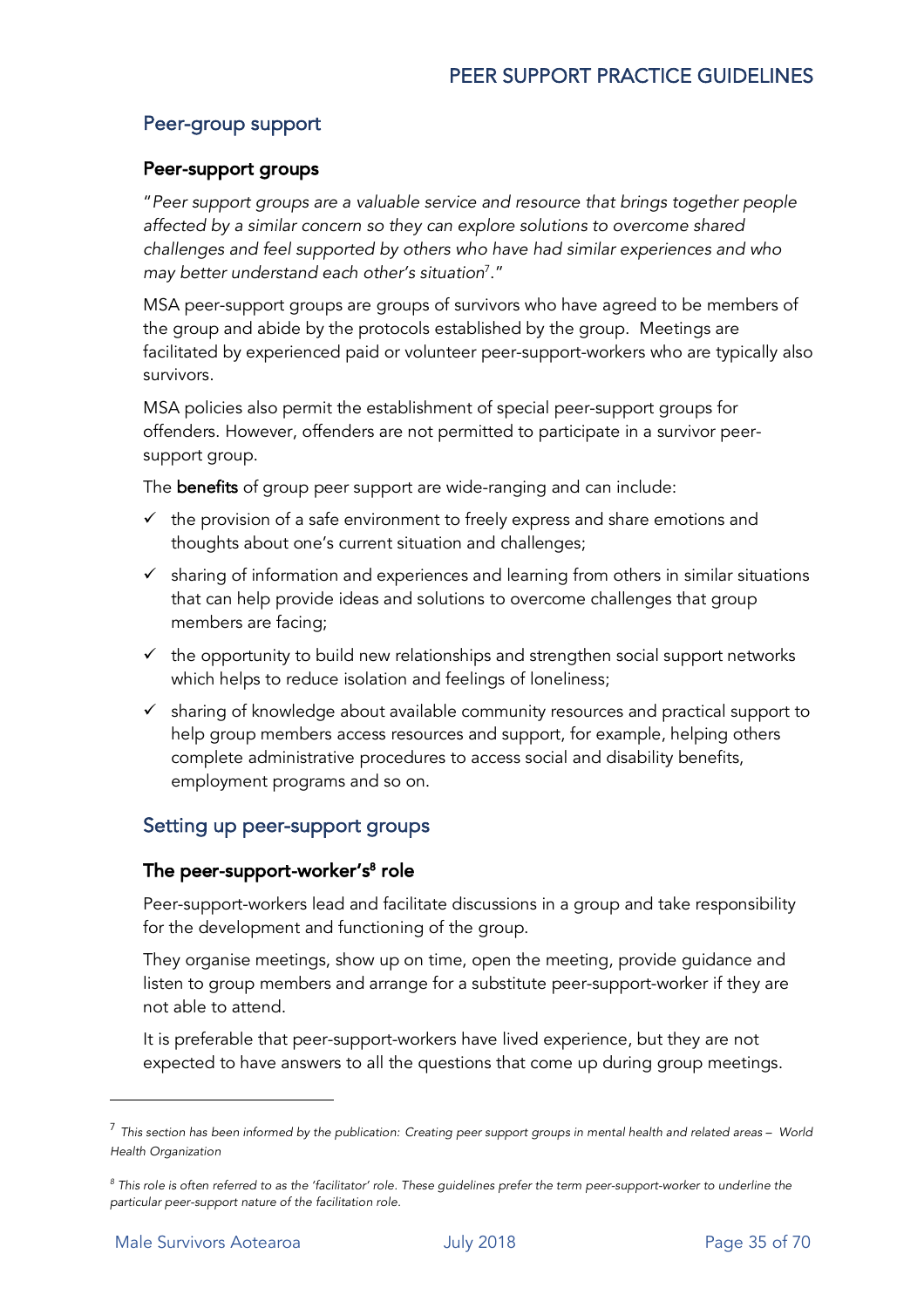Once a group is established and has regular participants, the peer-support-worker may look for members who can take over when they are absent or not able to continue any more.

When the group is large it is very useful to have more than one peer-support-worker, w. All peer-support-workers should be appropriately trained and all should have access to supervision.

In addition to upholding peer support values and complying with relevant peer-support policies, effective group facilitation involves:

- $\checkmark$  Ensuring that members are aware of, and endorse, agreed group protocols (rules);
- $\checkmark$  Paying attention to members as they talk about their personal experiences;
- $\checkmark$  Being non-judgemental and mindful of the process;
- $\checkmark$  Facilitating discussion and allowing everyone to speak who wishes to;
- $\checkmark$  Ensuring members are adhering to the agenda and keeping to time;
- $\checkmark$  Encouraging a sense of security and safety within the group;
- $\checkmark$  Knowing your own limitations and boundaries;
- $\checkmark$  Seeking feedback from the group;
- $\checkmark$  Managing conflict within the group;
- $\checkmark$  Making sure members feel supported;
- $\checkmark$  Knowing when to advise group members to seek additional support;
- $\checkmark$  Summarising any key issues raised or decisions made by the group;
- $\checkmark$  Providing information on other potentially useful support services available outside of the group

#### Membership of the group

MSA peer support groups usually have closed membership . Unlike open membership groups people cannot just show up and join. Only people who have been accepted into the group are allowed to attend meetings. People interested in joining the group are usually 'screened' by the group's peer-support-worker and are invited to meet current members before the start of the peer support meeting in order to understand needs and expectations, and whether there is a good fit with the group. Closed membership allows members to get to know each other better over time, resulting in trusting relationships and a secure environment to share confidential experiences.

It can be helpful to talk about the significance of the group as an entity and each other's presence in the group. For some people, it can be important for their recovery to know that their presence is meaningful and important for the other members. Membership of a group can provide people with a sense of purpose and connectedness.

Due to the members' attachment to and reliance on the group and its members, the peer-support-worker must inform the group in advance when a member is not able to attend a meeting.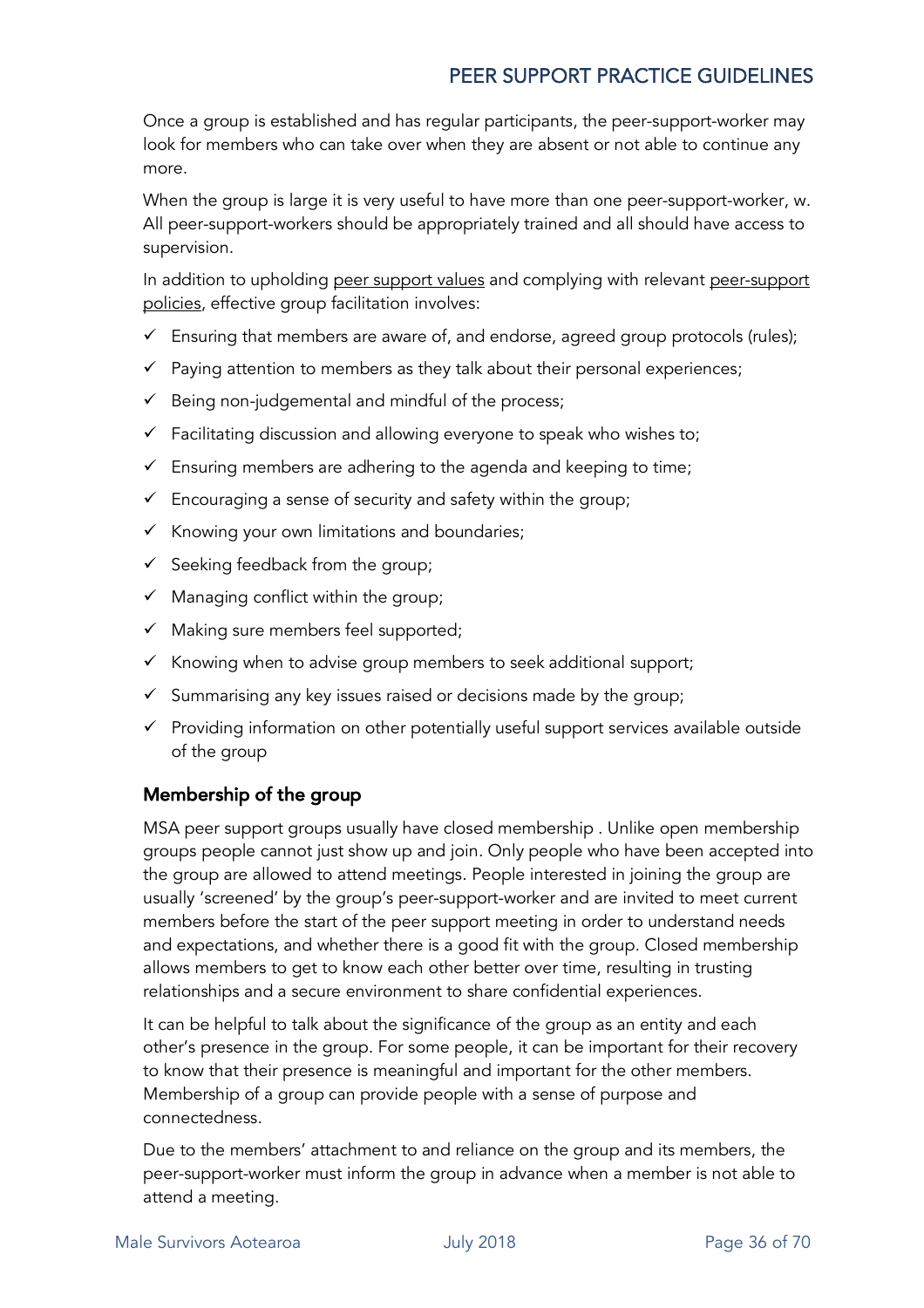#### New members

Consistent with these guidelines (refer CONNECT above) , all new members should be met in advance by the group's peer-support-worker in order to understand their personal needs and expectations, to assess the potential of a peer-group to enable and support their recovery, to explain how the peer group works and to emphasise the importance of the group protocols.

As a minimum, new members should be informed about:

- $\checkmark$  Group protocols (sometimes called rules), particularly around confidentiality;
- $\checkmark$  Guidelines around punctuality and confirming attendance;
- $\checkmark$  Brief description of the process of meetings and the facilitation role;
- $\checkmark$  Brief insight into what peer support means and how it might be of benefit;
- $\checkmark$  Meeting times, duration and venue; and
- $\checkmark$  Who to contact concerning questions or information about meetings.

#### Group protocols (rules)

A "set of ground rules (protocols) for the operation of peer-group meetings should be agreed by the group members. These protocols help to set boundaries that will let members know what to expect from the group and help to provide a safe place for people to meet. They also set out how people are expected to behave with one another in order for the group to run more effectively for everyone.

Typically, members will be asked to endorse a standard set of protocols that have been developed to be comply with MSA policies and embrace peer-support values. However, it is important that members have the opportunity to discuss the protocols, make appropriate changes to clarify their meaning and formally agree to their adoption. Copies of the agreed protocols should be distributed to the group and people attending the group should be regularly reminded about the 'ground rules' for their participation.

Some principles to be considered in developing peer-group protocols are listed below as an illustration:

- $\checkmark$  Maintaining confidentiality (see below). What is said in the group stays in the group. Group members leave only with the shared knowledge and wisdom of group members' lived experiences rather than names or other personal information that would identify people.
- $\checkmark$  Not being judgemental or critical of other members accepting their worldview.
- $\checkmark$  Recognizing that thoughts and feelings are neither right nor wrong and showing acceptance.
- $\checkmark$  Having the right to share feelings or not. People should be encouraged to speak during the meetings, but if they wish just to "be there" at times the group will accept that.
- $\checkmark$  Having empathy (fully comprehending the impact, having experienced the situation)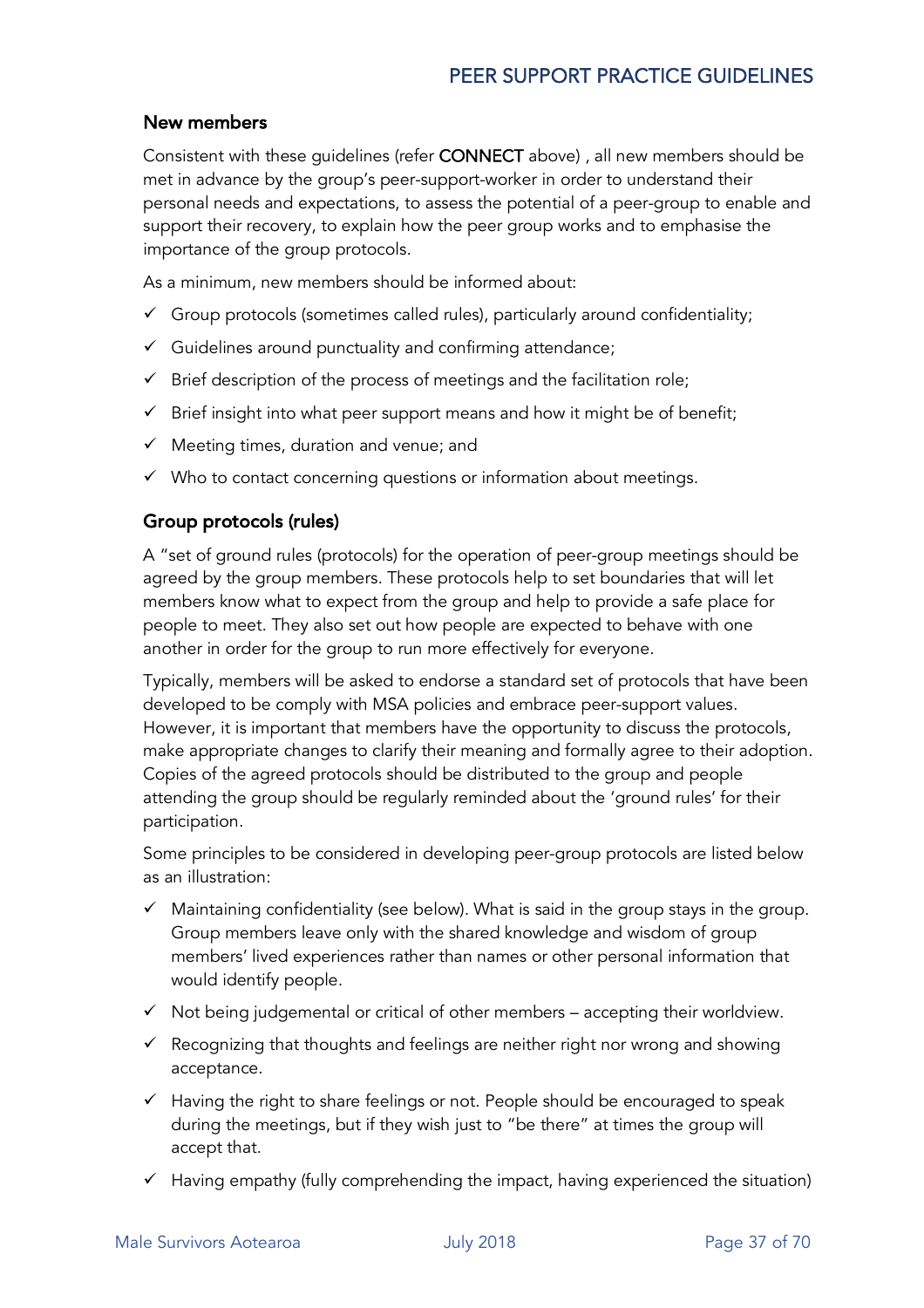- $\checkmark$  Having awareness of not overstepping each other's boundaries and promoting empowerment to encourage independence, not dependence.
- $\checkmark$  Appreciating that each person's feelings are unique to that person and need to respect and accept what members have in common and what is specific to each individual.
- $\checkmark$  Respecting the right of all the members to have equal time to express themselves, and to do so without interruption. However, allowing people who may be in crisis to have more time to talk through their issues.
- $\checkmark$  Sharing responsibility by taking turns in various group roles such as meeting coordinator, coffee-maker etc.

#### **Confidentiality**

Respect for the privacy of others within peer-support groups is particularly important

People often share personal stories and are often only able to do so after having developed a trusted relationship with group members. It is very important to respect this trust and for group members to keep all information and stories shared during meetings confidential, including, where requested, their participation in the group.

If someone needs to gather information about group members, they should first ask for their consent. The person should clearly explain to them why they would like this information and how it will be used. It may be interesting to conduct research within the group, but members should not feel pressured to participate. The person's consent to reveal personal information to third parties (e.g. counsellors, social workers, families) is also needed.

Information about members should be kept in a secure place to prevent others from having access to private information, even by accident (e.g. locked drawer or a password protected computer file).

Please refer to MSA Confidentiality policy for more information.

#### Running a peer-support group

#### The first meeting

The first meeting is important and often sets the tone for the group. The number of people attending should not be the main concern. What is more important is the connection with the people who do attend. Some of the steps to consider are outlined below, but these are only suggestions and the group may decide on other methods for running the group that may be more appropriate.

- Set up Bring an agenda and any other resources the peer-support-worker will need for the first meeting. It is important that the meeting room is easy to find and feels welcoming.
- Greet people: It is a good idea to have the peer-support-worker(s) at the door to welcome people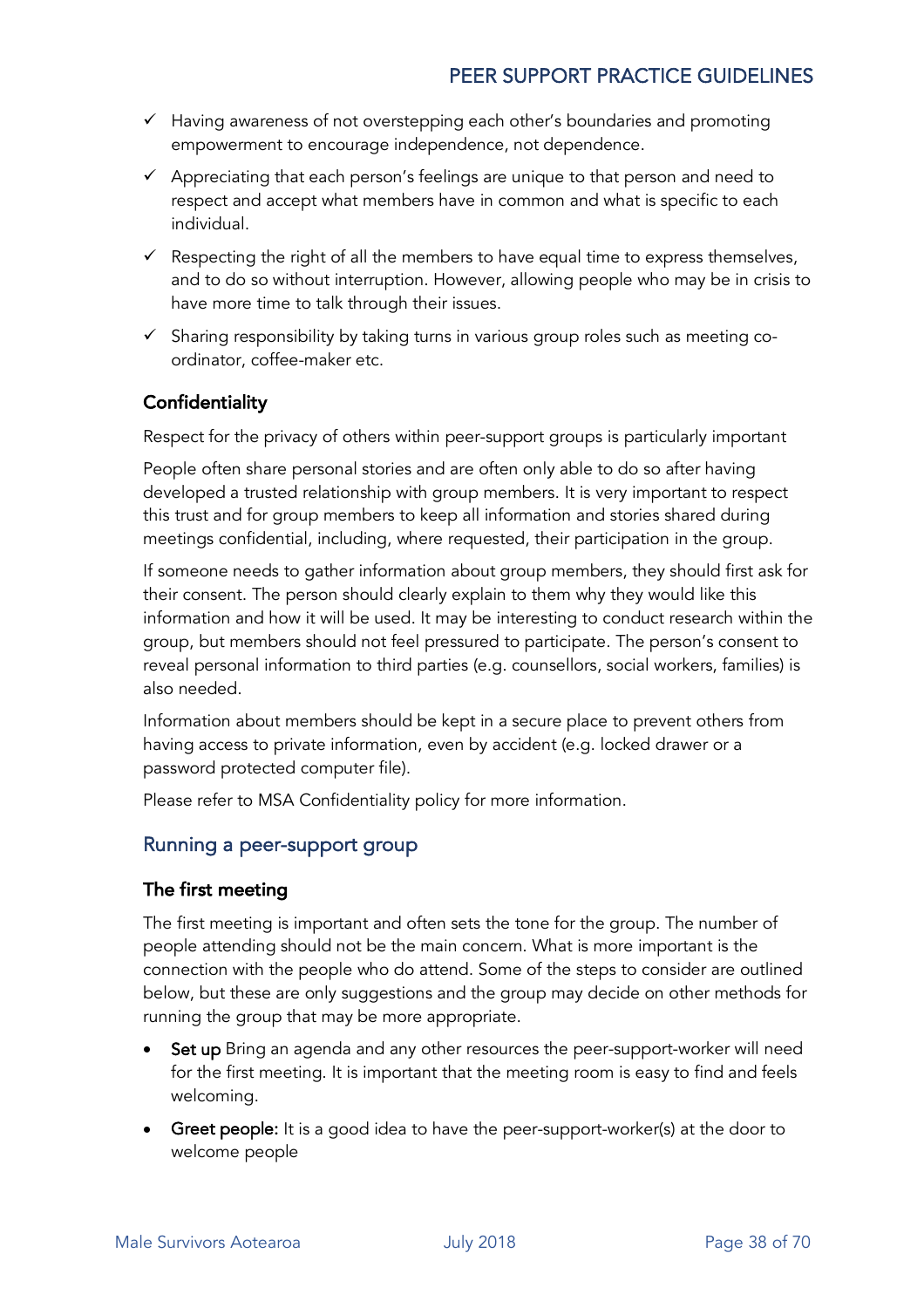- Sharing stories: Many people will be nervous or reluctant to speak at a first meeting, so it is really helpful for peer-support-workers to open the conversation by sharing information about themselves and what they bring to the group, as well as describing their aims for the group. It is important to briefly discuss confidentiality at this point although it might be more appropriate to establish overall group rules at the second meeting.
- Discuss barriers to attending support groups: It is important to understand and discuss with the group some of the challenges and feelings people have in relation to attending support groups. It is important to identify and acknowledge these challenges and agree how the group will try to address them.
- Encourage sharing between members: Sharing within the group provides a common ground on which people can start to identify with others and trust that they are not alone in personal challenges. It can also help people understand that everyone is not necessarily there for the same reason. For a while, people may say they just want to hear from other people. It may take some time for the group to become comfortable speaking about the specific needs that they have.
- Identify common experiences: There may be quite a range of challenges that bring people to a support group and it is important to try to identify the most common experiences of the group so that people feel connected on various levels with each other.
- Provide a contact sheet: The contact sheet allows the peer-support-worker to contact participants on the list with future meeting information and general information. People may not feel comfortable putting their name down the first time, so it is important to let them know they do not have to.
- Identify communication needs: It's important to have the group members identify how they would like to receive information. Email can be the most time-efficient, but there are other modes of communication that also work such as phone calls, text messages, WhatsApp messages, or other forms of group messaging services that are accessible for all group members. Listening to group members and knowing their preference for communication is important to keep the group together and functioning well. Preferred method of contact can be included on the sign-up sheet to identify the best options.
- Meeting closure: It is often helpful to go around the group to see if anyone would like to say anything. This might include: •
	- $\circ$  If there was something in particular that they gained from the group meeting that was especially meaningful;
	- o Something that they were grateful for;
	- o Something that wasn't addressed that could have been useful;
	- o Something that can be improved or done differently for them to feel more at ease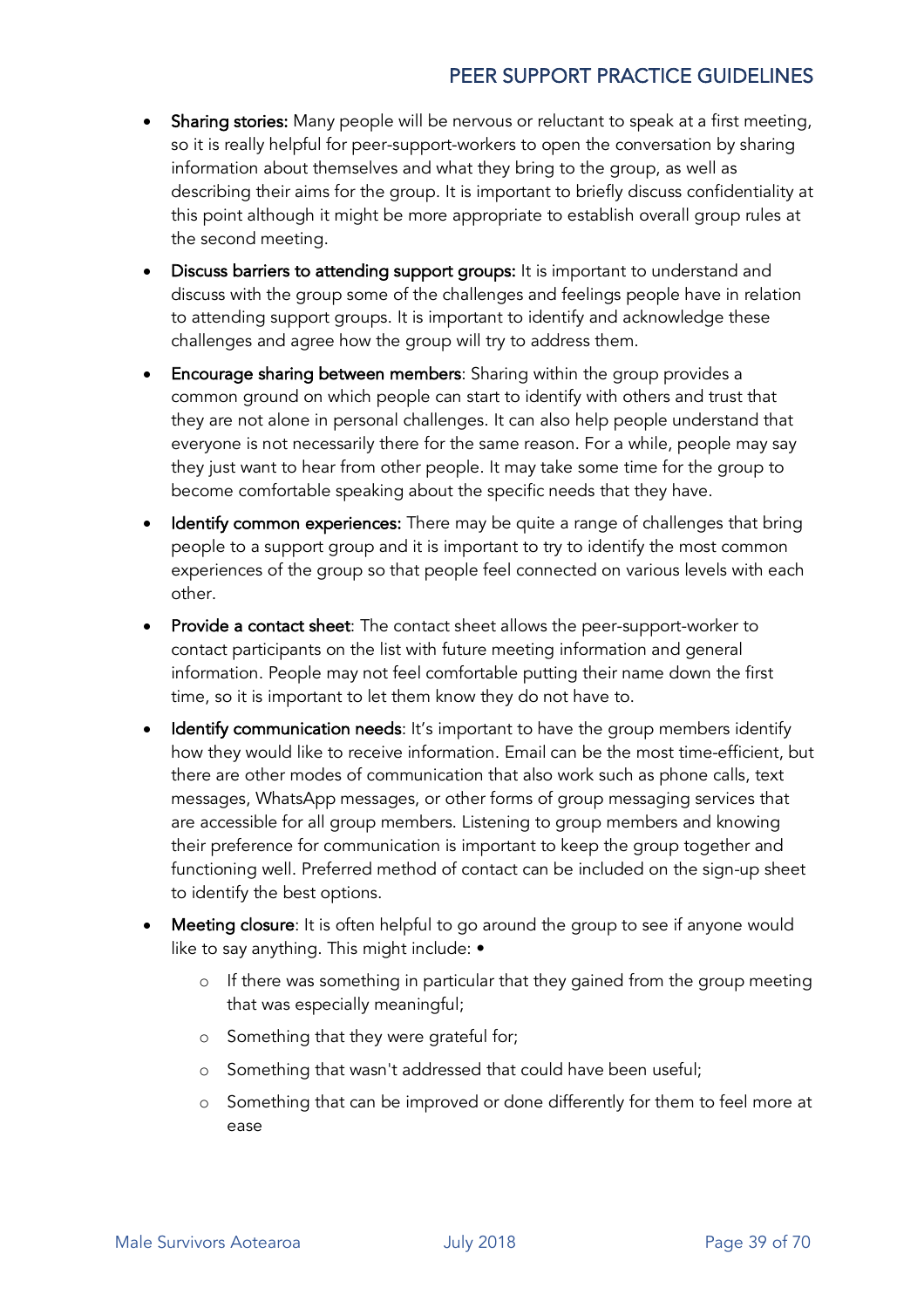#### The second meeting

Discuss protocols: In addition to other regular agenda items, you may want to include a discussion of the group protocols during this second meeting.

How to be a good group member: Listening and supporting group members as they discuss their experiences and feelings is an important aspect of peer support groups. Being a good group member can encourage sharing and honesty, and be more beneficial for both the individual and the others in the group (please refer to 'How to be a good group member' below).

Sharing responsibilities: Sharing the responsibilities in a peer support group can help prevent 'burnout'. One way to identify and clarify roles is to create a volunteer sign-up sheet. It is important to create this list with your group and remind members that they will only be asked to do something if they can and are comfortable doing it.

Topics and speakers: Group members may find it beneficial to have guest speakers share information about topics of interest relevant to the individual and group. If there is interest, have members share what topics or speakers they would find meaningful.

#### Ongoing meetings

Starting the meeting: Reminding members of the purpose of your group and saying a word about confidentiality may be a good way to open ongoing meetings. You also need to create a relaxed atmosphere that favours confidence and discussion. Telling a personal story may also be a good way to do so. Members may also want to start by talking about a particular issue or by sharing their own reflection on a topic. They should be encouraged to do so. Having a welcome and warm environment conducive to sharing will be critical to the success of your meetings.

Taking a break: It is a good idea to take a break during the meeting. Offer refreshments and encourage people to move in the room. It will provide an opportunity for them to talk one-on-one, which is particularly useful for those who find talking in a group difficult. Also, it can contribute to creating a more relaxed and informal atmosphere where group members can connect on different levels.

Content of the meetings The actual content of meetings may include informal sharing as well as more formal components such as providing good quality up-to-date and locally relevant information, drawing upon external resources and speakers from time to time in line with needs and the wishes of group members. However, it is recommended that the group follow some basic rules to make sure that the content of the meetings remains relevant.

Group members are encouraged to freely discuss any topic that is relevant to their life at that time, including sharing their experiences since the group met last, any problems that arose and how these were managed. Members should be encouraged to share their own views and possible ways of handling challenging situations, yet it is important to promote conversations that flow both ways and not just advice-giving.

Listening attentively without interruption and maintaining a neutral attitude, always allowing objective listening without invalidating or trying to change people's feelings is important.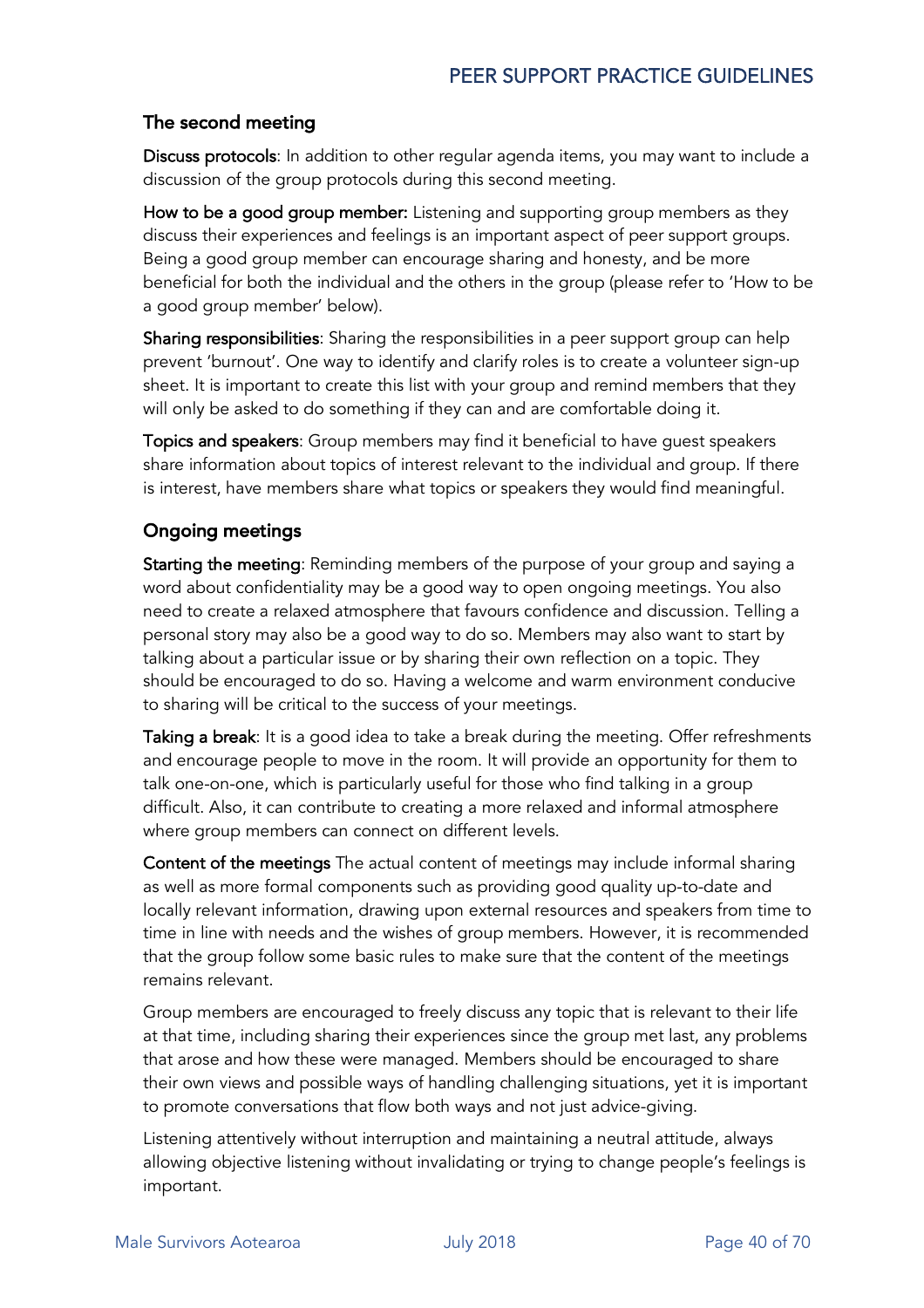This creates space for people to create their own meaning, seek input or just share based on their own choice.

Group members should avoid making offensive or insensitive comments, sexual remarks or jokes. If group members feel distressed during the discussion of a certain topic, they should feel free to step out until they feel able to participate again.

There should be no pressure to share experiences. Some members may just like to observe and hear others in the first few meetings and this may also benefit them. It is important to respect that each experience is unique to the individual

#### Concluding the meetings

Before the group meeting closes, it is important to go around the group to see if anyone would like to share anything or if there was something that they gained from the group meeting which was especially meaningful. It is important to end on something positive. This might also be a particular achievement of a group member or recount a personal story of how someone managed a particularly difficult situation depending on what is relevant for the kind of group. Ending on a positive note can bring hope, encouragement and confidence to other group members. You can also collectively decide to support a particular group member who feels unwell until the next meeting.

#### How to be a good group member

It may be helpful to have a handout for group members, which could include the following suggested guidelines.

#### 1. Keep what is said in the group confidential.

A major concern for some members is having their privacy respected. Be clear about what confidentiality means for the group. Members should not be talked about in any identifiable way outside the group.

#### 2. Ask people if they want advice or a suggestion before you give it.

For many people, as soon as they hear a problem they have a tendency to start thinking about how to 'fix it.' However, sometimes people just need to say how they feel and aren't ready to start thinking about how to deal with the problem. Another thing to keep in mind is that one person's 'solutions' may not work for someone else.

#### 3. Know that some people can be very intense and recovery-oriented.

At times, you may want to criticise or disagree with group members about aspects of their recovery journey. Remember that people may have different opinions and that no one has the right to judge another member for what kind of decisions they make.

#### 4. Neglect, malpractice or abuse.

If there is a question of any neglect, malpractice or abuse of any group member or another person, the peer-support-worker will take appropriate action, in consultation with the member, to deal with such issues.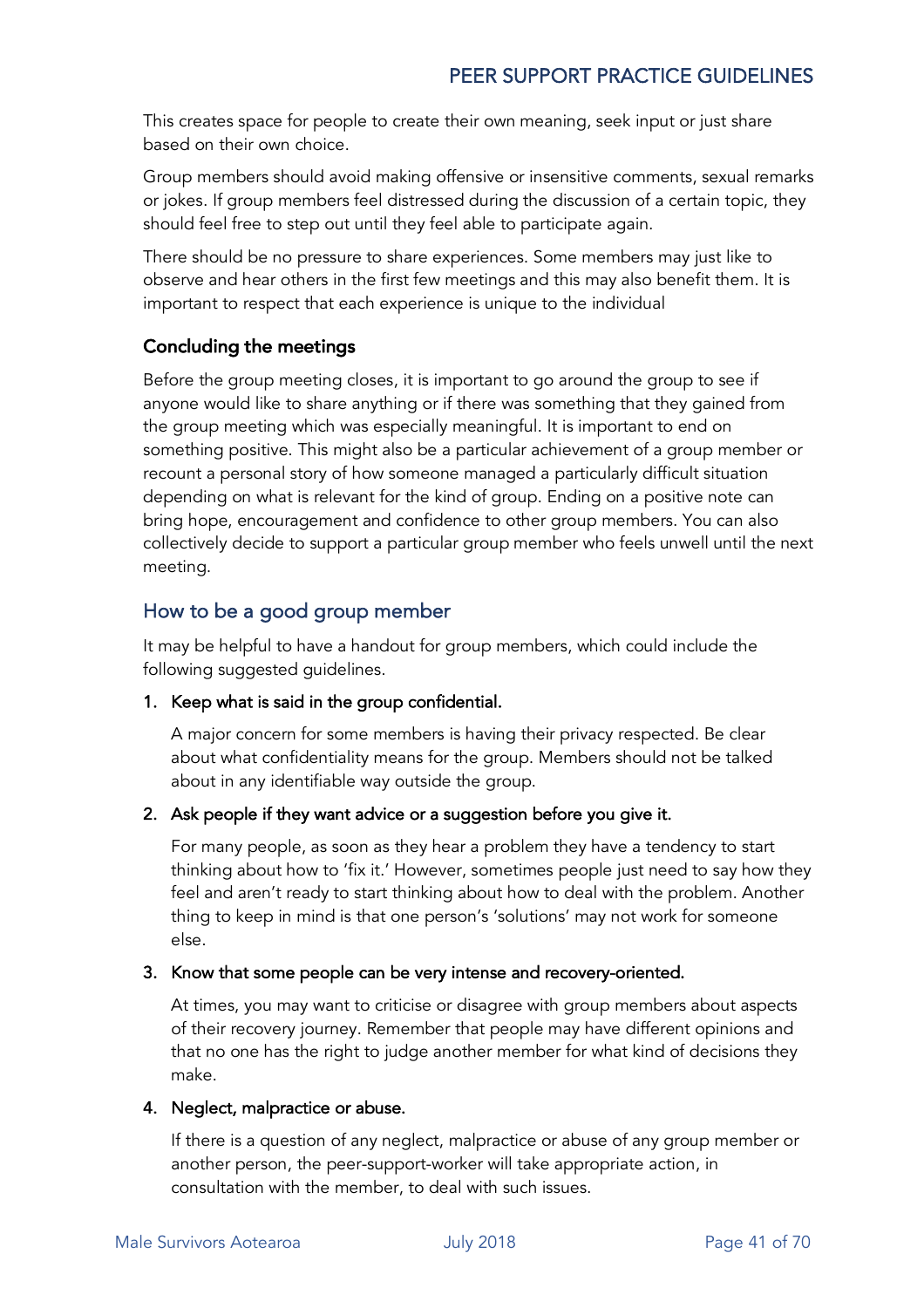#### 5. Understand that people in the group will be at different stages

For those who are still coping with the feelings of helplessness that often accompany the survivors of sexual abuse, remember that they need to be and feel listened to and understood. It can often make someone feel worse when another person tells them to "cheer up."

#### 6. Realise that people do not have to like everyone else in the group.

People do not need to share the same philosophy of life nor the same level of education or income to have a right to be in the group. All members should be made to feel welcome irrespective of their social, economic, marital or other status or their cultural beliefs and practices.

#### 7. Realise that peer support groups cannot solve all personal problems.

Sometimes they can help people to clarify problems and find out where to get further support. Many problems or specific issues cannot be solved in the group. Members may be able to receive and benefit from suggestions, support or empathy, but they may also need to seek services of support outside the group.

#### Supporting multiple pathways to recovery

#### The peer-support 'anchor'

The MSA Peer Support Model accepts that peer-support may not be the only support needed by a survivor to 'move towards' recovery but it does position peer support as an effective and potentially non-threatening entry-point in the recovery journey. And, as noted previously, an effective peer support relationship can also provide an effective anchor-point for survivors who need a 'safe-haven retreat' to sustain their recovery journey. Where survivors need to take time out from or exit other support arrangements or shift to an alternative arrangement, then the support of a trusted (lived-experience) peer can be invaluable.

It is not intended to position the peer-support-worker as the 'ultimate recovery advisor' as that would not only suggest an exclusive expertise that is inconsistent with the MSA (multiple-recovery-pathways) model, but it would also be in conflict with peer support principles and values that view the survivor as the 'author of their own destiny' – making their own decisions about their own recovery journey.

However, it is intended to recognise the pivotal role that a peer-support-worker can play as a trusted 'recovery-guide' – working alongside the survivor and applying peersupport principles and values to move towards recovery together.

#### Appreciating the potential in 'community'

We all operate within multiple communities as we make our way through life. Our connections with our families and close friends, our work colleagues, our social networks and our cultural and spiritual communities will be more or less influential in shaping our life. Over time, these connections can be positive influences in our life, sources of ongoing strength and resilience that assure our wellbeing.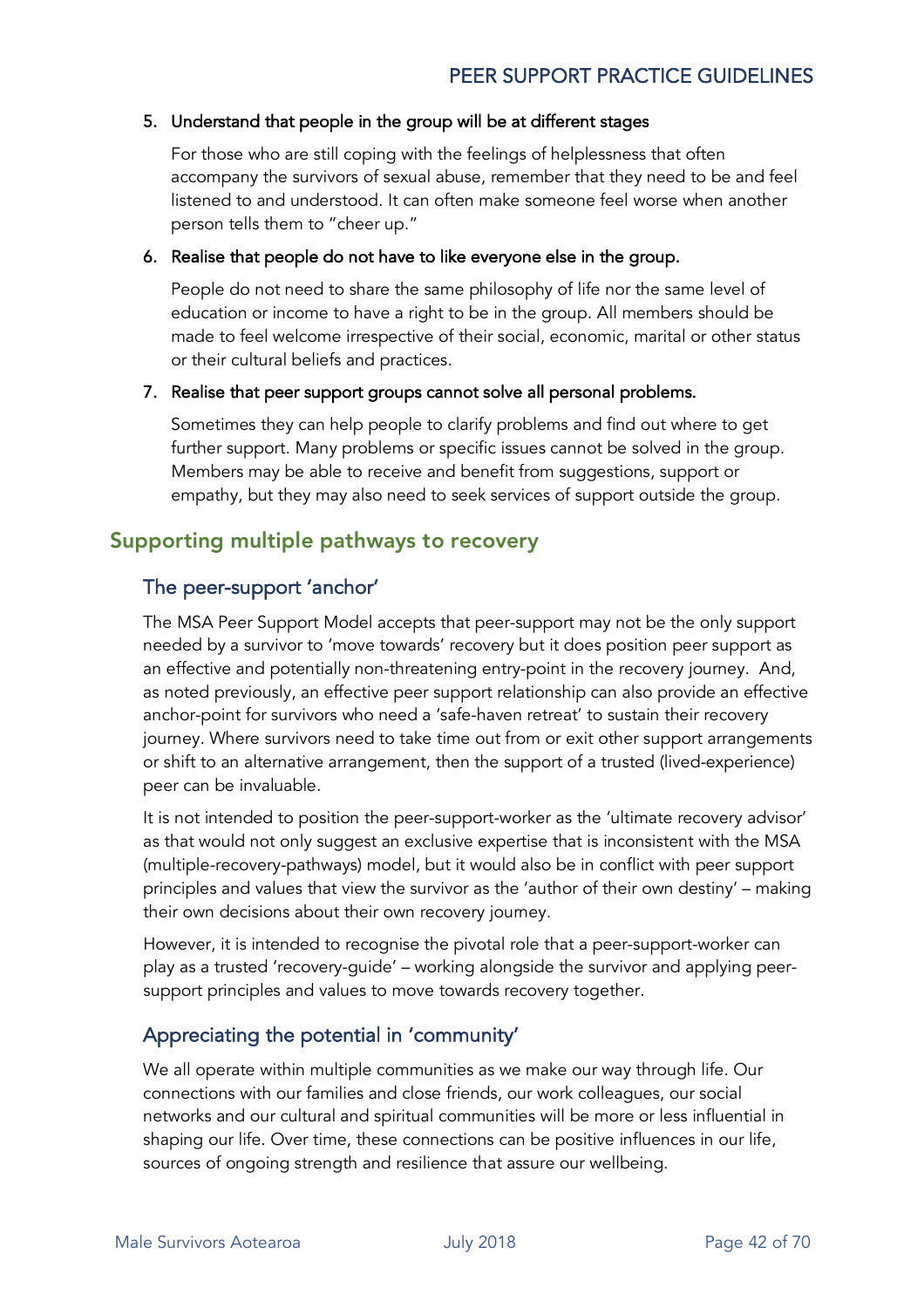But they can also be negative influences, sources of lasting conflict and trauma that diminish our opportunity for living a meaningful life.

For many survivors, an essential part of their recovery journey is about 'rebuilding their community', remaking broken connections or building new connections that enable and support their recovery.

Peer-support-workers have an important role to play in this rebuilding process. Firstly by understanding and appreciating the dynamics of a survivor's community connections and secondly by enabling and supporting the development of connections that have the potential to play an important part in their recovery journey.

Community connections that can make a positive difference for survivors not only include the more obvious personal connections such as partners, special relationships and close friends and family and Whanau. They also include educational, work, socialcultural and spiritual communities that offer inclusion and a sense of belonging and community-based organisations that offer other forms of specific recovery support.

#### Accessing and integrating other recovery pathways

#### Recovery pathways

The recovery pathways available to survivors can be generally classified as follows:

- Clinical (therapeutic) Pathways: Recovery processes aided by the services of a healthcare provider, clinician, or other credentialed professional including, for example:
	- o Levels of clinical care including residential and medication assisted;
	- o Counselling and/or social work;
	- o Psychiatric services.
- Non-Clinical Pathways: Recovery processes that do not involve a trained clinician, but are often community-based and utilise peer support including:
	- o Peer-based recovery support;
	- o Residential and community-based support; and
	- Educational, employment and/or faith-based recovery services.
- Self-Help Pathways: Recovery processes that involve no formal services, sometimes referred to as "natural recovery."

#### Integrating support

The MSA Peer Support Model provides for the integration of the different types and sources of support that may be required to enable and advance a survivor's recovery journey.

Integration means *'to combine things in order to be more effective'* and in this context envisages that it is beneficial to coordinate the different support options that may be 'wrapped around' a survivor's recovery journey – in essence for all support providers to work collaboratively with each other and the survivor.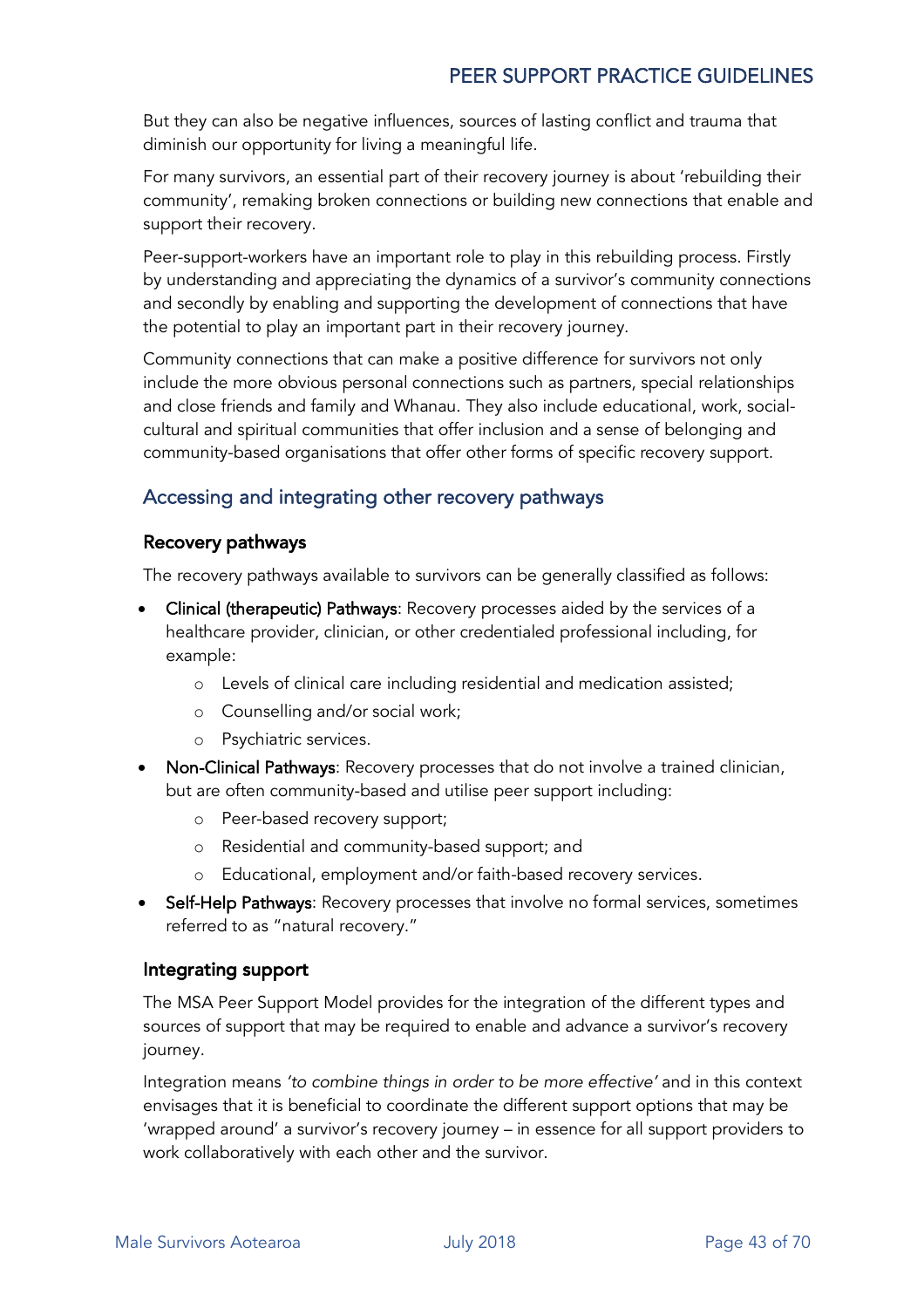The potential 'neutrality' of the peer-support relationship (shared, mutual, trusted, selfless etc.) presents an opportunity for that relationship to provide a stable platform for a survivor facing multiple challenges and dealing with multiple support providers. However it is important to acknowledge that there may be multiple peer-support based options in play (including organisation and community based support) and that the central co-ordinating role may be occupied by a clinical support provider.

Nevertheless for male survivors of sexual abuse (the survivors in this context) a peersupport relationship that is based on a shared-lived-experience and facilitated by a competent and trusted peer-support-worker should provide a safe anchor-point for an often rocky recovery journey.

The benefits of integrating the different support options for a survivor's recovery journey can include the following:

- $\checkmark$  Reinforces the importance of survivor-centric support puts the survivor first and foremost as the central character within the support framework;
- $\checkmark$  Admits the reality that the survivor may be facing multiple issues and challenges resulting from complex trauma and requiring an integrated support-recovery framework;
- $\checkmark$  Guards against a single (supporter-based) view of the survivor's situation admits multiple perspectives including intentional peer-support which ensures a hope and recovery focus to potential for a problem-solution focus;
- $\checkmark$  Helps to assure the survivors right to self-manage their own recovery mitigates the potential for a single support provider to occupy an influential control position that can undermine the survivor's self-confidence in their own recovery; and
- $\checkmark$  Increases the potential for community engagement and support by ensuring that the recovery framework is connected with all of the survivor's current lifechallenges.

#### Collaborative-integration

The MSA Peer Support Model expects that the peer-support worker will:

- Have gained a confidential and in-depth understanding and appreciation of the survivors 'current reality – their current situation and relevant history;
- Be aware of other non-survivor-based challenges that the survivor is facing;
- Be aware of the other recovery support options that are already in place or are available and may be helpful;
- Appreciate that a mix of recovery support options may be required for a survivor to 'move towards' recovery;
- Be open to engaging with other 'specialist-support-workers' to introduce, explain, and potentially facilitate the engagement of other recovery support options; and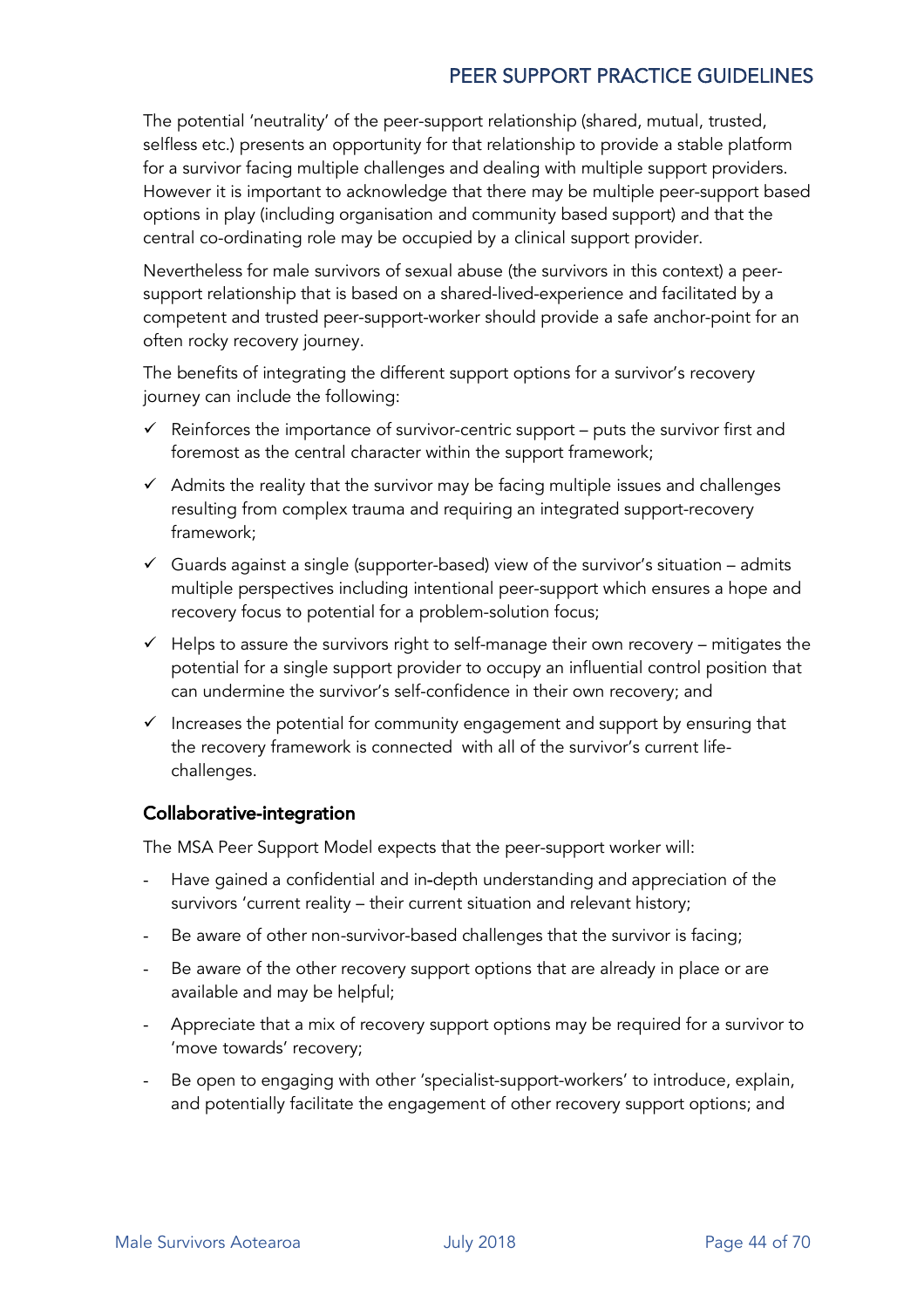It is important that peer-support-workers are fully aware of, and admit to, their own limitations as a 'recovery-guide' – acknowledging to themselves and the survivors they support that they may not have all the knowledge or skills necessary to advance and sustain their recovery journeys together.

Assuming the existence of a trust-based peer-support relationship and a survivor-centric approach to recovery then the peer-support-worker should feel confident in seeking the survivor's agreement to the introduction and/or integration of other support options.

Deciding how to facilitate that introduction, and assessing what level of integration with an existing peer-support relationship is appropriate, will depend on the circumstances but could involve the following choices:

- Simply referring the survivor to a trusted source of support, a support-worker or organisation that the peer-support-worker has confidence in based on previous experience;
- Meeting with the survivor and another support person(s), new or pre-existing, to explore what is possible and making an appropriate go-forward decision together; and
- Enabling and supporting the survivor to make their own choice altogether raising awareness of the possibilities and the potential for integration of their support options and stepping back with a clear offer to support their decision.

Whatever the go-forward decision, it is critical that the survivor knows that the peersupport relationship will remain 'open and available' to sustain their engagement with other support options or to exit from those options and seek other more appropriate support.

#### Providing short and long-term peer-support options?

People who work with survivors know only too well that for many survivors their recovery journey never ends. It is often a life-long journey that is continually moving towards an aspirational future, frequently interrupted by ongoing challenges and sometimes disrupted by the re-emergence of past trauma. This is why the provision of effective peer-support must be flexible to meet both the short-term and longer-term needs of survivors.

Irrespective of whether the support provided is one-on-one or within a peer-support group, it is important that it can accommodate intermittent or non-continuous participation by survivors. For some peer-support-workers, who prefer a more 'planned' (goal and milestone oriented) approach to recovery, this off-again-on-again approach may present a challenge. However it is important to remember that a survivor's recovery pathway is likely to be more emergent than planned. This recognises the ongoing co-learning and re-framing that takes place within an intentional peer-support relationship and the inherent risks in establishing recovery plans with 'hard goals' – refer to '*Framing a Recovery Journey'* above.

This is not to say that agreeing a direction is not important but rather to say the way in which that is done can be a critical factor in enabling an effective recovery journey.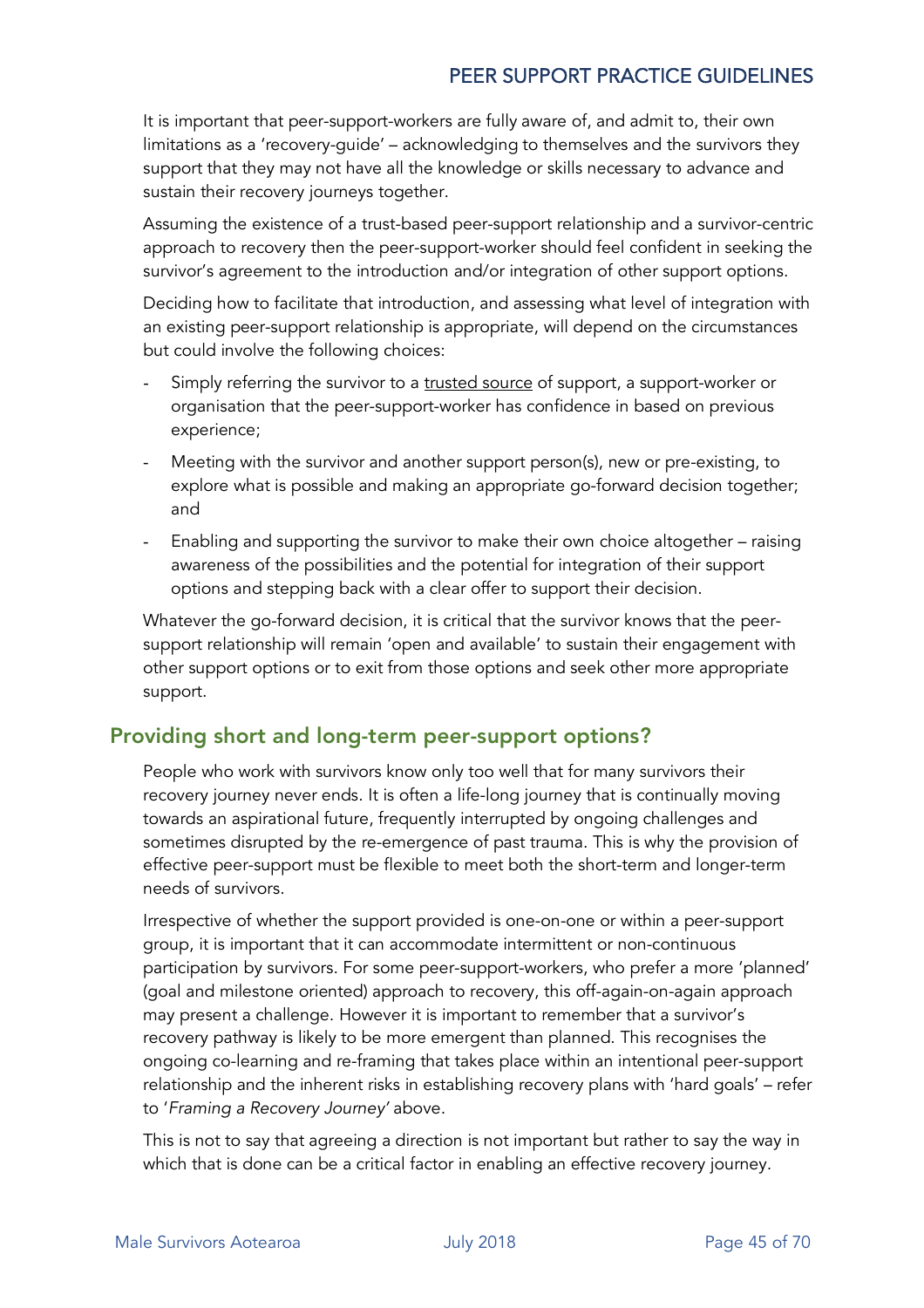It is preferable to encourage a flexible recovery pathway that moves a survivor towards a hopeful future rather than establishing a more rigid action plan that risks relationship disconnection due to failure to achieve milestones that are seen to represent 'success'.

At the core of intentional peer-support is the viability and resilience of the peer-support relationship between the peer-support-worker and the survivor. The expectation is that this relationship should provide a learning experience for both parties and thus it needs to be open to change as new learning presents new opportunities to move forward together.

An effective peer-support relationship is not concerned with timeframes but rather with outcomes and these outcomes may be continually re-framed by the emergent nature of a survivors recovery journey. Hence the provision of short-term or long-term, continuous or sporadic support is much less relevant than the provision of responsive support – ensuring that the peer-support relationship can accommodate the survivor's need to be the 'author of their own destiny', to be in charge of their own recovery journey.

### **MONITOR**

*Any survivor information made available to a peer-support-worker can only be recorded with the consent of the survivor, is strictly confidential, must be held in a secure location, and cannot be released to any third party without the express permission of the survivor – except to comply with legal requirements or to protect the safety of the survivor and other people (refer MSA Confidentiality Policy)* 

*Focussing intervention Managing progress Keeping a record Reporting outcomes* 

### Focussing intervention

The following high-level Intervention Logic Map (ILM) was co-designed with the NZ Ministry of Social Development (MSD) to embrace MSA's shared purpose and ambition for working with survivors; to reflect how we expect to operate (values and ethics); and to be clear about the outcomes we hope to achieve in moving towards 'enabling the wellbeing of male survivors'.

This ILM also forms the basis for the design of the *client support assessment* (refer below).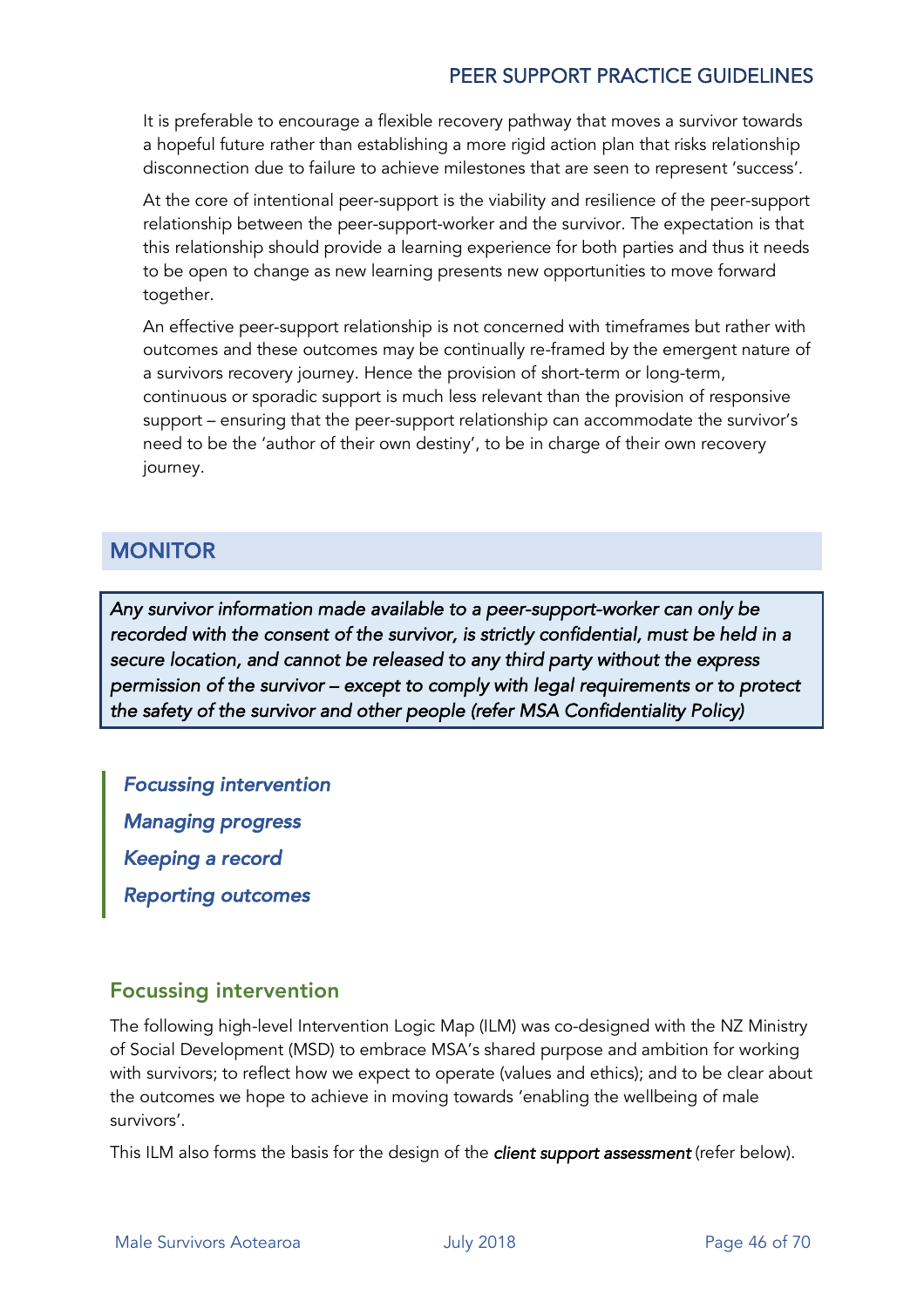| If we            | Deliver one-to-one peer support and peer group support that is:                       |  |
|------------------|---------------------------------------------------------------------------------------|--|
|                  | Culturally responsive<br>٠                                                            |  |
|                  | Age relevant                                                                          |  |
|                  | Sexual orientation & gender sensitive                                                 |  |
|                  | Available nationally                                                                  |  |
|                  | Easy to access                                                                        |  |
|                  | Sustainable                                                                           |  |
|                  | Competently delivered                                                                 |  |
| We will help     | Male survivors of sexual harm to:                                                     |  |
|                  | Feel listened to, understood and respected<br>$\bullet$                               |  |
|                  | Make sense of what has happened to them<br>$\bullet$                                  |  |
|                  | Be more confident and able to cope<br>$\bullet$<br>Recognise their support needs; and |  |
|                  |                                                                                       |  |
|                  | Know where to get support they may need                                               |  |
| Which will       | Enabling male survivors of sexual harm to enjoy:                                      |  |
| contribute to    | Greater independence and autonomy                                                     |  |
|                  | A greater sense of self-worth<br>٠                                                    |  |
|                  | Healthier relationships<br>$\bullet$                                                  |  |
|                  | Increased understanding and support from family/whänau and the<br>community           |  |
|                  | Increased connection and sense of belonging<br>$\bullet$                              |  |
|                  | An enhanced capacity and sense of hope                                                |  |
|                  | Improved access to the range of services they need                                    |  |
| For the ultimate | Enabling the wellbeing of male survivors of sexual harm.                              |  |
| goal of          | (Male Survivors Aotearoa Purpose Statement)                                           |  |

#### Managing progress

MSA provide access to a case management system (PAUA) for their membership organisations to keep records of their peer-support work and to monitor the progress of survivors they support. This system has been configured to record the minimum data required to enable peer-support-workers to track their peer-support activities and to provide the reports required to monitor outcomes and to sustain Government funding programmes.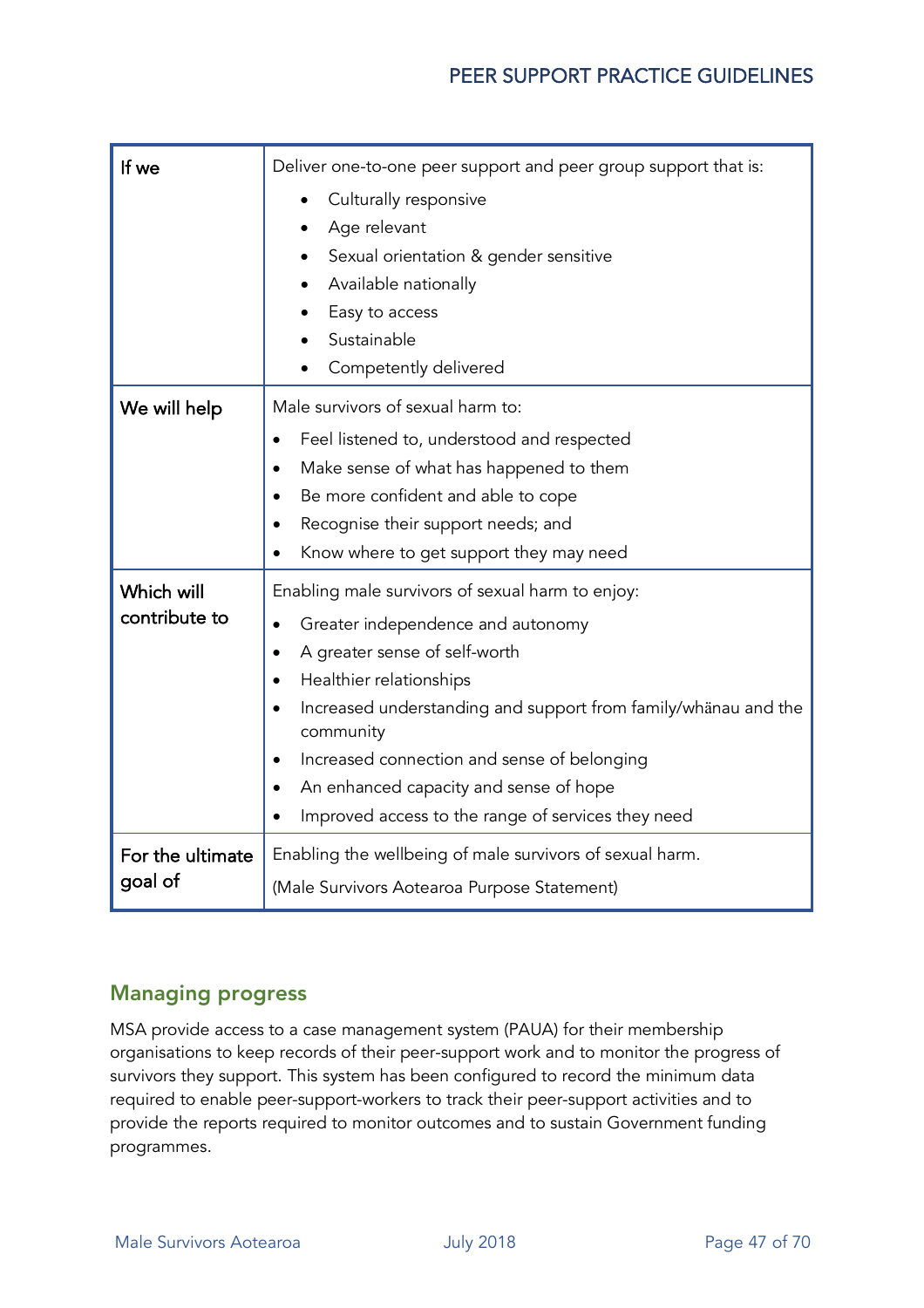All data captured is subject to the consent of the survivors involved, is maintained in the strictest confidence and cannot be released to any other person without the explicit consent of the survivor except there it is a legal requirement to do so or it is necessary to protect the safety of children or to prevent a survivor from harming themselves or other people (refer to Confidentiality Policy).

MSA have a long-term interest in the cumulative statistical data captured by their member organisations. This data, which does not include any personal identifiers, and which provides critical information about the incidence of male sexual abuse across Aotearoa and the summary demographics of survivors supported, is important to inform national support strategies and the funding of survivor support.

#### Keeping a record

There are three basic records of peer-support activities that are maintained (with consent) in the case management system:

#### Confidential Client Record

This record (refer MSA Form1) is intended to include the following information:

- Personal information:
	- o Contact details
	- o Key contact/support people;
	- o Presenting Issues.
- The Way Forward:
	- o Hopes and Aspirations;
	- o Next Steps;
	- o Keeping Safe.
- Support Offer:
	- o Peer Support (One-on-One or Peer-Group);
	- o Counselling or Social Work; and
	- o Other.
- Client Consent.

#### Client Support Assessment

This form (refer MSA Form2) is designed to monitor the progress of survivors who are engaged in peer-support activities.

The form has been designed to ensure that it is simple to complete and responds to MSA expectation of the peer-support experience and the outcomes we hope can be achieved for the survivors our membership organisations support.

The intention is that survivors will complete this assessment on at least a six-monthly basis to help us understand how our one-on-one peer-support and peer-support group activities are helping survivors recovery journey and how these support activities could be improved.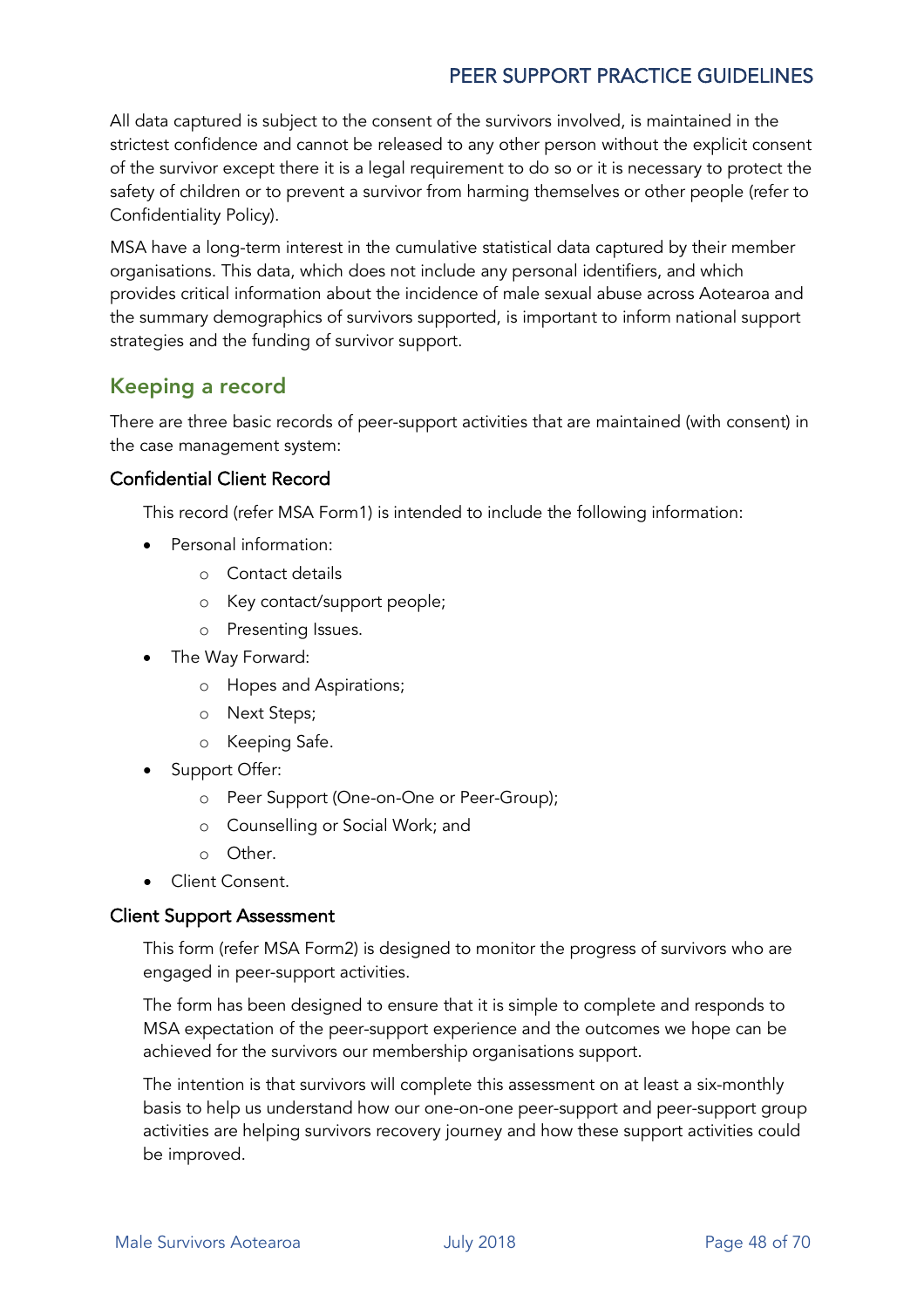Recording this information, which is reported in summary form (without any personal identification) to our funders, is important if we are to continually improve the peersupport we offer to the survivor community.

#### Client Session Records

The case management system also provides for our peer-support-workers to maintain a record of the peer-support activities they facilitate.

This record may include important emails between the survivor and the peer-support worker, notes of one-on-one session or peer-support group outcomes, referrals, notes from whanua and family or supporter sessions etc. These records are important to enable peer-support-workers to plan their support activities and to provide consistent and helpful support for the survivors they have committed to work with.

As with all confidential client information, survivors are entitled to know what information concerning them is held within the case management (or other) systems and can ask to be shown a copy of their record. They can also request that session records are not to be kept though they should be appraised of how this may impact the ability of the peer-support-worker to optimise their support activities.

#### Reporting outcomes

MSA member organisations provide a limited number of quarterly outcome reports that inform the national database and respond to funding contract requirements. These reports, which all comply with the provisions of the MSA Confidentiality Policy (do not include any personal survivor data), can be briefly summarised as follows:

#### Operational Outcomes

This report essentially summarises the number of survivors that are being supported by each member organisation.

#### Support Outcomes

This report tracks the cumulative survivor assessments of the peer-support they have received to present a national 'consumer view' of the quality and effectiveness of peersupport activities conducted by member organisations.

#### Qualitative Outcomes

This report provides the opportunity for the peer-support provider to share qualitative information, as distinct from quantitative data. This report could include sharing ideas and opportunities to improve the effectiveness of peer-support including (anonymously) sharing peer-support-worker and survivor feedback.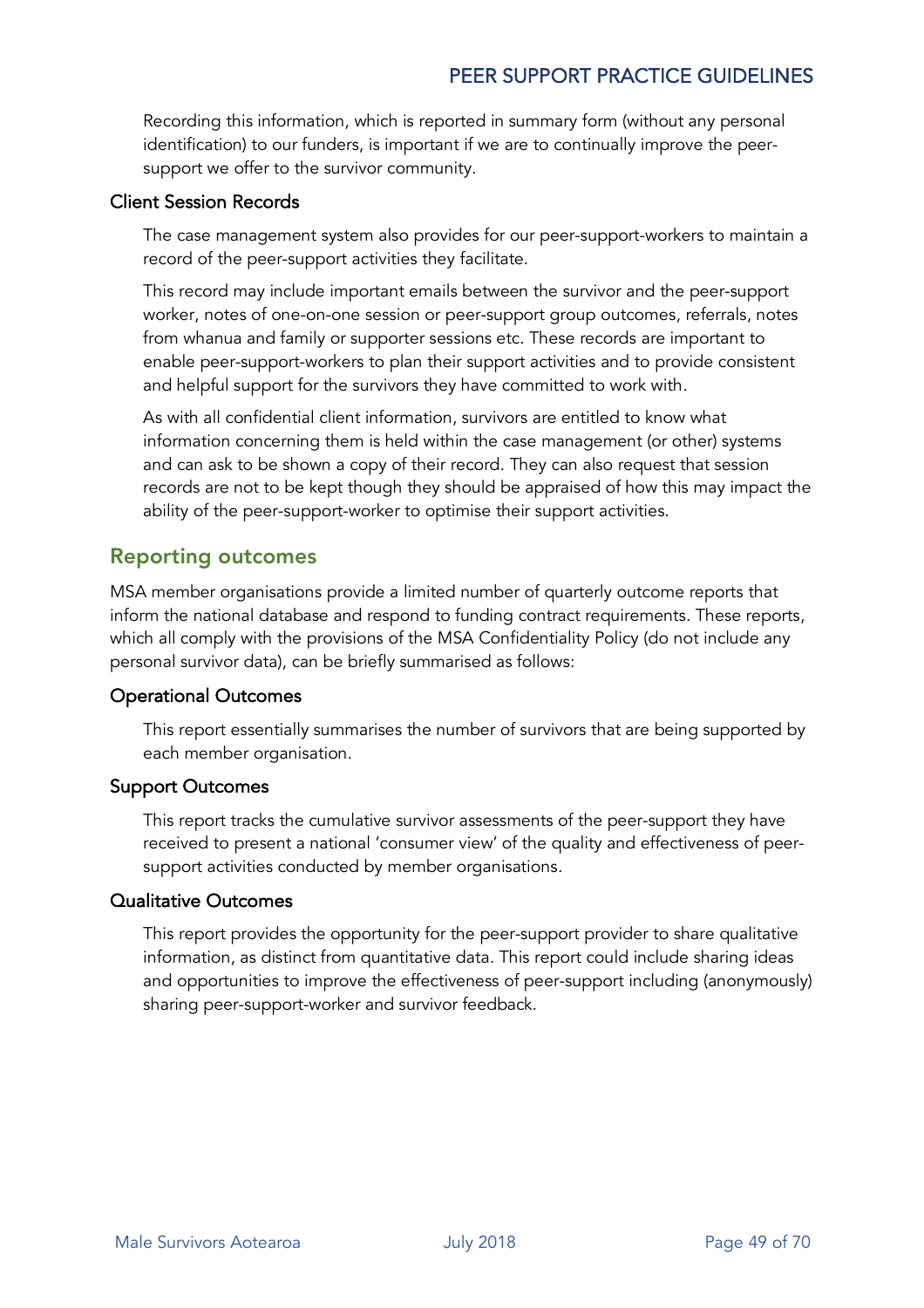

# Organisational Quality Standards

# Service Standards

These organisational standards $^{\circ}$ , which have been adopted by MSA, are designed to assure the quality of all support services (clinical and non-clinical) offered to male survivors of sexual violence and to recognise that the provision of those services will be most effective when they take account of the male-specific responses to trauma resulting from sexual violence.

These standards differ from the UK standards on which they are based in three areas related to governance and service.

Firstly, Standard 1.3 recognises our obligations under the Treaty of Waitangi to work in partnership with Maori

Secondly, Standard 3.1 qualifies the services to be offered as 'strength-based and recovery oriented'. The intention here is to ensure that all services offered to male clients are consistent with 'person-centred' and 'moving towards' recovery approach, which is fundamental to the 'intentional peer-support' methodology and provides the underlying principle for the peer-support services offered by member organisations of Male Survivors Aotearoa (MSA). The hope is that all services (including counselling and social work) provided to make clients can integrate this approach and thus avoid presenting an illnesscentred approach that is focused on illness-reduction. For more information please refer to Page 5 – Peer-Support is Person-centred).

And thirdly, Standard 3.2 requires that the provision of peer-support services for male clients complies with the MSA Peer Support Practice Guidelines (PSP Guidelines). The expectation is that providers will be familiar with the guidelines and have appropriately trained and experienced peer-support-workers to work alongside their male clients.

# Peer Support Considerations

#### Standards and guidelines for peer-support

For organisations that offer peer-support services it is important to understand that the MSA Peer Support Practice Guidelines (PSP Guidelines) will set the standard for those services and compliance with those guidelines may require a degree of flexibility in the way some of these Organisational Standards are applied.

The PSP Guidelines, which embrace the Intentional Peer Support methodology, are intentionally less prescriptive in some areas of service delivery than these standards may expect.

1

*<sup>9</sup> These guidelines are informed by the Quality Standards for supporting Male Survivors/Victims of Sexual Abuse developed by Lime Culture in collaboration with the Male Survivors Partnership UK.*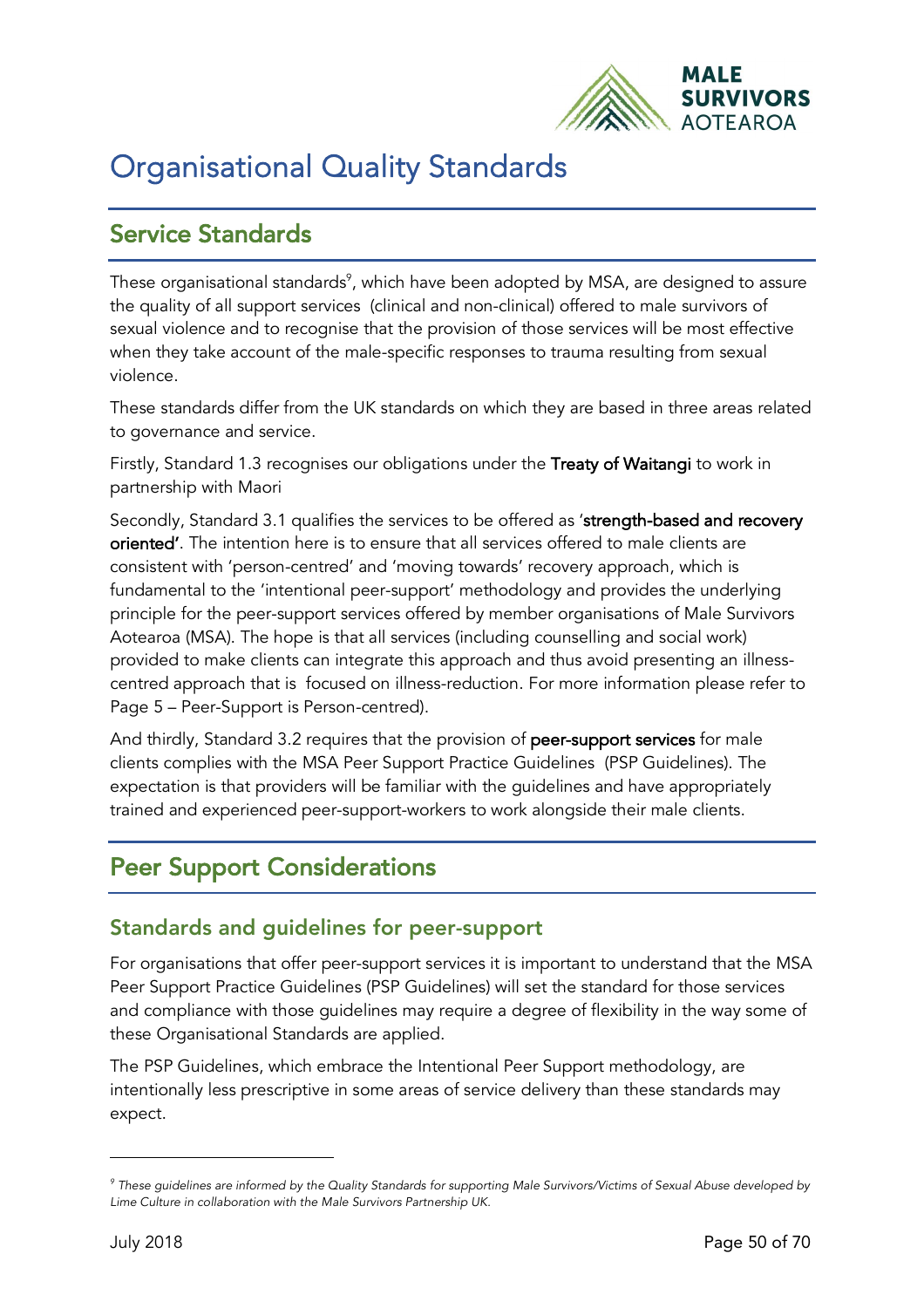#### ORGANISATIONAL QUALITY STANDARDS

This difference may well reflect the influence of traditional clinical practice, which is typically more focussed on a structured approach to achieving a particular outcome than the more flexible peer-support approach of progressively 'moving towards' wellbeing.

This difference is particularly evident in the Service Standard's requirements for the completion of risk and needs assessments (Standard 3.7 and the establishment of bespoke (recovery) support plans (Standard 3.8).

The provision of peer-support for male survivors may be only one of many support services offered by an organisation supporting male clients. However the over-arching nature of these standards presumes consistent application to all services offered, including peersupport. While supporting that application in principle, it is important to appreciate that the PSP Guidelines encourage a more flexible approach to client assessment and planning practices and to understand that this difference can be accommodated without compromising service standards.

It is important to remember that the effectiveness of peer-support is determined by the quality of the relationship between the peer-support-worker and the survivor.

That relationship is about equality and mutuality and should not be influenced by the negative power dynamics that may present in a traditional service encounter where the 'provider' is seeking to procure an outcome for the survivor.

That is not to say that peer-support is not outcome focussed but how that outcome (or benefit) is measured – how we judge the mutual value received by both parties in the relationship – may not be simply assessed within a traditional service outcome or 'resultsbased accountability' framework. For example, the core benefit (outcome) for the survivor may simply be the ongoing sustenance provided by peer-support relationship, which enables the survivor to cope with their daily life-challenges.

#### Risk and needs assessment

People who work with male survivors will be aware of their low disclosure rates and related reluctance of many survivors to engage with recovery support services. The PSP Guidelines advocate peer-support as an effective, non-threatening and safe entry-gateway for survivors seeking recovery support. The process of establishing the initial connection between a survivor and a peer-support-worker and facilitating the development of an effective, trustbased peer-support relationship is outlined in more detail in the CONNECT section of the PSP Guidelines.

These guidelines clearly acknowledge the importance of appreciating and understanding the survivors 'current reality', being aware of the risks that they may present to themselves and others and agreeing appropriate risk-mitigation strategies. However those guidelines also acknowledge that it may not always be appropriate to formalise this assessment process while 'connecting' and that a more flexible and low-key approach to collecting, recording and confirming this information may be necessary.

There is no substantial philosophical conflict between the MSA peer-support approach to assessment and the requirements of the Organisational Quality Standards but rather a difference in approach that need to be factored into any assessment of the degree to which a support service based on intentional peer-support complies with these standards.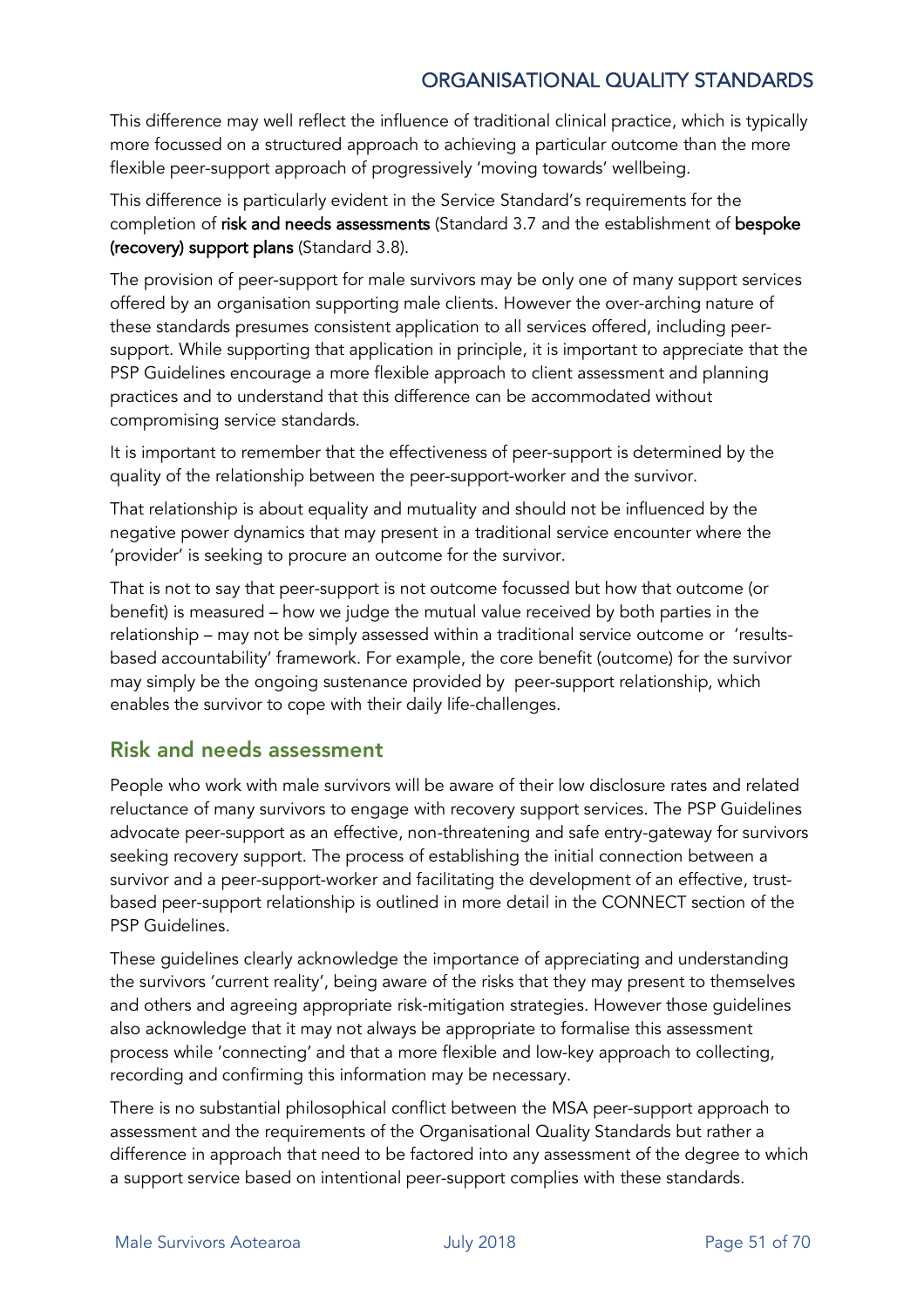#### Recovery support plans

The emphasis of the Organisational Quality Standards on the existence of 'bespoke support plans' may be somewhat problematic for a peer-support-worker following the PSP Guidelines, which advocate guiding an emergent recovery journey as distinct from following a prescribed action plan.

Those guidelines do embrace the benefit of the survivor having an aspirational outcome as a focus and an overarching guide for their recovery journey. But the extent to which that journey can be committed to the achievement of specific (measurable) outcomes will depend on the survivor's current situation and their ability to envision the way forward. For many survivors achieving a sense of stability and control and taking one positive step forward at a time is the pressing and immediate objective.

The PSP Guidelines advocate a more open and flexible approach to 'recovery planning' that deliberately differentiates peer-support from traditional clinical therapies by adopting an approach that enables and encourages survivors to embrace the possibility of 'moving towards' an emergent and aspirational future rather than focusing on the progressive achievement planned outcomes.

This is why the PSP Guidelines talk about the peer-support-worker guiding an emergent recovery journey or pathway one-step-at-a-time rather than facilitating the implementation of a 'bespoke recovery plan'.

# The Quality Standards

Organisations that offer peer-support to male survivors should be able to demonstrate that they can meet the following set of quality standards:

1 Leadership and Governance

#### The service provider:

- 1.1 Is an incorporated legal entity and has a defined purpose and ambition for the future;
- 1.2 Has a strategic agenda, which focuses on the long-term sustainability of service delivery for its clients;
- 1.3 Has a specific policy for working with Maori as the Tangata Whenua (the Indigenous peoples of Aotearoa) that honours the principles of the Treaty of Waitangi.
- 1.4 Has policies and procedures in place specifically for supporting male clients;
- 1.5 Has adequate financial controls in place to safeguard funds intended to support male clients;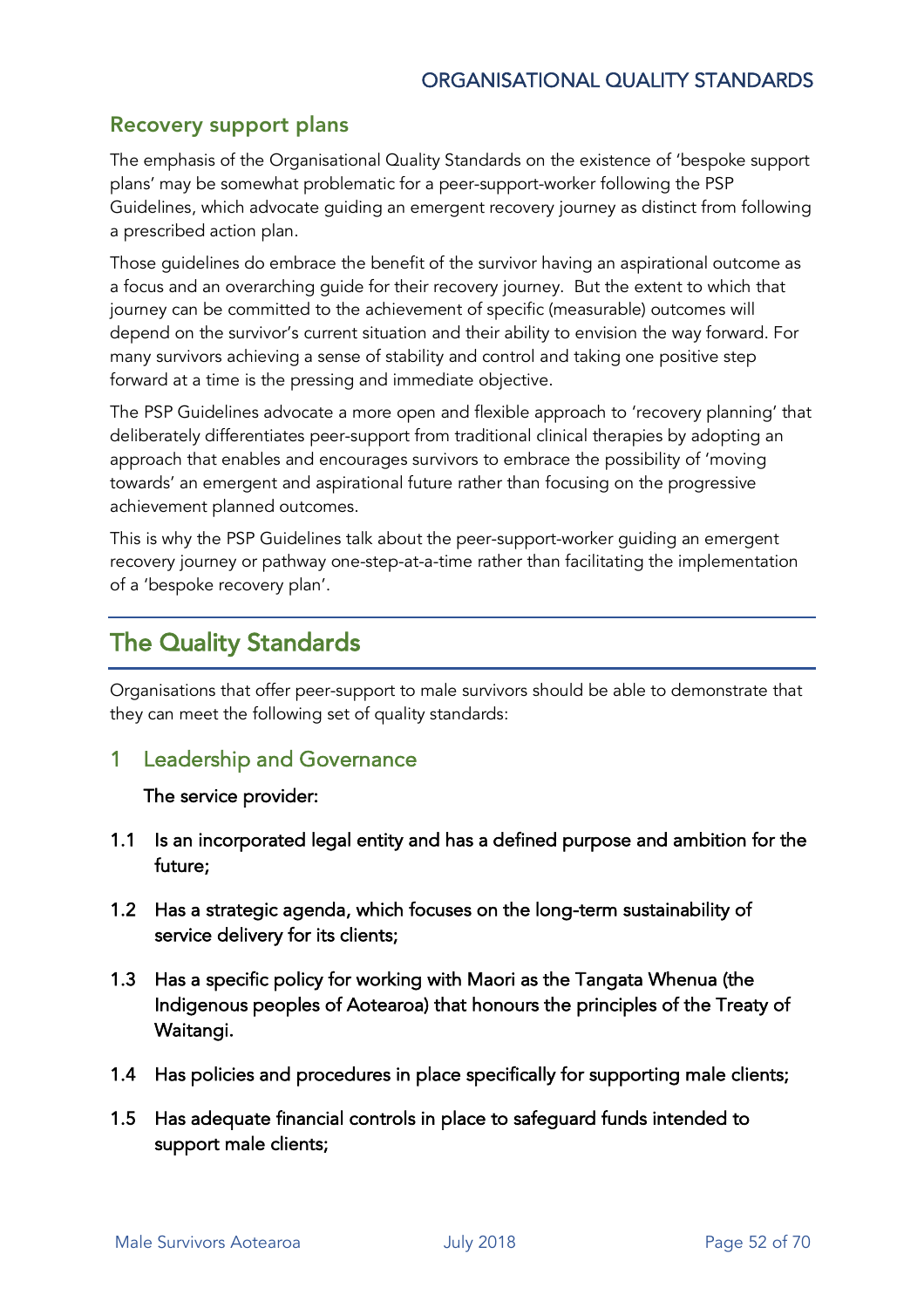- 1.6 Ensures staff have appropriate experience, training and/or qualifications to support male clients;
- 1.7 Demonstrates a culture of inclusivity with a visible male presence across the organisation.
- 2 Access and Engagement

The service provider:

- 2.1 Utilises male specific and culturally sensitive marketing of its services for male survivors, reflecting the diversity of the community it supports;
- 2.2 Has a strategy for engaging marginalised and disadvantaged male survivors in the community it supports;
- 2.3 Ensures equitable access to all services and premises for all clients, regardless of gender, ethnicity or cultural/spiritual difference; and
- 2.4 Ensures its premises are welcoming and accessible to all clients regardless of gender, ethnicity or cultural difference.
- 3 Service Delivery

The service provider:

- 3.1 Ensures leaders and staff understand how males respond to trauma and have developed appropriate strength-based and recovery-oriented services to meet their needs;
- 3.2 Ensures that any peer-support services provided to male clients comply with the Peer Support Guidelines issued by Male Survivors Aotearoa;
- 3.3 Empowers male clients to identify the services they need and adopts a flexible approach to engagement;
- 3.4 Ensure staff can identify male clients in need of urgent support or those 'in crisis' and can manage accordingly;
- 3.5 Adheres to all appropriate ethical and regulatory frameworks;
- 3.6 Ensure all male clients can choose the gender of the professional(s) supporting them;
- 3.7 Ensures that individual risk and needs assessments are carried out with all male clients;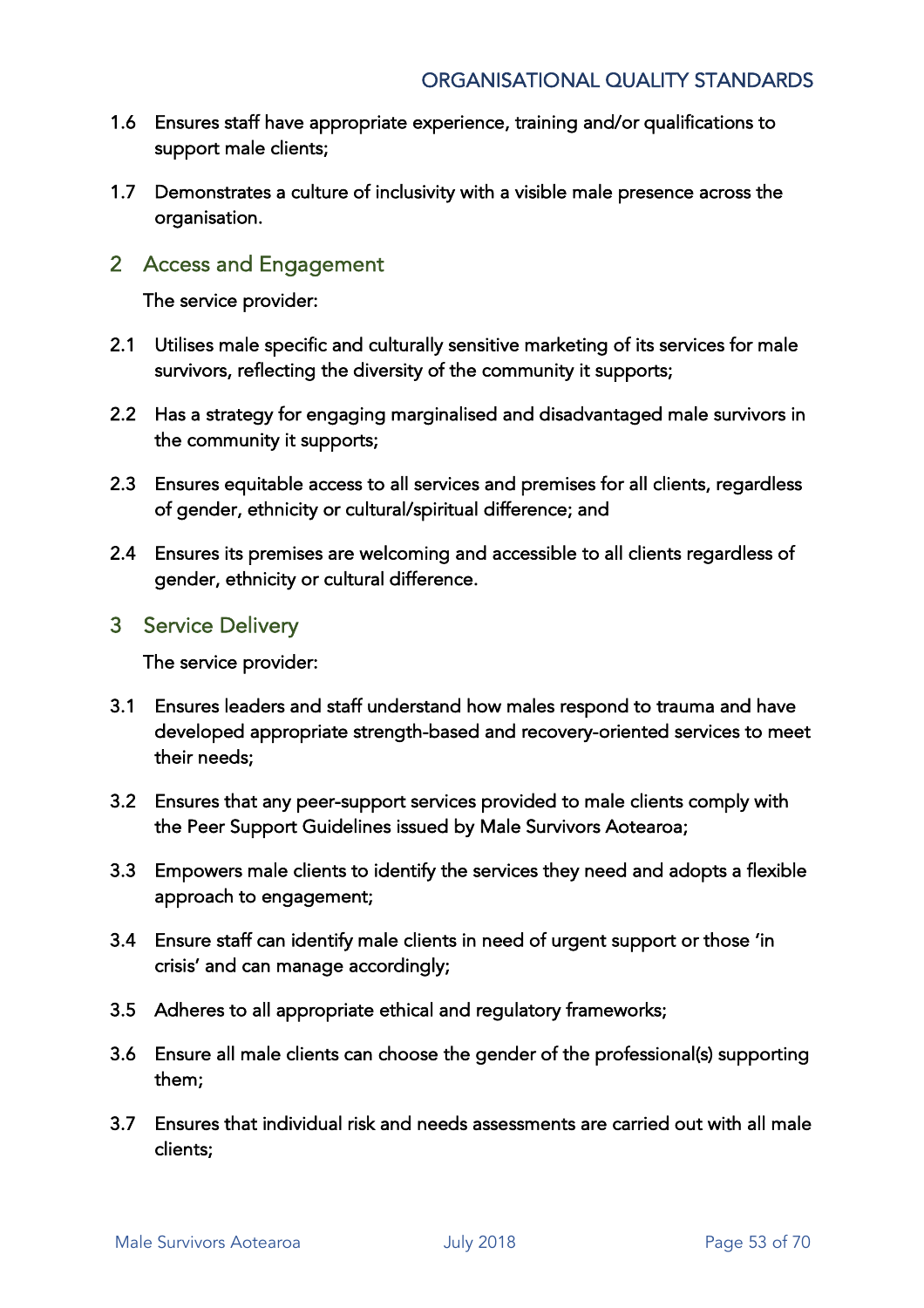- 3.8 Ensures bespoke plans are developed for all clients, based on their individual needs;
- 3.9 Has established referral pathways to other services that may benefit its male clients; and
- 3.10 Is transparent about whether it supports perpetrators of sexual offences and has implemented policies to ensure client safety at all times.

#### 4 Outcomes and Evaluation

The service provider:

- 4.1 Has a process for encouraging feedback from male clients including those who chose not to proceed with support;
- 4.2 Has a client consultative panel or user group that includes representation from its male clients;
- 4.3 Identifies and monitors client outcomes;
- 4.4 Collects an analyses outcome data to understand whether it is making a positive impact on the lives of its male clients; and
- 4.5 Reviews data, evaluation and feedback from male clients to develop new and innovative services.

# Meeting The Standards

#### 1. Leadership and Governance

*This standard relates to the service provider's leadership and governance arrangements.* 

*This standard also recognises the particular obligations of New Zealand service providers to honour the principles of the Treaty of Waitangi, which requires service providers to work in partnership with Maori, the Tangata Whenua of Aotearoa (the Indigenous peoples of New Zealand).* 

*This standard ensures that the service provider can be held accountable by its clients and the commissioners and/or funders for the services and support it provides.* 

*All of these standards (1-4) will ensure that the specific needs of male clients have been considered within the service provider's objectives, financial planning, policies and procedures including the training of staff.*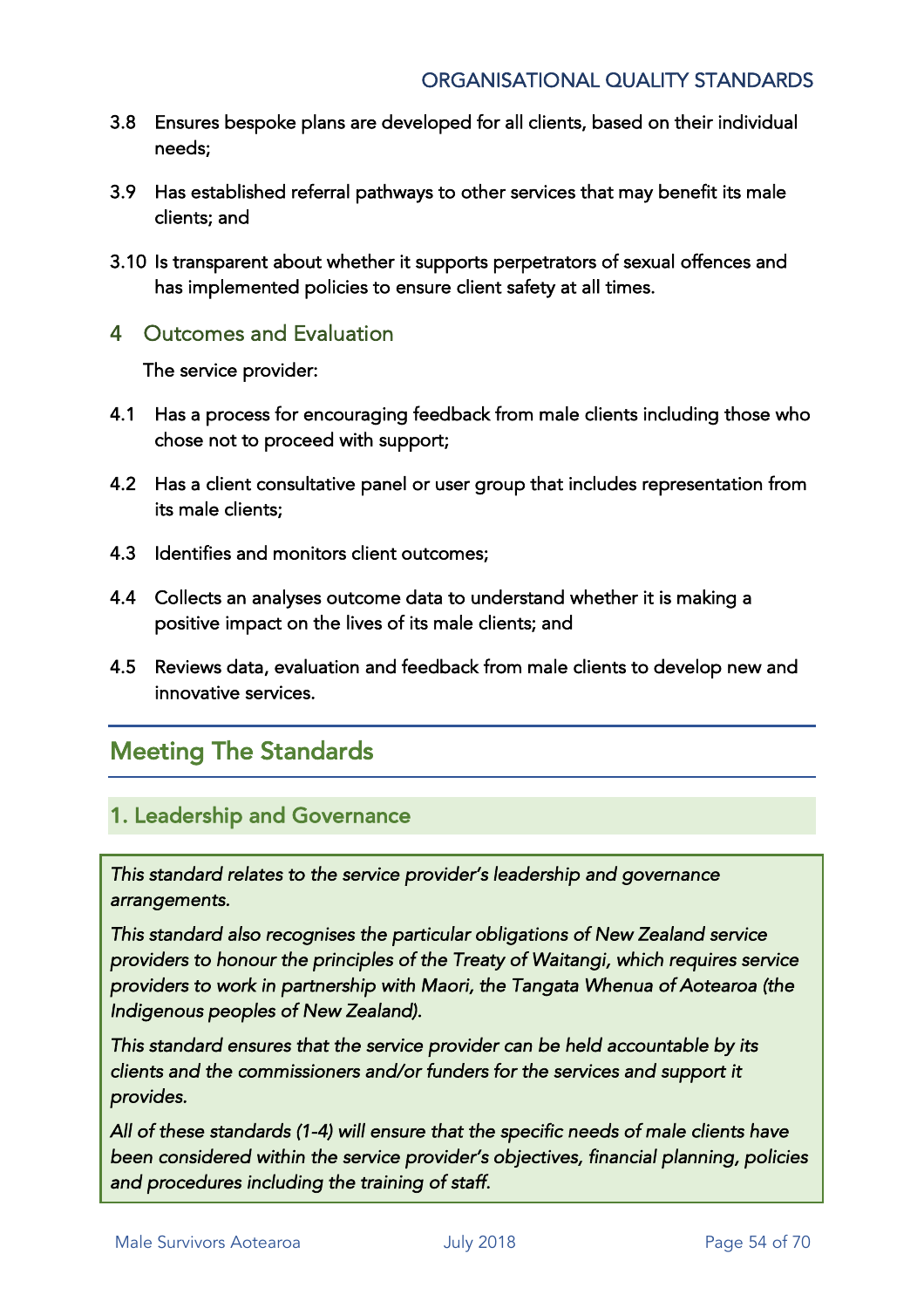| Rationale                                                                                                                                                                                            | Achieving the Standard                                                                                                                                                                                                                                                |
|------------------------------------------------------------------------------------------------------------------------------------------------------------------------------------------------------|-----------------------------------------------------------------------------------------------------------------------------------------------------------------------------------------------------------------------------------------------------------------------|
| It is essential that service providers<br>supporting male survivors have a<br>governance structure by which they can be<br>held accountable.                                                         | $\checkmark$ Leaders comply with all regulatory<br>and legal obligations on behalf of<br>the service provider and ensure staff<br>do so too;                                                                                                                          |
| The service provider should have a clearly<br>defined aim and objectives that they work<br>to deliver. This should include an<br>appropriate leadership structure with<br>governance accountability. | $\checkmark$ Staff demonstrate an understanding of<br>the service provider's purpose and<br>ambition and work with leaders to<br>achieve these; and<br>$\checkmark$ Clients can access the service provider's<br>purpose and ambition in a format<br>suitable to them |

### 1.1 The service provider is an incorporated legal entity and has a defined purpose and ambition for the future.

#### 1.2 The service provider as a strategic agenda, which focuses on the longterm sustainability of service delivery for its clients.

| Rationale                                                                                                                                                                                 | Achieving the Standard                                                                                                                                            |
|-------------------------------------------------------------------------------------------------------------------------------------------------------------------------------------------|-------------------------------------------------------------------------------------------------------------------------------------------------------------------|
| The service provider should be sufficiently<br>focussed on maintaining and ensuring long<br>term stability of services for all clients and<br>avoid disruption or withdrawal of services. | Leaders have written a long-term<br>✓<br>strategic agenda which is reviewed<br>and updated annually, focussing on<br>long term sustainability for its             |
| This could include funding/commissioning                                                                                                                                                  | clients;                                                                                                                                                          |
| arrangements for the service, staff,<br>recruitment and retention plans and<br>development opportunities etc.                                                                             | $\checkmark$ Staff demonstrate understanding and<br>work towards delivering the strategic<br>agenda and are engaged in the review<br>process; and                 |
|                                                                                                                                                                                           | $\checkmark$ Clients can access the service provider's<br>strategic agenda in a format suitable to<br>them and are encouraged to engage in<br>the review process. |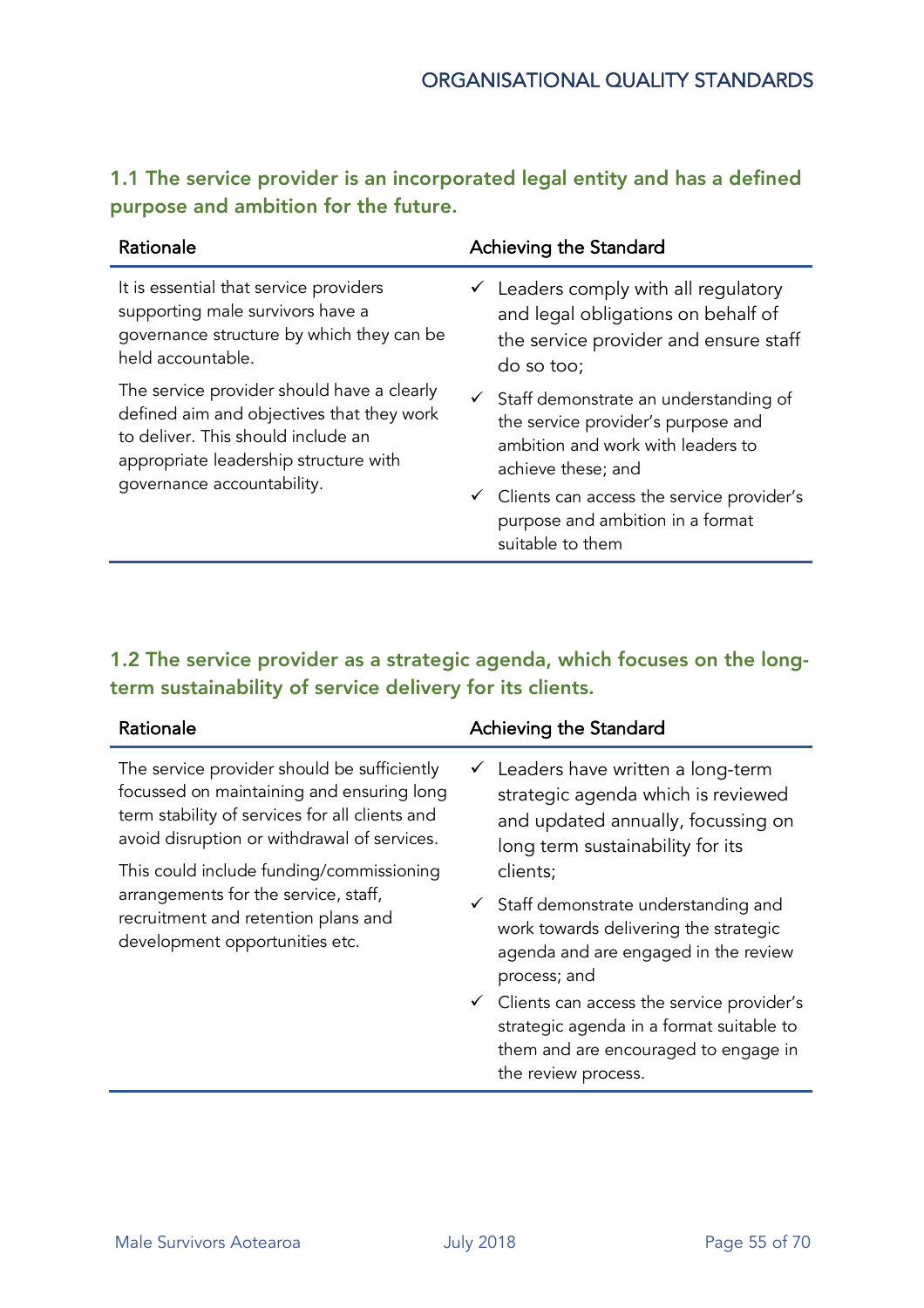1.3 The service provider as a specific policy for working with Maori as the Tangata Whenua (the Indigenous peoples of Aotearoa) that honours the principles of the Treaty of Waitangi.

| Rationale                                                     | Achieving the Standard                                                                                                    |
|---------------------------------------------------------------|---------------------------------------------------------------------------------------------------------------------------|
| Aotearoa, New Zealand hosts a diverse,                        | $\checkmark$ Leaders have developed a specific                                                                            |
| multicultural society but its peoples have a                  | policy for working with Maori and                                                                                         |
| special commitment to bi-culturalism that is                  | ensures the principles of that policy are                                                                                 |
| founded in the Treaty of Waitangi, which                      | evident in its governance and service                                                                                     |
| obligates all service providers to honour                     | delivery processes across the                                                                                             |
| the principles of that Treaty by working in                   | organisation;                                                                                                             |
| partnership with Maori.                                       | $\checkmark$ Staff demonstrate an understanding of                                                                        |
| The specific obligations, which should be                     | the policy for working with Maori and                                                                                     |
| included in the service provider's policy,                    | are engaged in implementing that                                                                                          |
| will support three key policy principles:                     | policy across the organisation; and                                                                                       |
| Being effective for Maori;<br>Being responsive for Maori; and | $\checkmark$ Clients can access the working with<br>Maori policy and understand how that<br>policumou affact tham and are |

- Ensuring participation by Maori
- policy may affect them and are encouraged to engage in the review process.

#### 1.4 The service provider has policies and procedures in place specifically for supporting male clients.

It is important that service providers understand that the specific needs of male survivors differ from the needs of female victims/survivors. To address this it is essential that service providers should ensure appropriate policies, procedures and working practices are in place.

For example this might include adapting language and designing processes of engagement and models of working so that they are male specific. These policies must be sensitive to the diversity in the male community it represents.

#### Rationale **Achieving the Standard**

- $\checkmark$  Leaders have developed policies and procedures specifically for supporting male survivors which are reviewed regularly and implemented across the organisation;
- $\checkmark$  Staff demonstrate an understanding of the service providers policies and procedures and are engaged in the monitoring and review process; and
- $\checkmark$  Clients can access the policies and procedures that affect them and are encouraged to engage in the review process.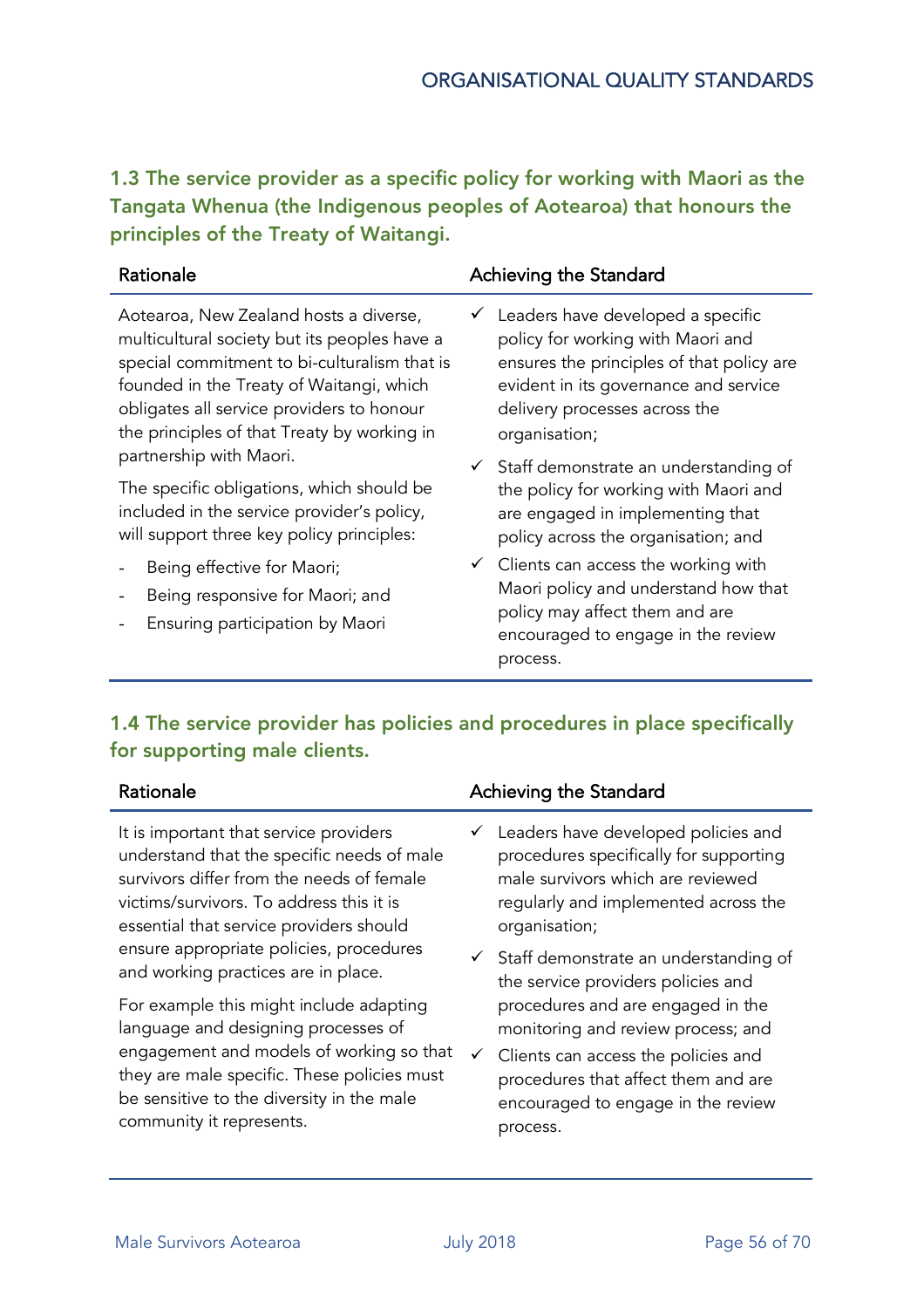### 1.5 The service provider has adequate financial controls in place to safeguard funds intended to support male clients

| Rationale                                                                                                                                                                                                                                                                    | Achieving the Standard                                                                                                                                                                                                                                                                                                   |
|------------------------------------------------------------------------------------------------------------------------------------------------------------------------------------------------------------------------------------------------------------------------------|--------------------------------------------------------------------------------------------------------------------------------------------------------------------------------------------------------------------------------------------------------------------------------------------------------------------------|
| Where a service provider has been<br>commission or awarded funds specifically<br>to support male clients, there should be<br>transparency about how these funds are<br>utilised. Ensuring appropriate financial<br>control and audit practices are in place is<br>essential. | $\checkmark$ Leaders ensure that any funding<br>intended to support male clients is<br>used effectively and exclusively for<br>that purpose and adequate financial<br>controls and audit pract8ices are<br>maintained;                                                                                                   |
| Any ring-fenced, restricted or dedicated<br>funds should not be redirected to support<br>other client groups (unless there is specific<br>agreement or approval to do so).                                                                                                   | $\checkmark$ Staff involved in commissioning or<br>delivering services should be aware of<br>any ring-fenced or restricted funds for<br>supporting male clients; and<br>$\checkmark$ Clients can access the financial<br>information published by the service<br>provider policing a format that is<br>suitable to them. |

#### 1.6 The service provider ensures staff have appropriate experience, training and/or qualifications to support male clients

| Rationale                                                                                                                                                                                                                                         | Achieving the Standard                                                                                                                                                                                                                              |
|---------------------------------------------------------------------------------------------------------------------------------------------------------------------------------------------------------------------------------------------------|-----------------------------------------------------------------------------------------------------------------------------------------------------------------------------------------------------------------------------------------------------|
| All staff accessing and providing support to<br>male clients should have the relevant skills<br>and knowledge to support male survivors<br>appropriately.<br>Training should focus on the specific<br>response to trauma and societal issues that | Leaders ensure that analysis of staff<br>✓<br>training needs is conducted annually<br>to include continuous professional<br>development and have a plan to<br>address any gaps through an<br>appropriate training programme;                        |
| male survivors experience                                                                                                                                                                                                                         | $\checkmark$ Staff met their continuous professional<br>development obligations and commit<br>to advancing their knowledge of<br>gender-specific issues relating to male<br>clients through training made available<br>by the service provider; and |
|                                                                                                                                                                                                                                                   | Male clients can be assured of staff<br>$\checkmark$<br>competency and qualifications by being<br>able to view training certificates and<br>accreditation awards if requested.                                                                      |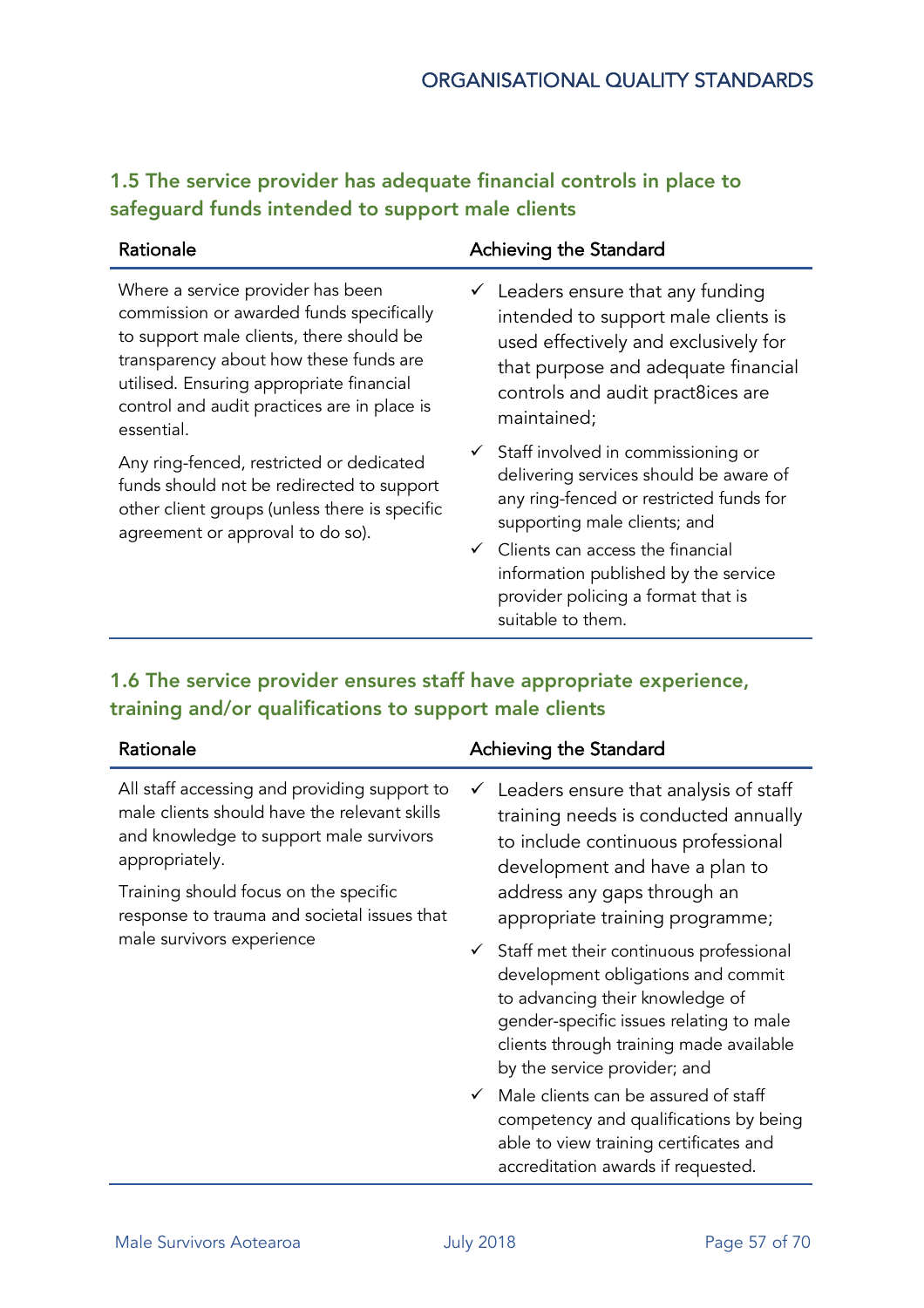| 1.7 the service provider demonstrates a culture of inclusivity with a visible |  |
|-------------------------------------------------------------------------------|--|
| male presence across the organisation                                         |  |

| Rationale                                                                                                                                                   | Achieving the Standard                                                                                                                                                                                  |
|-------------------------------------------------------------------------------------------------------------------------------------------------------------|---------------------------------------------------------------------------------------------------------------------------------------------------------------------------------------------------------|
| Male survivors report that having a male<br>presence across the organisation creates a<br>sense that this is a place 'for them' where<br>they feel welcome. | Leaders demonstrate their<br>commitment to inclusivity by<br>recognising the importance of a<br>visible presence across the<br>organisation and have implemented<br>recruitment policy to address this; |
|                                                                                                                                                             | $\checkmark$ Staff understand why a visible male<br>presence is important for a service<br>provider that supports male clients and<br>work with the leadership team to<br>achieve this; and             |
|                                                                                                                                                             | $\checkmark$ Clients respond positively to the service<br>provider's culture of inclusivity and are<br>encouraged to engage in any review<br>process.                                                   |

### 2. Access and Engagement

*This standard relates to access and engagement with male clients and seeks to ensure that the service provider recognises the specific needs of male clients.* 

*Research indicates male survivors tend not to engage with support service providers in the same way that female victims/survivors do. Male survivors may take longer to access support following their experiences of sexual violence and they make take several attempts to meaningfully engage with the service or its staff.* 

*Additionally, service providers should also recognise that males represent a diverse group, rather than one homogenous group, that do not respond, engage or access services in the same way. Therefore service providers will require specific strategies to engage with marginalised groups in the communities they serve*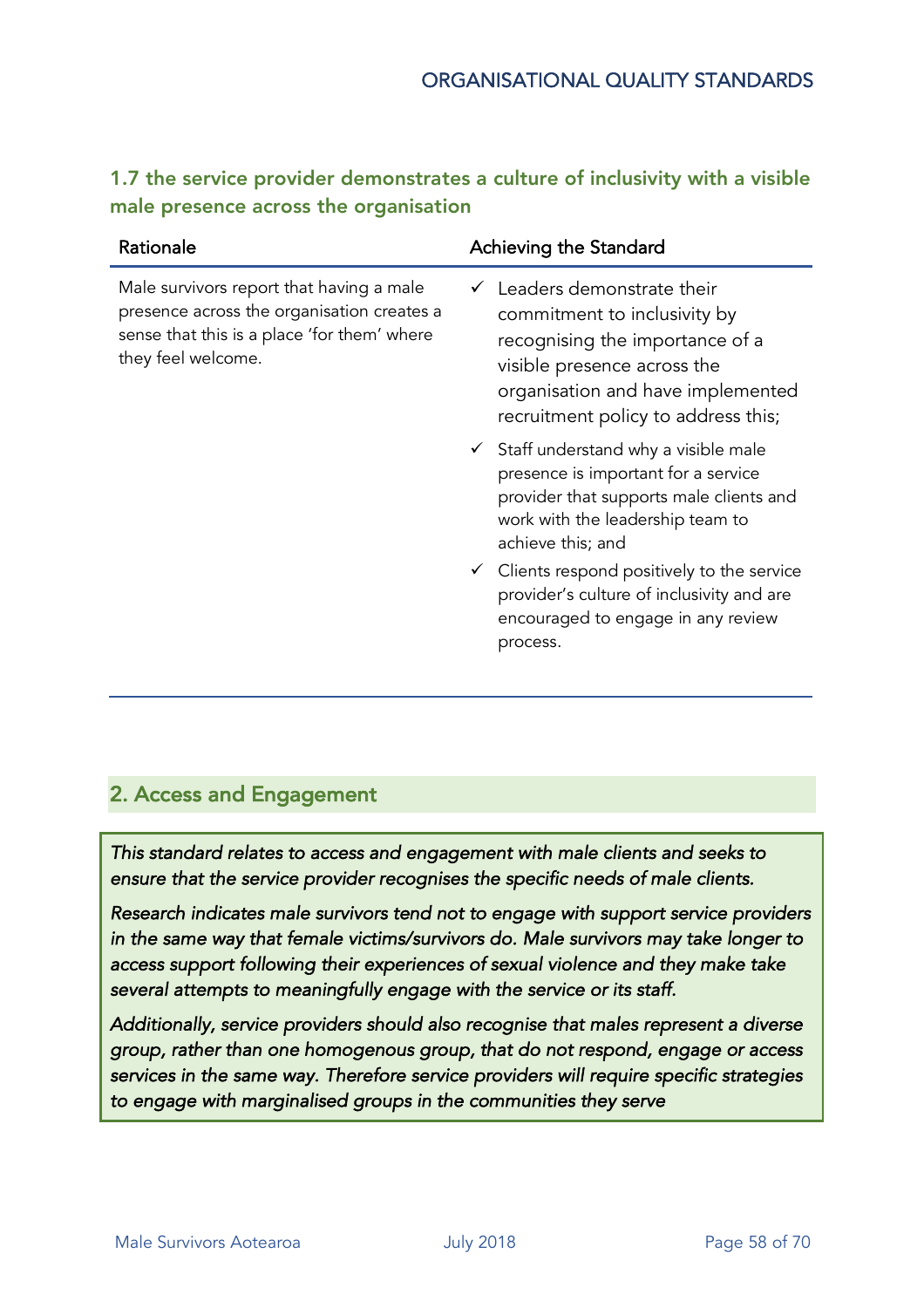2.1 The service provider utilises male specific and culturally sensitive marketing of its services for male survivors, reflecting the diversity of the community it supports

| Rationale                                                                                                                                                                                                                                                                                                                                                                                                                                                                                 | Achieving the Standard                                                                                                                                                                                                            |
|-------------------------------------------------------------------------------------------------------------------------------------------------------------------------------------------------------------------------------------------------------------------------------------------------------------------------------------------------------------------------------------------------------------------------------------------------------------------------------------------|-----------------------------------------------------------------------------------------------------------------------------------------------------------------------------------------------------------------------------------|
| It is clear that engaging with male survivors<br>is more successful if they see themselves<br>represented in the marketing or<br>engagement material.<br>All advertising, including website design<br>and social media should explicitly reflect<br>the communities that the organisation<br>supports and is aiming to engage with.<br>Consideration should be given to ensuring<br>that marketing or engagement material is<br>visible in locations that are known to be<br>used by men. | Leaders ensure any marketing material<br>✓<br>about services for male survivors<br>provided by the organisation is gender<br>specific, distributed appropriately and<br>reflects the diversity of the male                        |
|                                                                                                                                                                                                                                                                                                                                                                                                                                                                                           | community the organisation supports;                                                                                                                                                                                              |
|                                                                                                                                                                                                                                                                                                                                                                                                                                                                                           | $\checkmark$ Staff can demonstrate they understand<br>why male survivors are more likely to<br>engage if the marketing is male-specific<br>and highlights messages of recovery,<br>hope and life after accessing services;<br>and |
|                                                                                                                                                                                                                                                                                                                                                                                                                                                                                           | $\checkmark$ Male clients respond positively to<br>marketing, report finding it in a format<br>and location suitable to them and are<br>encouraged to engage in any feedback<br>process.                                          |

### 2.2 The service provider has a strategy for engaging marginalised and disadvantaged male survivors in the community it supports

| Rationale                                                                                                                                                                                                                                                          | Achieving the Standard                                                                                                                                                                                     |
|--------------------------------------------------------------------------------------------------------------------------------------------------------------------------------------------------------------------------------------------------------------------|------------------------------------------------------------------------------------------------------------------------------------------------------------------------------------------------------------|
| It is well known that there are many barriers<br>for male survivors to overcome when trying<br>to access support services. This seems to<br>be especially true for disadvantaged<br>groups such as homeless, gay, bi-sexual or<br>transsexual and minority groups. | $\checkmark$ Leaders implement a strategy for<br>engaging with male survivors who are<br>marginalised or disadvantaged;                                                                                    |
|                                                                                                                                                                                                                                                                    | $\checkmark$ Staff understand and work towards the<br>strategy for engaging with male<br>survivors who are marginalised or                                                                                 |
| The service provider should consider the<br>needs of a diverse range of male clients<br>when designing, promoting and delivering<br>support services that are intended to be<br>equitably accessible.                                                              | disadvantaged; and                                                                                                                                                                                         |
|                                                                                                                                                                                                                                                                    | $\checkmark$ Male clients from marginalised or<br>disadvantaged backgrounds respond<br>positively to the efforts of the service<br>provider to engage with them and<br>report improved access to services. |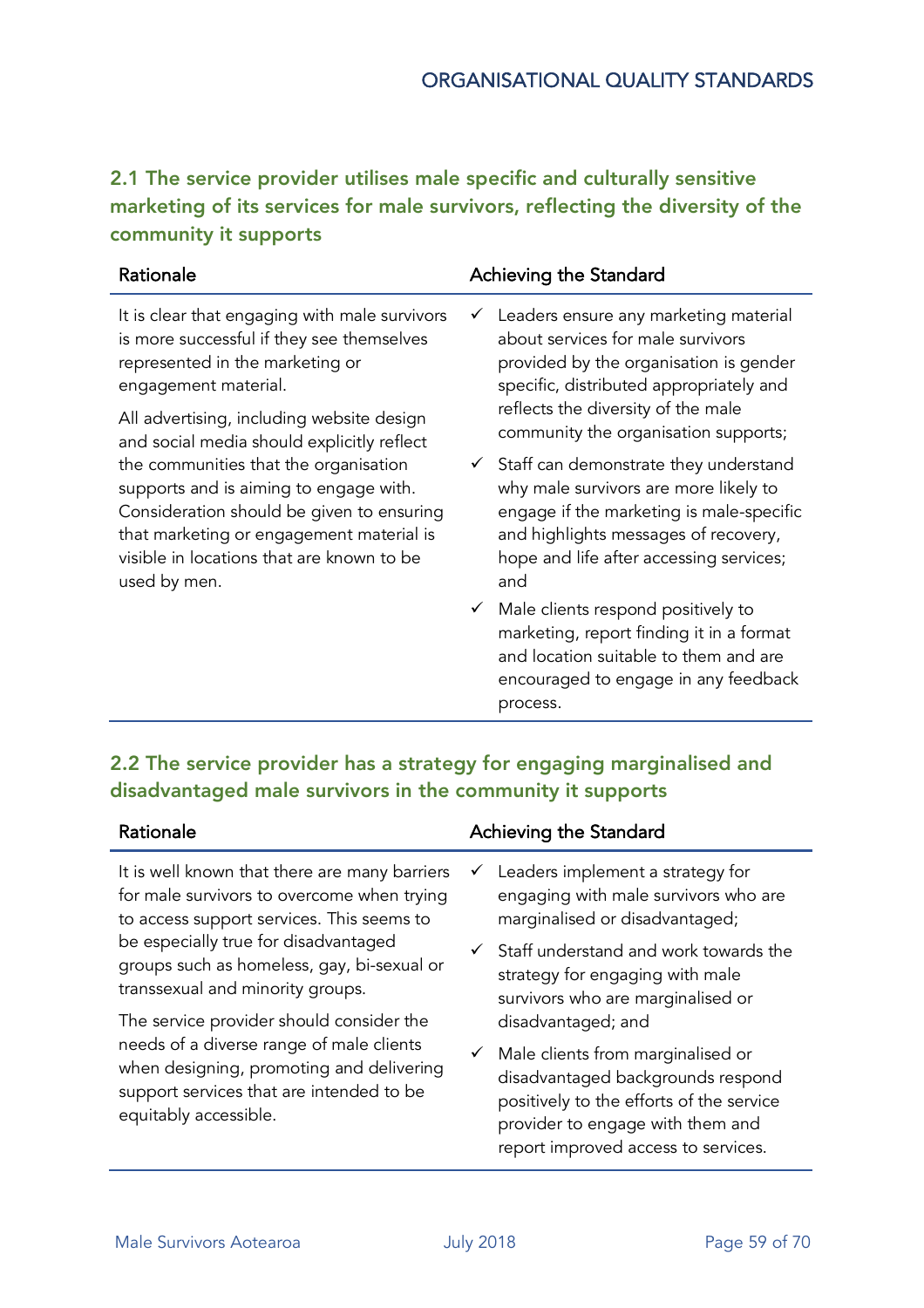2.3 The service provider ensures equitable access to all services and premises for all clients, regardless of gender, ethnicity or cultural/spiritual difference.

| Rationale                                                                                                                                                                     | Achieving the Standard                                                                                                                                                                     |
|-------------------------------------------------------------------------------------------------------------------------------------------------------------------------------|--------------------------------------------------------------------------------------------------------------------------------------------------------------------------------------------|
| Providing equitable access to the full range<br>of support service will ensure that male<br>clients are not disadvantaged by their<br>gender and can access the services that | Leaders do not restrict access to<br>$\checkmark$<br>services or premises based on gender,<br>ethnicity, cultural or spiritual or other<br>protected characteristics;                      |
| meet their needs.                                                                                                                                                             | $\checkmark$ Staff understand the importance of<br>unrestricted access to services and<br>premises for all clients and work with<br>leaders to ensure this is delivered; and               |
|                                                                                                                                                                               | $\checkmark$ Male clients seeking support<br>understand their rights and are made<br>aware of the escalation process if they<br>believe access is being restricted<br>without good reason. |
|                                                                                                                                                                               |                                                                                                                                                                                            |

#### 2.4 The service provider ensures its premises are welcoming and accessible to all clients regardless of gender, ethnicity or cultural difference

| Rationale                                                                                                                                                        | Achieving the Standard                                                                                                                                                        |
|------------------------------------------------------------------------------------------------------------------------------------------------------------------|-------------------------------------------------------------------------------------------------------------------------------------------------------------------------------|
| In considering the delivery of services it is<br>important to ensure that the support<br>environment is welcoming to all those who<br>will be using the service. | $\checkmark$ Leaders recognise the importance of<br>creating a welcoming and accessible<br>environment for all clients and are<br>mindful of the needs of male survivors;     |
|                                                                                                                                                                  | $\checkmark$ Staff recognise the importance of<br>welcoming clients into an accessible<br>environment and are mindful of the<br>needs of male survivors; and                  |
|                                                                                                                                                                  | $\checkmark$ Male clients report the support<br>environment is accessible and<br>welcoming, that their needs are met an<br>are encouraged to engage in any<br>review process. |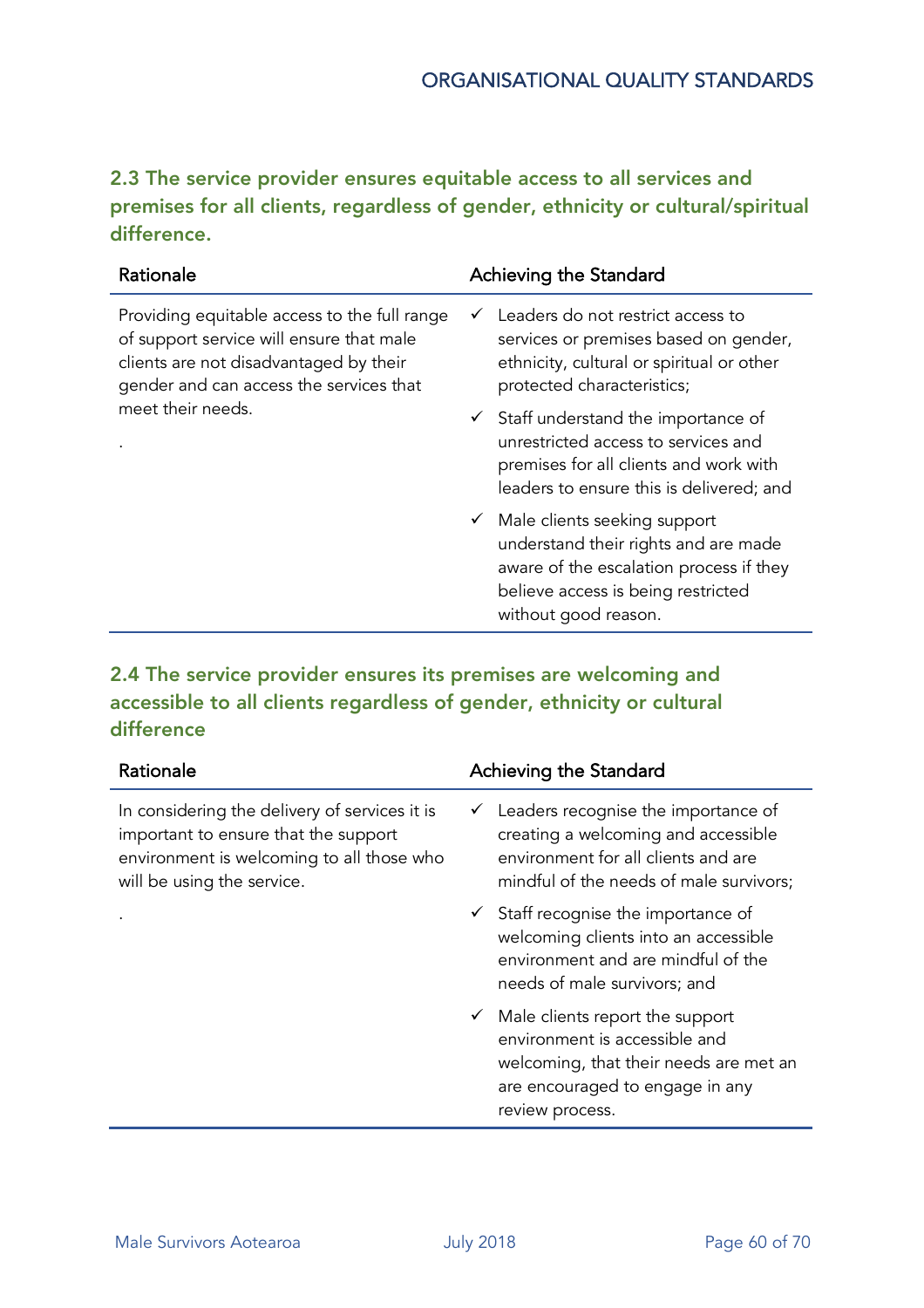### 3. Service Delivery

*This standard relates to the operational delivery of support services for male survivors of sexual violence.* 

*Where support providers for male survivors do not pay special attention to the specific service needs of males, this can create significant challenges for males*  wishing to access support and may result in some males feeling their needs have *not been taken into account.* 

*Where services for male survivors have been added to existing services provided for female victims/survivors, special consideration should be given to the specific service support needs of males.* 

*The service delivery to clients should be based on the risk and needs of individual clients. All clients should have a choice about the gender of the professional supporting them, without a requirement to justify this decision.* 

3.1 the service provider ensures leaders and staff understand how males respond to trauma and have developed appropriate strength-based and recovery-oriented services to meet their needs.

Awareness of how male survivors respond to sexual violence is essential to the delivery of appropriate and effective support that meets their needs.

Service providers must ensure that support for male survivors is underpinned by an understanding of how society typically views male behaviour, including attitudes around masculinity, patriarchy and responses to trauma.

And to consider how services that do not understand or recognise these factors can retraumatise survivors that try to engage with their support services.

Research supports the use of personcentred, strength-based support services (as distinct from illness-based therapies) for enabling the recovery of male survivors.

#### Rationale **Achieving the Standard**

- $\checkmark$  Leaders have implemented appropriate recruitment and training processes to assure staff working with male survivors can demonstrate they understand malespecific responses to trauma in their work;
- $\checkmark$  Staff are trained in working with malespecific responses to trauma and have access to appropriate supervision and resources (when working with clients) to support their work; and
- $\checkmark$  Male clients report the support they receive has provided them with an understanding of male-specific responses to trauma and how this has informed the support they have received.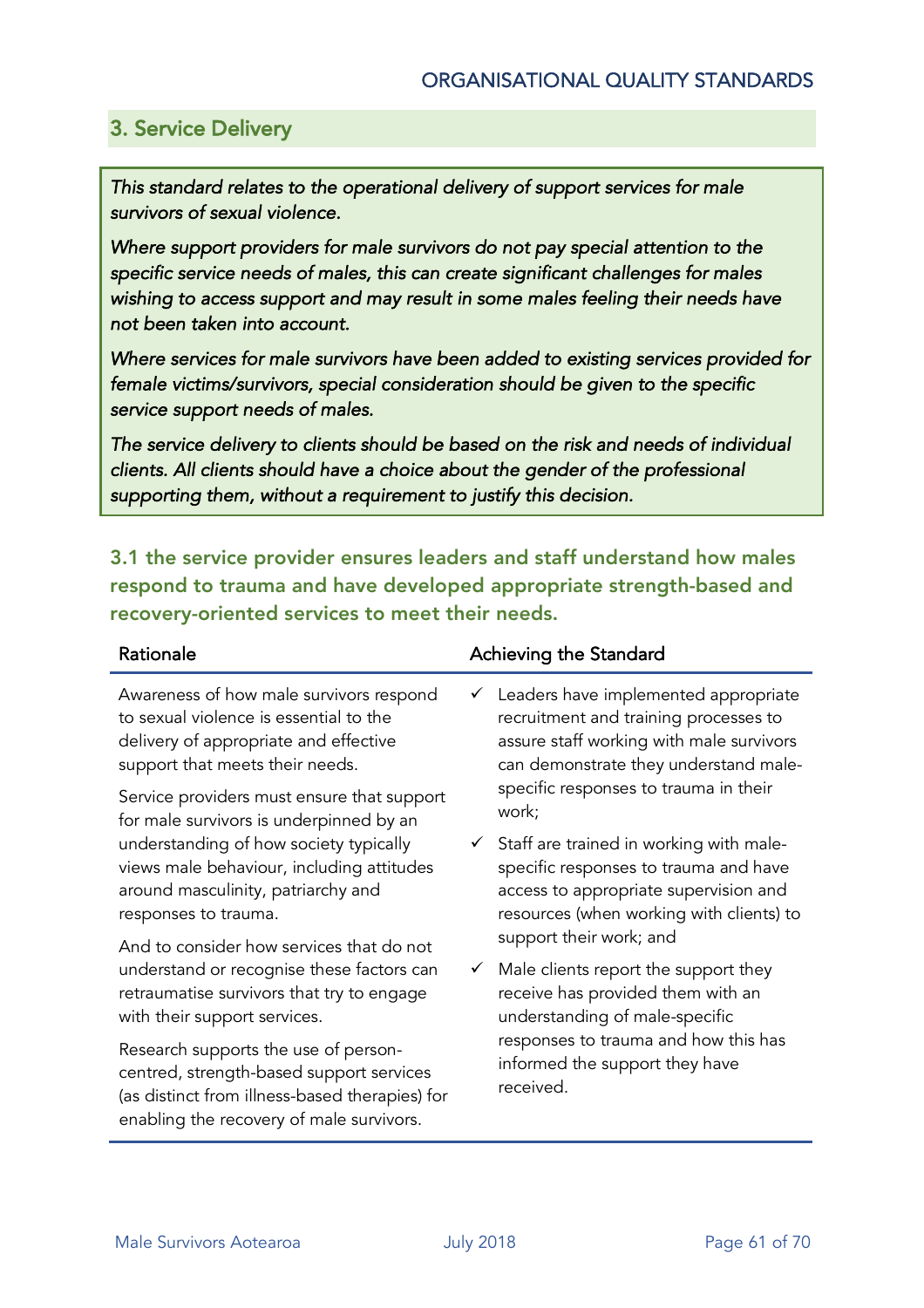#### 3.2 The service provider ensures that peer-support services provided to male clients comply with the Peer Support Practice Guidelines issued by Male Survivors Aotearoa

| Rationale                                | Achieving the Standard                              |
|------------------------------------------|-----------------------------------------------------|
| Male Survivors Aotearoa (MSA) have       | $\checkmark$ Leaders confirm that peer-support      |
| adopted a strength-based approach to     | services provided for male survivors are            |
| peer-support. The internationally        | compliant with the MSA Peer Support                 |
| accredited Intentional Peer Support      | Guidelines (PSP Guidelines);                        |
| methodology has been selected to         | $\checkmark$ Staff can demonstrate familiarity with |
| underpin a comprehensive set of Peer     | the PSP Guidelines and can evidence                 |
| Support Practice Guidelines specifically | appropriate training and experience in              |
| designed to meet the support needs of    | delivering peer-support services that               |
| male survivors.                          | are consistent with PSP Guideline                   |
| These 'good practice' guidelines embrace | standards and protocols;                            |
| relevant values, ethical standards and   | $\checkmark$ Client records and outcome monitoring  |
| competencies that inform practical       | reports demonstrate adherence to the                |

#### 3.3 The service provider empowers male clients to identify the services they need and adopts a flexible approach to engagement.

PSP Guidelines.

| Rationale                                                                                                                                                                                                                                                      | Achieving the Standard                                                                                                                                                                                      |
|----------------------------------------------------------------------------------------------------------------------------------------------------------------------------------------------------------------------------------------------------------------|-------------------------------------------------------------------------------------------------------------------------------------------------------------------------------------------------------------|
| Service providers should support clients to<br>identify their own support needs i.e. what<br>support they believe would benefit them<br>personally, or indeed, what support would<br>not work for them.                                                        | Leaders acknowledge that male<br>✓<br>survivors may take longer to engage in<br>support so flexible working practices<br>are in place to allow male survivors to<br>engage with the service that best meets |
| Research indicates that male survivors                                                                                                                                                                                                                         | their needs;                                                                                                                                                                                                |
| typically engage in a different way to<br>females and may need different levels of<br>support delivered in different ways in<br>different timeframes. Also male survivors<br>may take longer to decide if the service is<br>right for them before they engage. | $\checkmark$ Staff implement flexible working<br>practices that encourage male survivors<br>to engage with the support services;<br>and                                                                     |
|                                                                                                                                                                                                                                                                | $\checkmark$ Male clients report feeling empowered<br>to choose how they engage with the<br>support service.                                                                                                |

guidelines for providing effective peer-

support services.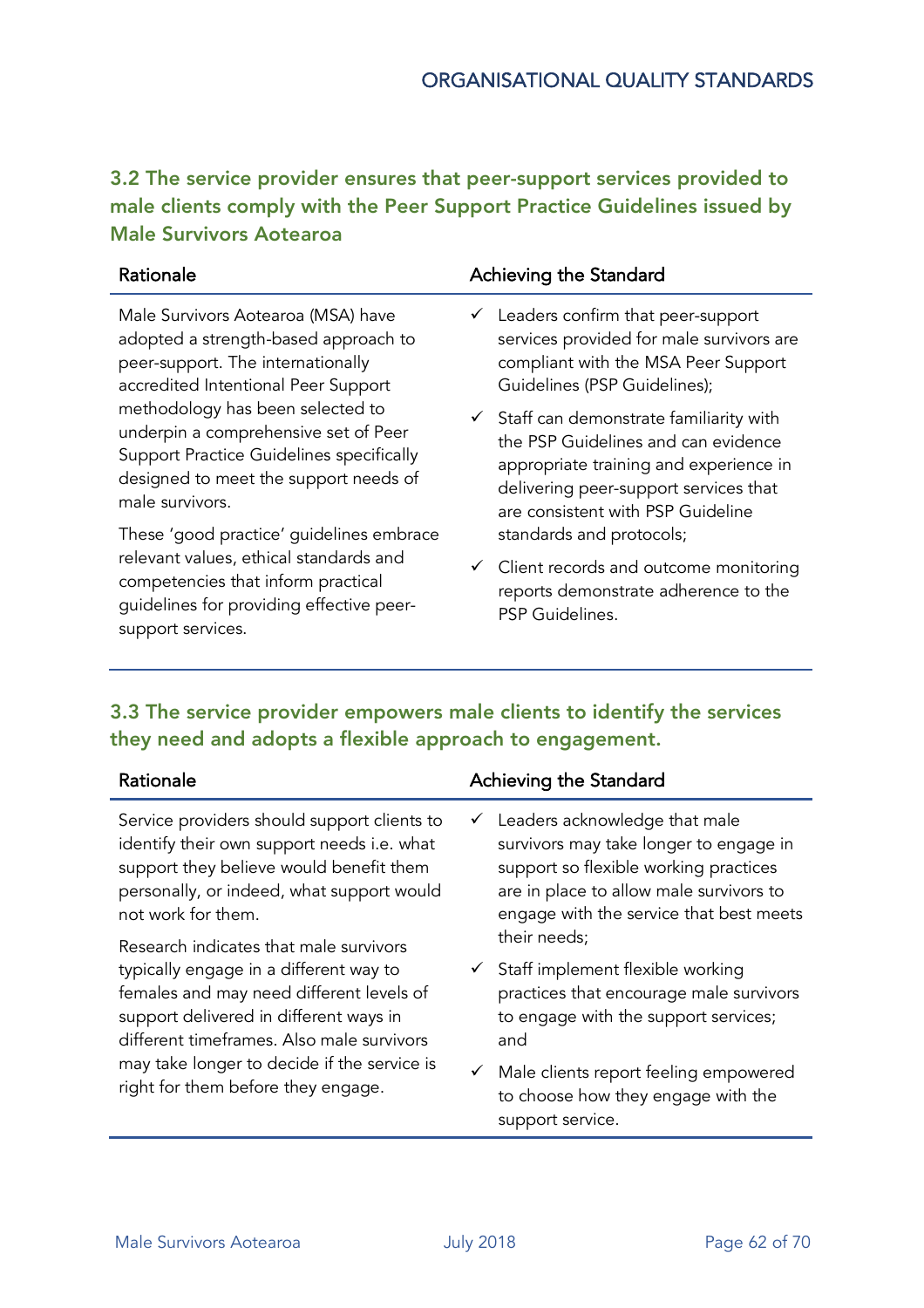### 3.4 The service provider ensures staff can identify male clients in need of urgent support or those in 'crisis' and can manage accordingly.

| Rationale                                                                                                                                                                     | Achieving the Standard                                                                                                                                                  |
|-------------------------------------------------------------------------------------------------------------------------------------------------------------------------------|-------------------------------------------------------------------------------------------------------------------------------------------------------------------------|
| Many male survivors seek support following<br>a significant life crisis                                                                                                       | Leaders have implemented working<br>✓<br>practices to identify male clients in                                                                                          |
| Therefore it is essential that services are<br>able to identify clients in crisis and prioritise<br>their support.                                                            | crisis, identify and manage the risk and<br>refer to immediate external support<br>where necessary;                                                                     |
| Where services operate a waiting list or are<br>not available out-of-hours, male survivors<br>should be provided with details of other<br>support organisations who can offer | $\checkmark$ Staff are trained t spot the signs of a<br>male client in crisis, identify and<br>manage risk and make referrals to other<br>services where necessary; and |
| immediate support                                                                                                                                                             | $\checkmark$ Male clients report the staff responded<br>appropriately to their needs and are<br>encouraged to engage in any review<br>process.                          |

### 3.5 The service provider adheres to all appropriate ethical and regulatory frameworks.

| Rationale                                     | Achieving the Standard                                |
|-----------------------------------------------|-------------------------------------------------------|
| Service providers should ensure that each     | $\checkmark$ Leaders comply with all relevant ethical |
| aspect of service delivery adheres to ethical | and regulatory obligations on behalf of               |
| and regulatory frameworks wherever            | the service provider and ensure services              |
| possible to ensure the safety and             | delivered are safe;                                   |
| effectiveness of their services.              | $\checkmark$ Staff are expected to comply with all    |
| For MSA Member Organisations this             | relevant ethical and regulatory                       |
| includes compliance with relevant policies    | obligations; and                                      |
| and adherence to the values and principles    | $\checkmark$ All clients can access information about |
| of intentional peer support.                  | regulatory and ethical compliance.                    |

.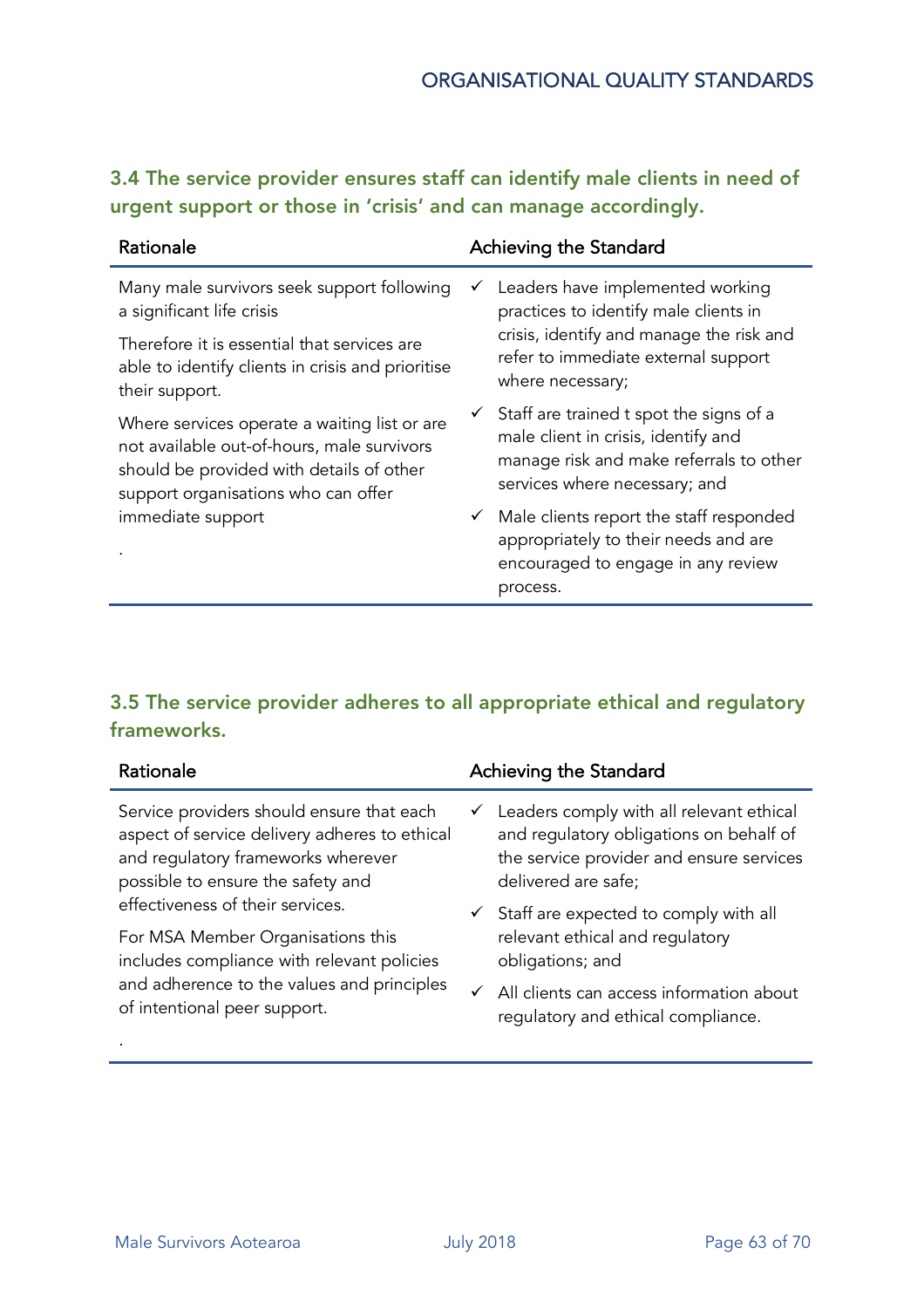#### 3.6 The service provider ensures that all male clients can choose the gender of the professional(s) supporting them.

| Rationale                                                                                                                                                                                                                                                                                                        | Achieving the Standard                                                                                                                                                                                                                                                                                  |
|------------------------------------------------------------------------------------------------------------------------------------------------------------------------------------------------------------------------------------------------------------------------------------------------------------------|---------------------------------------------------------------------------------------------------------------------------------------------------------------------------------------------------------------------------------------------------------------------------------------------------------|
| It is clear from the research that not all male<br>survivors will have a preference for the<br>gender of the professional who supports<br>them. Whilst some will prefer a male<br>professional, others may prefer a female<br>professional. Therefore it is important that<br>male survivors are given a choice. | Leaders acknowledge the importance of<br>✓<br>ensuring all clients can choose the<br>gender of their support worker and<br>have implemented working practices to<br>ensure this choice is met and respected;<br>$\checkmark$ Staff understand why choice is<br>important for clients accessing services |
| Service providers should monitor that a<br>choice has been offered and how the male<br>survivors need shave been met.                                                                                                                                                                                            | and have implemented working<br>practices to ensure this choice is met<br>and respected; and                                                                                                                                                                                                            |
|                                                                                                                                                                                                                                                                                                                  | $\checkmark$ All clients report that their choice of<br>gender of support worker has been met<br>and respected                                                                                                                                                                                          |
|                                                                                                                                                                                                                                                                                                                  |                                                                                                                                                                                                                                                                                                         |

#### 3.7 The service provider ensures that individual risk and needs assessments are carried out with all male clients

| Rationale                                                                                                                                                                 | Achieving the Standard                                                                                                                                  |
|---------------------------------------------------------------------------------------------------------------------------------------------------------------------------|---------------------------------------------------------------------------------------------------------------------------------------------------------|
| Service providers should aim to build a<br>culture of safety that supports clients and<br>staff by ensuring risks and needs<br>assessments are an integral aspect of      | $\checkmark$ Leaders demonstrate they understand<br>the effects of trauma an d work with<br>staff to understand the risks and needs<br>of male clients; |
| service provision.                                                                                                                                                        | $\checkmark$ Staff understand the importance of                                                                                                         |
| Recognising the dynamic nature of an<br>individual's risk and needs, ongoing and<br>regular assessment should be routinely<br>conducted in order to identify, monitor and | identifying the individual risk and needs<br>of male clients and carry out<br>appropriate risk and needs<br>assessments; and                            |
| manage the individual risk and needs of                                                                                                                                   | $\sim$ All oligate resolve an evaluation of the                                                                                                         |

 $\checkmark$  All clients receive an explanation of the purpose of the risks and needs assessment to enable them to participate in the process.

each male client.

.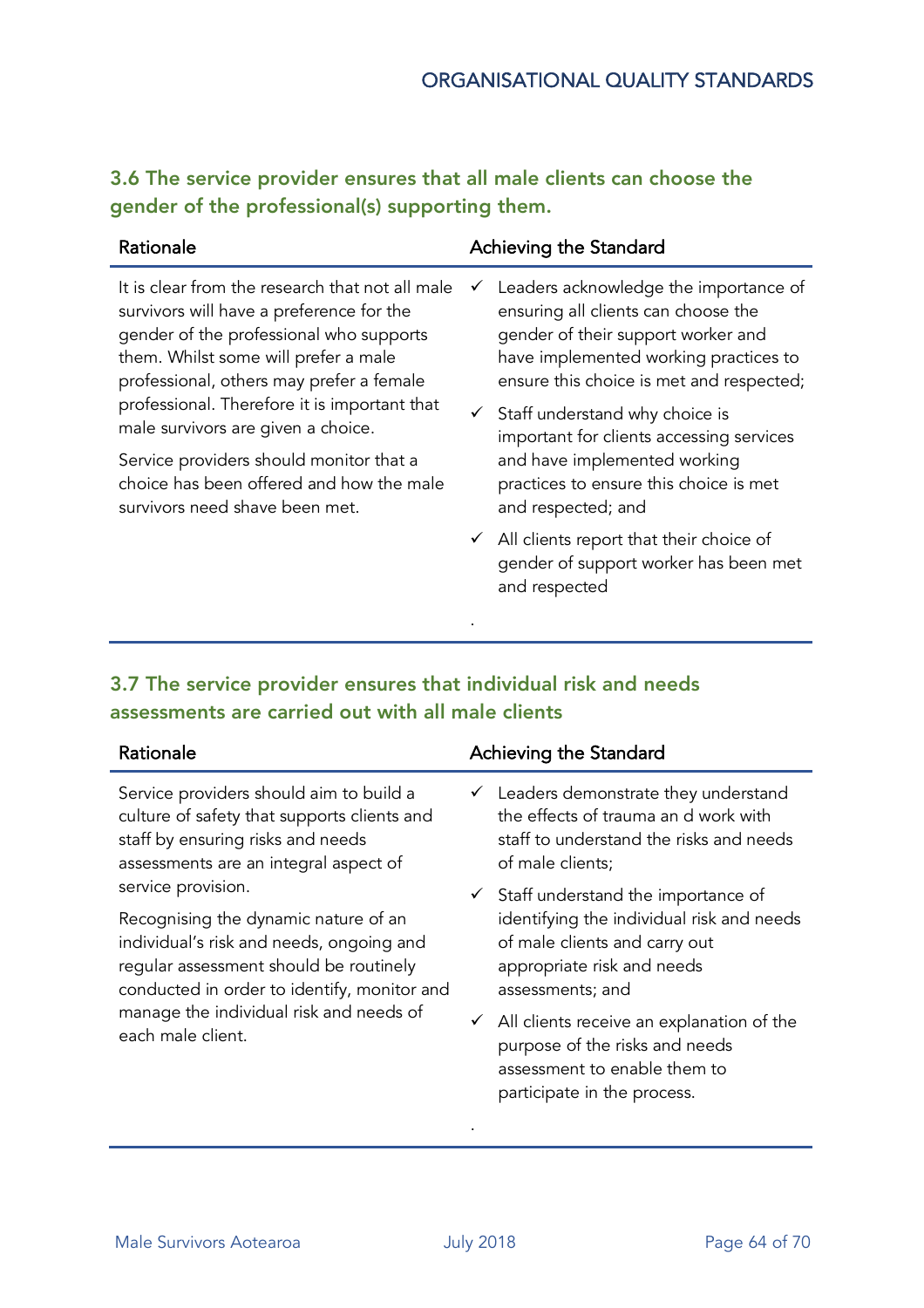#### 3.8 the service provider ensures bespoke plans are developed for all clients, based on their individual needs

| Rationale                                    | Achieving the Standard                             |
|----------------------------------------------|----------------------------------------------------|
| Following the outcome of any risk and        | $\checkmark$ Leaders have implemented a delivery   |
| needs assessment a support plane should      | model that incorporates individual                 |
| be developed. This should form the basis     | support plans for all clients and ensures          |
| for the support the service will provide to  | appropriate supervision and monitoring             |
| the client.                                  | pf caseloads in place;                             |
| The support plan should be regularly         | $\checkmark$ Staff understand the importance of an |
| reviewed with the client to identify what    | individual support plan and                        |
| actions should be taken either by            | demonstrate they engage and                        |
| themselves or the support service in order   | empower their clients in the                       |
| to meet their needs and mitigate any risks   | development and implementation of                  |
| to themselves or others                      | the plan; and                                      |
| Support plans may identify the need to       | All clients understand their individual            |
| engage with other or alternative services to | support plan and their role in its                 |
| specifically meet the needs of male clients  | continued development.                             |

#### 3.9 The service provider has established referral pathways to other services that may benefit its male clients.

| Rationale                                   | Achieving the Standard                          |
|---------------------------------------------|-------------------------------------------------|
| Male clients may have needs that require    | $\checkmark$ Leaders have established appropria |
| the support of other or alternative support | partnerships with other organisatio             |

services. Such services may be different to the types of services that are typically accessed by female clients. Therefore service's supporting male clients need to be aware of their client needs, available services and any trends in services required by male clients.

The service should ensure that clear referral pathways are in place to a range of local services. These should be reviewed routinely to ensure they are up to date and arrangements are in place to allow for referral.

#### $\checkmark$  Leaders have established appropriate partnerships with other organisations to establish timely and appropriate referral

pathways for its male clients;

- $\checkmark$  Staff demonstrate an awareness of other services and the referral pathways, as well as competence to identify where new pathways should be established to address specific needs of male clients; and
- $\checkmark$  Male clients experience timely and appropriate referrals to other services with appropriate information shared to support their access.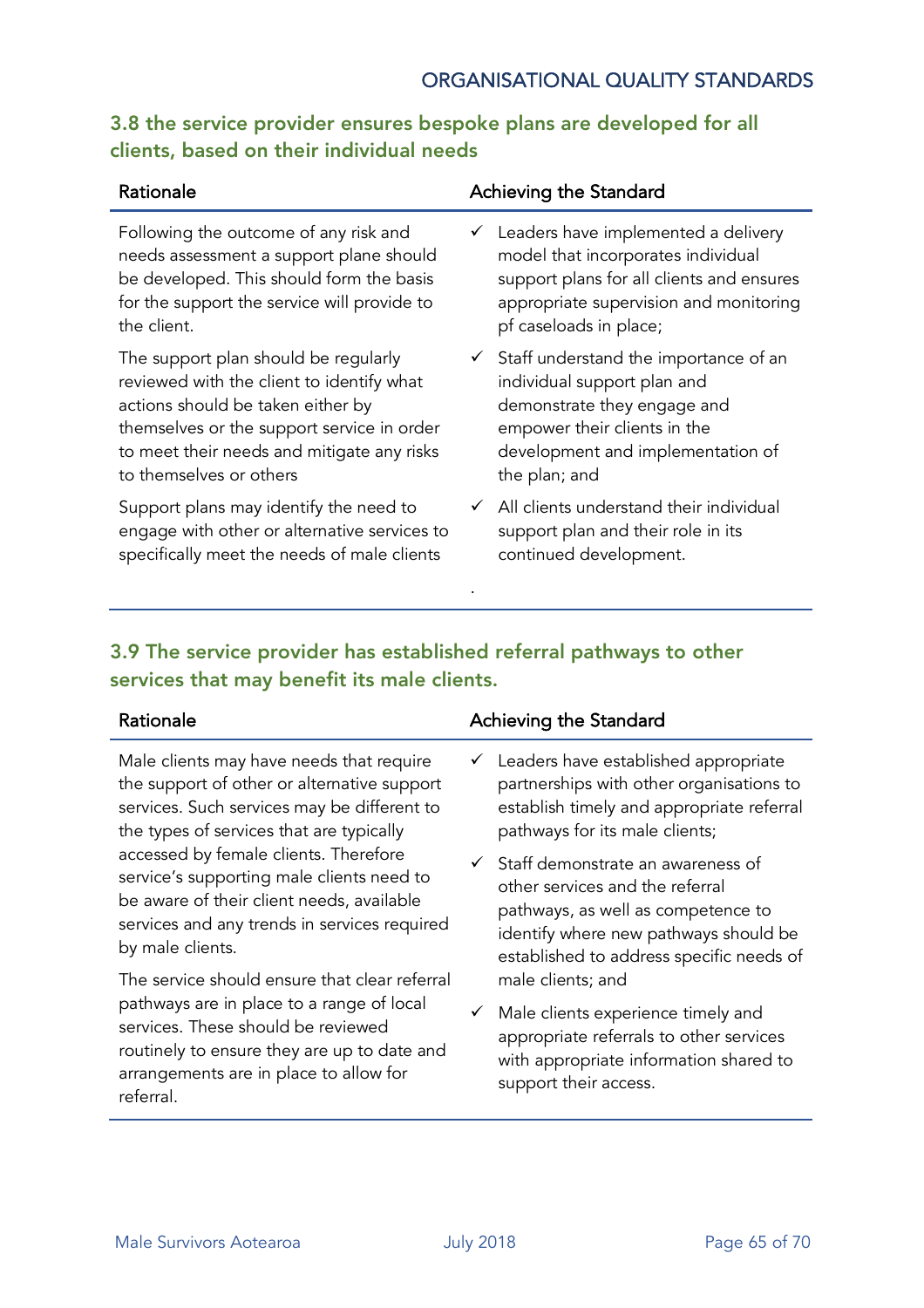#### ORGANISATIONAL QUALITY STANDARDS

3.10 The service provider is transparent about whether it supports perpetrators of sexual offences and has implemented policies to ensure client safety at all times.

It is important to acknowledge that some male survivors accessing support services may disclose that are, or have previously been perpetrators of sexual offences. Such disclosures may be made either when first accessing support or during the course of support.

Service providers should therefore have a clear and open policy regarding whether, and under what conditions, they will continue to engage with that individual, and provide support to them,

#### Rationale **Achieving the Standard**

- $\checkmark$  Leaders implemented a policy of transparency regarding working with perpetrators of sexual offences and have implemented procedures to enable safe working or onward referral;
- $\checkmark$  Staff demonstrate an awareness of the service provider's polices around working with perpetrators of sexual offences and can implement this to work safely with others; and
- $\checkmark$  All clients have access to information on the service provider's policy and procedures on working with perpetrators of sexual offences at the point of referral, assessment and during their support.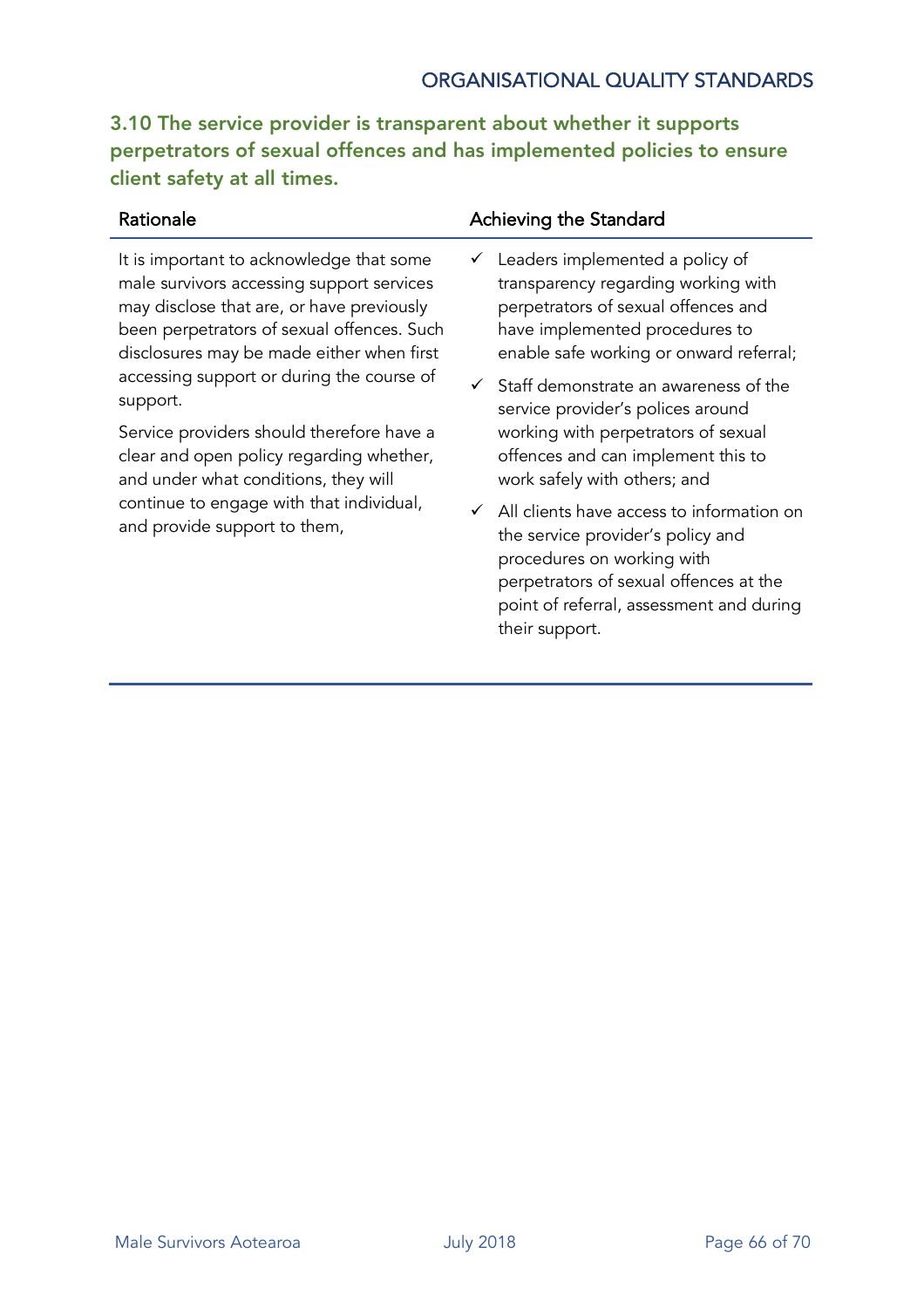#### 4. Outcomes and Evaluation

*This standard relates to outcomes, evaluation and the ability of the service to meet the needs of male clients. This can be done through a variety of methods including routine data collection, service support outcomes evaluation and client feedback and service review and improvement.* 

*Monitoring the service provider's ability to meet the client's needs will be important for the service commissioner and/or funder, the service and its staff and importantly for the client himself.* 

*Commissioners and/or funders will want to be assured that the service provided is effective to meet the needs of the local population, does not unnecessarily replicate other services and provides value for money.* 

*Service providers will want to monitor outcomes to ensure that they are performing as well as possible to meet the needs of their client groups.* 

*Individual male clients will benefit from tracking their own progress throughout their journey of support. Many males report feeling empowered by being able to see how far they have come in their healing and recovery.* 

4.1 the service provider has a process for encouraging feedback from male clients including those who chose not to proceed with support.

| Rationale                                   | Achieving the Standard                                         |
|---------------------------------------------|----------------------------------------------------------------|
| Service providers should encourage all      | $\checkmark$ Leaders recognise the importance of               |
| clients to provide feedback bout the        | feedback from male clients about the                           |
| support they have received (or are          | support they have received and have                            |
| receiving) from the service. A range of     | implemented processes to facilitate                            |
| options should be available to encourage    | this;                                                          |
| feedback including face-to-face, written    | $\checkmark$ Staff encourage their male clients to             |
| and on-line feedback.                       | give feedback about the support they                           |
| It is important that service providers also | have received and practices are                                |
| encourage feedback from those who           | informed an improved as a result; and                          |
| choose not to proceed with support as this  | $\angle$ Metabolic structure and a set of the structure $\int$ |

Male clients are made aware of the processes for feedback and are able to engage in this process and have access to the outcomes.

can identify potential barriers to

engagement and assist the development of new types of service or delivery methods.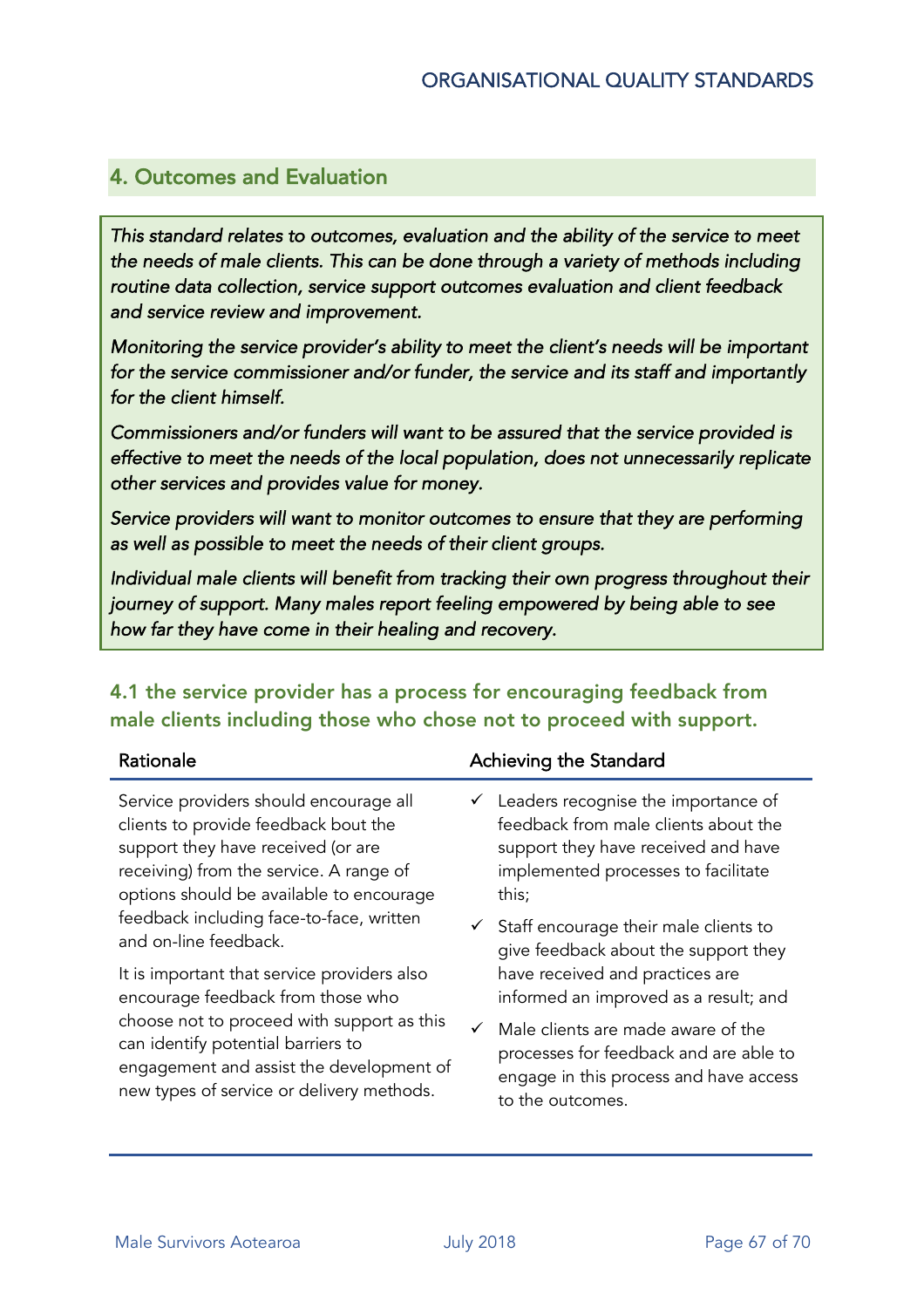#### 4.2 The service provider has a client consultative panel or user group that includes representation from its male clients.

| Rationale                                                                                                                                                                                                                                                                                                                       | Achieving the Standard                                                                                                                                                                                |
|---------------------------------------------------------------------------------------------------------------------------------------------------------------------------------------------------------------------------------------------------------------------------------------------------------------------------------|-------------------------------------------------------------------------------------------------------------------------------------------------------------------------------------------------------|
| Being able to consult with clients will be a<br>useful mechanism to ensure the service is<br>as good as it can be.<br>Developing the facility to discuss ideas and<br>challenges with male survivors will be<br>important in order to design and monitor<br>services that truly meet the needs of those<br>who use the service. | $\checkmark$ Leaders recognise the importance of<br>engaging with male clients to seek<br>advice about service design, delivery                                                                       |
|                                                                                                                                                                                                                                                                                                                                 | and improvements;<br>$\checkmark$ Staff can share information with the<br>consultative panel and have access to<br>feedback from the panel where it will<br>benefit their work with male clients; and |
|                                                                                                                                                                                                                                                                                                                                 | $\checkmark$ Male clients are made aware of the<br>consultative panel, are able to engage<br>in this process and have access to the<br>outcomes.                                                      |

#### 4.3 The service provider identifies and monitors client outcomes

| Rationale                                                                                                                            | Achieving the Standard                                                                                                         |
|--------------------------------------------------------------------------------------------------------------------------------------|--------------------------------------------------------------------------------------------------------------------------------|
| The identification and monitoring of<br>outcomes for clients is an important aspect<br>of service delivery. Ensuring outcome         | Leaders recognise the importance of<br>✓<br>identifying and monitoring client<br>outcomes;                                     |
| measures are appropriate for male survivors<br>will be key to ensuring the service is<br>continuing to meet the neds of its clients. | $\checkmark$ Staff are trained and experienced to<br>identify and monitor appropriate<br>outcomes and these are used to direct |
| It is important to recognise that a positive                                                                                         | the support provided; and                                                                                                      |
| outcome for a male client may not always<br>be the same as the positive outcome for<br>the service of the commissioners or           | Male clients are empowered to identify<br>$\checkmark$<br>and report what appositive outcome of<br>support would be for them.  |

It is important to remember that the survivor will usually be the best judge of whether the outcome is positive for them.

#### Male Survivors Aotearoa **Male Survivors Aotearoa** July 2018 **Page 68 of 70**

funders.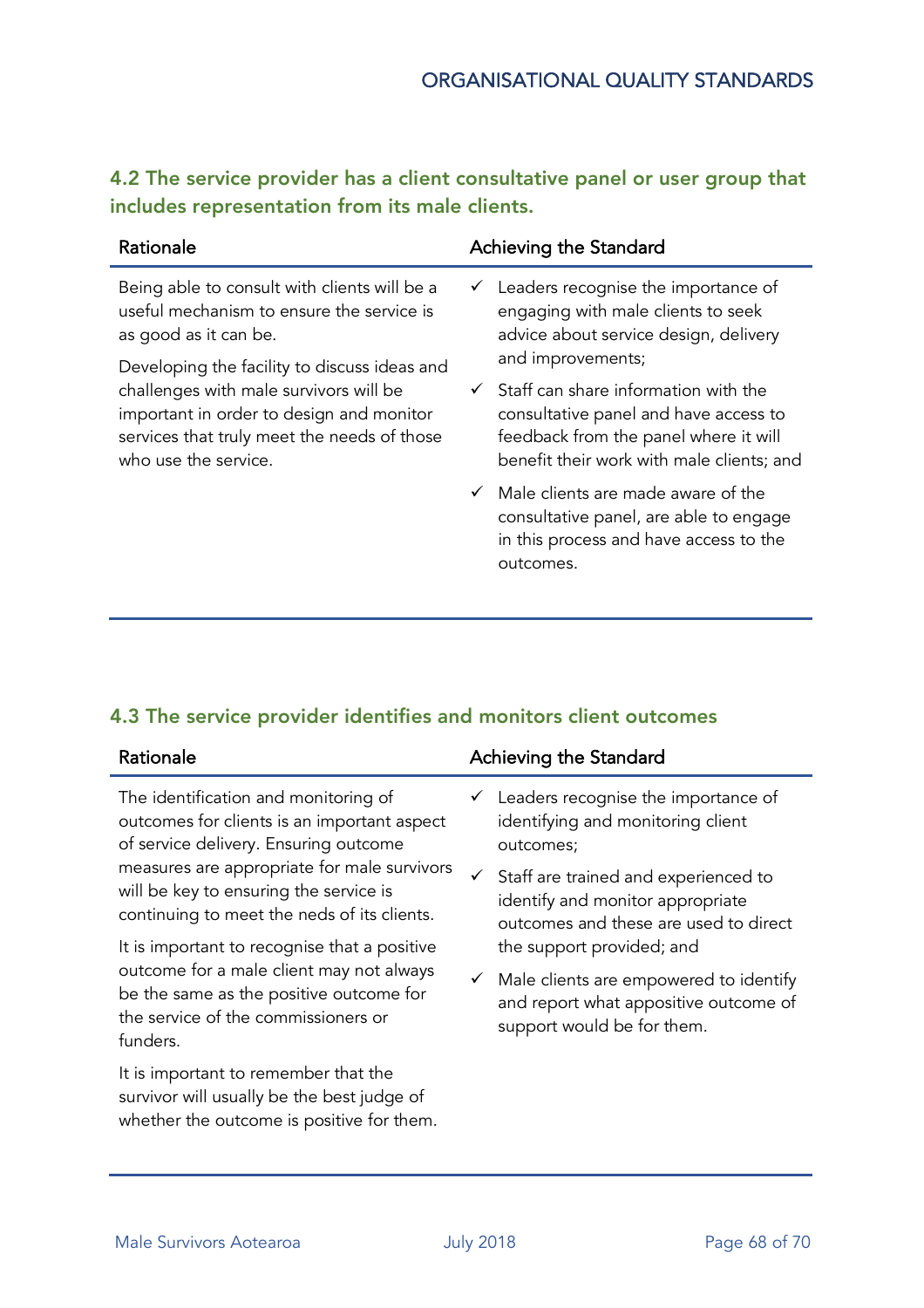#### ORGANISATIONAL QUALITY STANDARDS

#### 4.4 The service provider collects an analyses outcome data to understand whether it is making a positive impact on the lives of its male clients.

| Rationale                                                                                                                                                                                                     | Achieving the Standard                                                                                                                                                                                                            |
|---------------------------------------------------------------------------------------------------------------------------------------------------------------------------------------------------------------|-----------------------------------------------------------------------------------------------------------------------------------------------------------------------------------------------------------------------------------|
| It is important to understand how services<br>are changing male clients lives for the<br>better. To this end, data should be<br>collected, monitored and analysed<br>regularly.                               | $\checkmark$ Leaders recognise the importance of<br>data collection to monitor and improve<br>outcomes;                                                                                                                           |
|                                                                                                                                                                                                               | $\checkmark$ Staff recognise the importance of data<br>collection to monitor and improve the                                                                                                                                      |
| Where appropriate, data collected by the<br>service should be published in accessible<br>formats to highlight the work of the<br>organisation which might encourage more<br>male survivors to engage with it. | service. They are confident discussing<br>why data is collected and how it is used;<br>and                                                                                                                                        |
|                                                                                                                                                                                                               | Male clients can access data collected<br>as well as information on how it is used<br>to improve the service or their<br>individual support. They are<br>empowered to contribute data as an<br>essential element of their support |

#### 4.5 The service provider reviews data, evaluation and feedback from male clients to develop new and innovative services.

It is essential that services routinely review the data they have collected from supporting male clients, including the feedback from the clients to inform their service provision and identify any development requirements.

This should also be done in the context of wider population needs assessment to determine whether an equitable service is being provided to the community they intend to serve.

#### Rationale **Achieving the Standard**

- $\checkmark$  Leaders understand that service development should be driven by the needs of client (and potential clients) and are proactive in developing practice to review research and feedback to develop new and innovative services to meet these needs;
- $\checkmark$  Staff are able to implement recommendations from evaluation and feedback into their work and confident contributing to evaluation and feedback processes as well as empowering and enabling their Clients to do so where appropriate; and
- $\checkmark$  Clients are able to have an input into the development of new services and contribute to the delivery of the support provision.